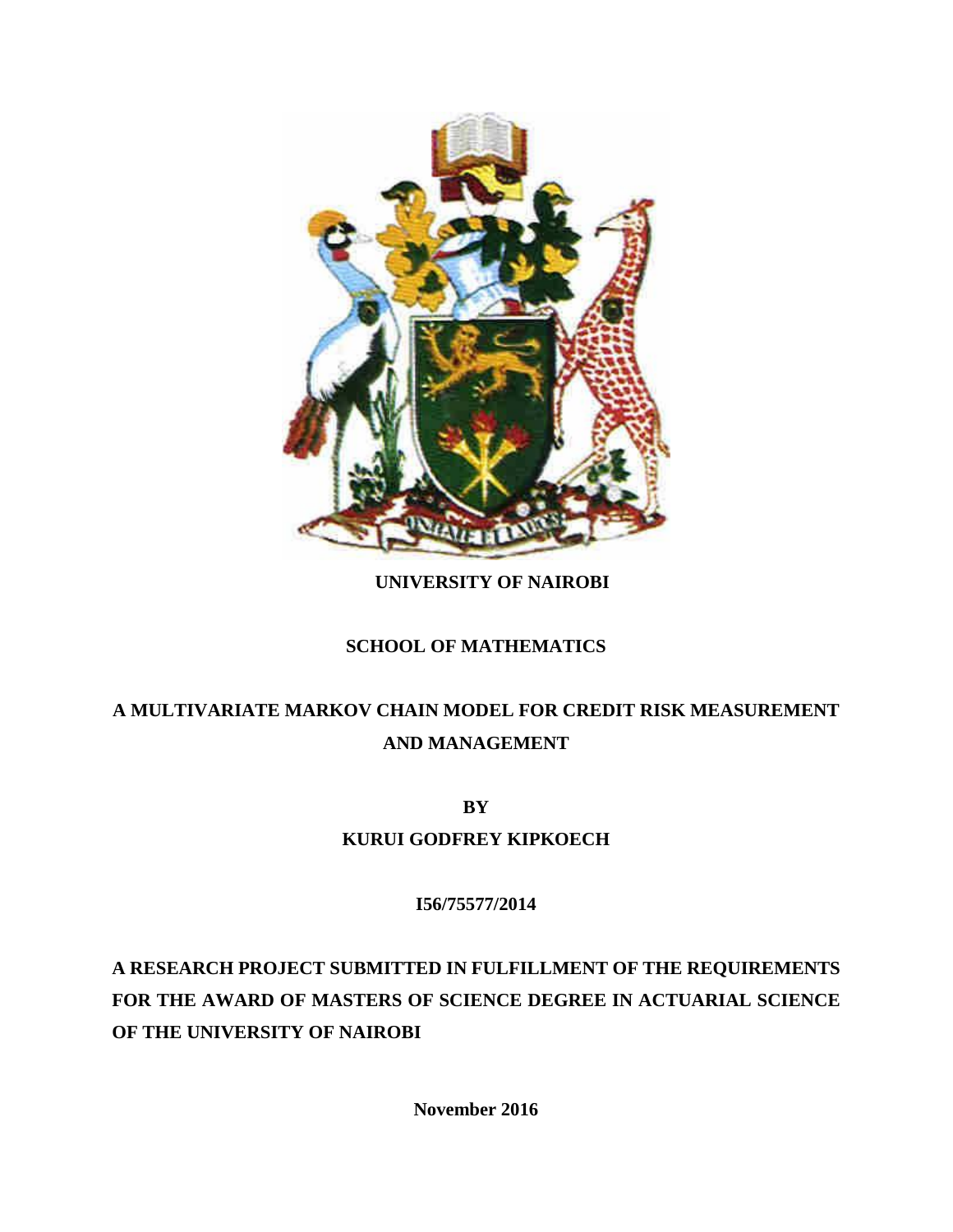## **DECLARATION**

<span id="page-1-0"></span>I, the undersigned, declare that this is my original study and has not been submitted to any College or University for academic credit.

Information from other sources and my main respondents has been duly acknowledged. Signed: Date………………… Kipkoech Godfrey Kurui (I56/75577/2014)

This Study has been submitted for examination with our approval as University Supervisors.

Dr. Philip Ngare

Signed: \_\_\_\_\_\_\_\_\_\_\_\_ Date……………… ……….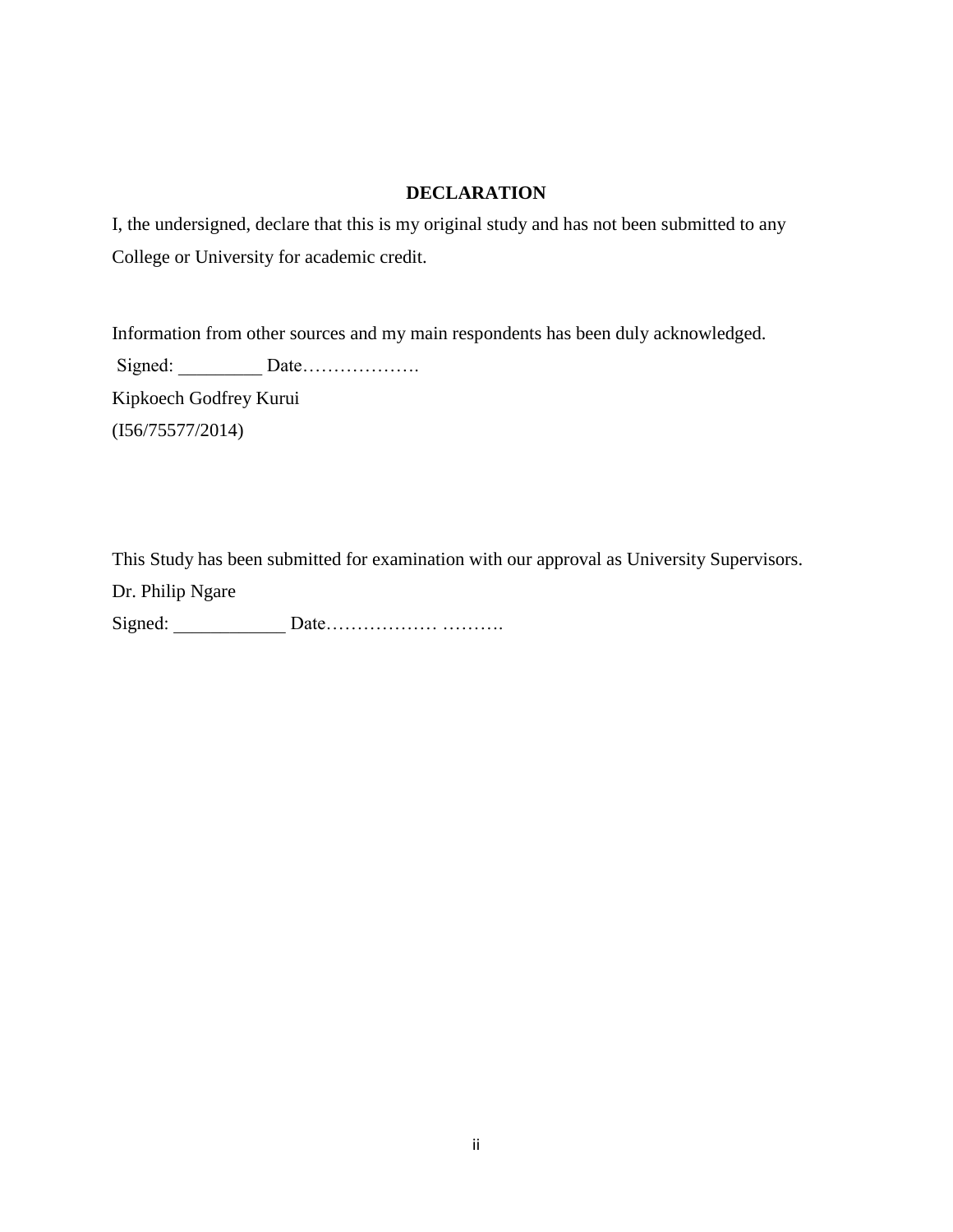## **DEDICATION**

<span id="page-2-0"></span>I dedicate this project to my Dad Philip and Mum Mary and my siblings Joan, Mercy, Keith and Dennis for love and encouragement.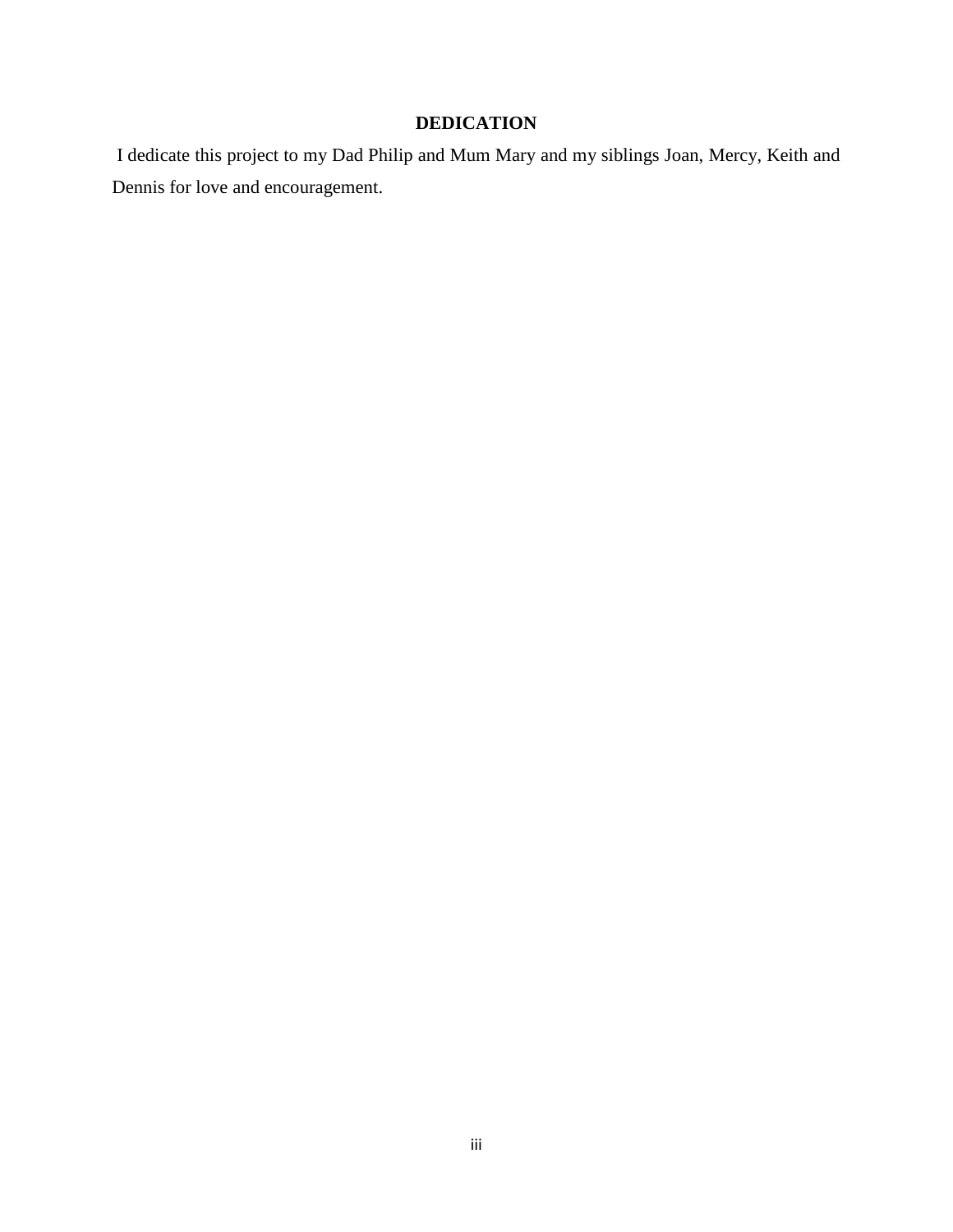## **ACKNOWLEDGEMENT**

<span id="page-3-0"></span>I thank Almighty God for giving me good health, strength and inspiration throughout my studies. I also thank my supervisor Dr.Philip Ngare for the proper guidance and support.

I also thank my Dad Philip and Mum Mary my brothers and sisters and my friend Dr.Daniel for the encouragement and support throughout this journey.

I also thank my lecturers, classmates, friends and the entire University fraternity for the support and criticism.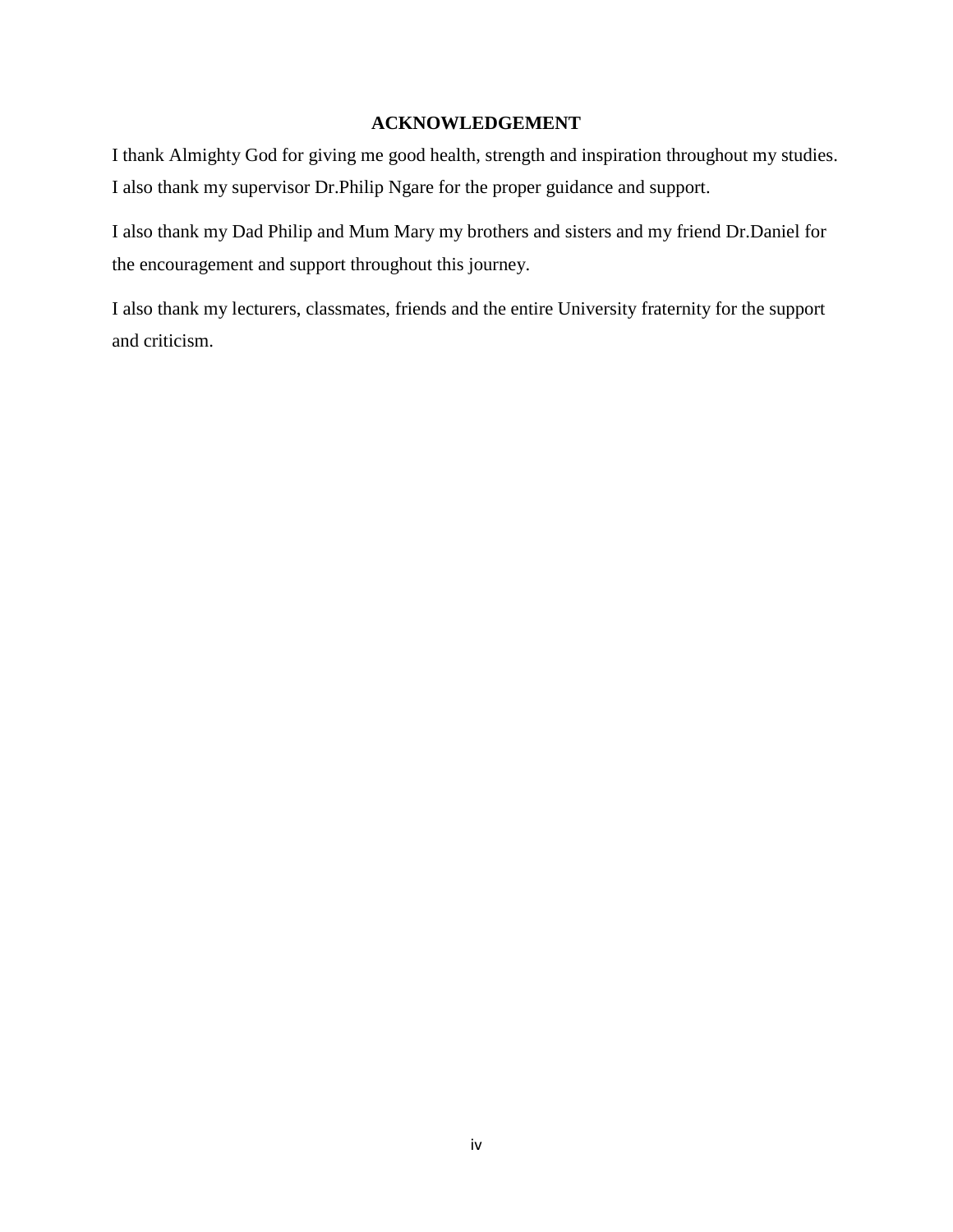## **Table of Contents**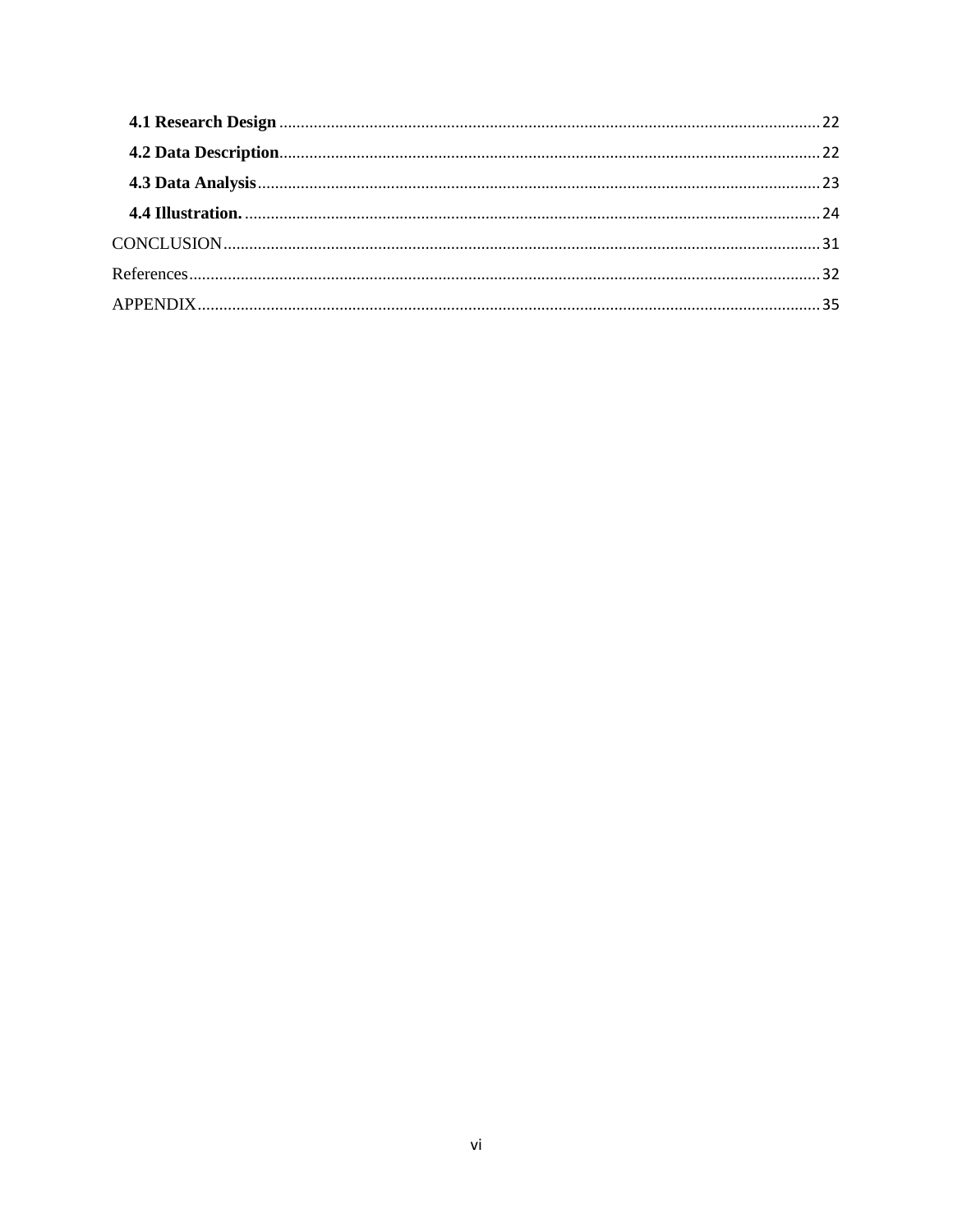## **ABSTRACT**

<span id="page-6-0"></span>Logistic regression has been applied for classification and to determine the factors which affects the behavioral score of the consumer. Cumulative logistic regression with a latent variable link as link function determines the dynamic of consumers' behavioral score. A multivariate describes the dependency of credit risky assets in a portfolio. Credibility theory combines the application transition from the credit bureau with behavioral transition matrix from consumer performance and experience.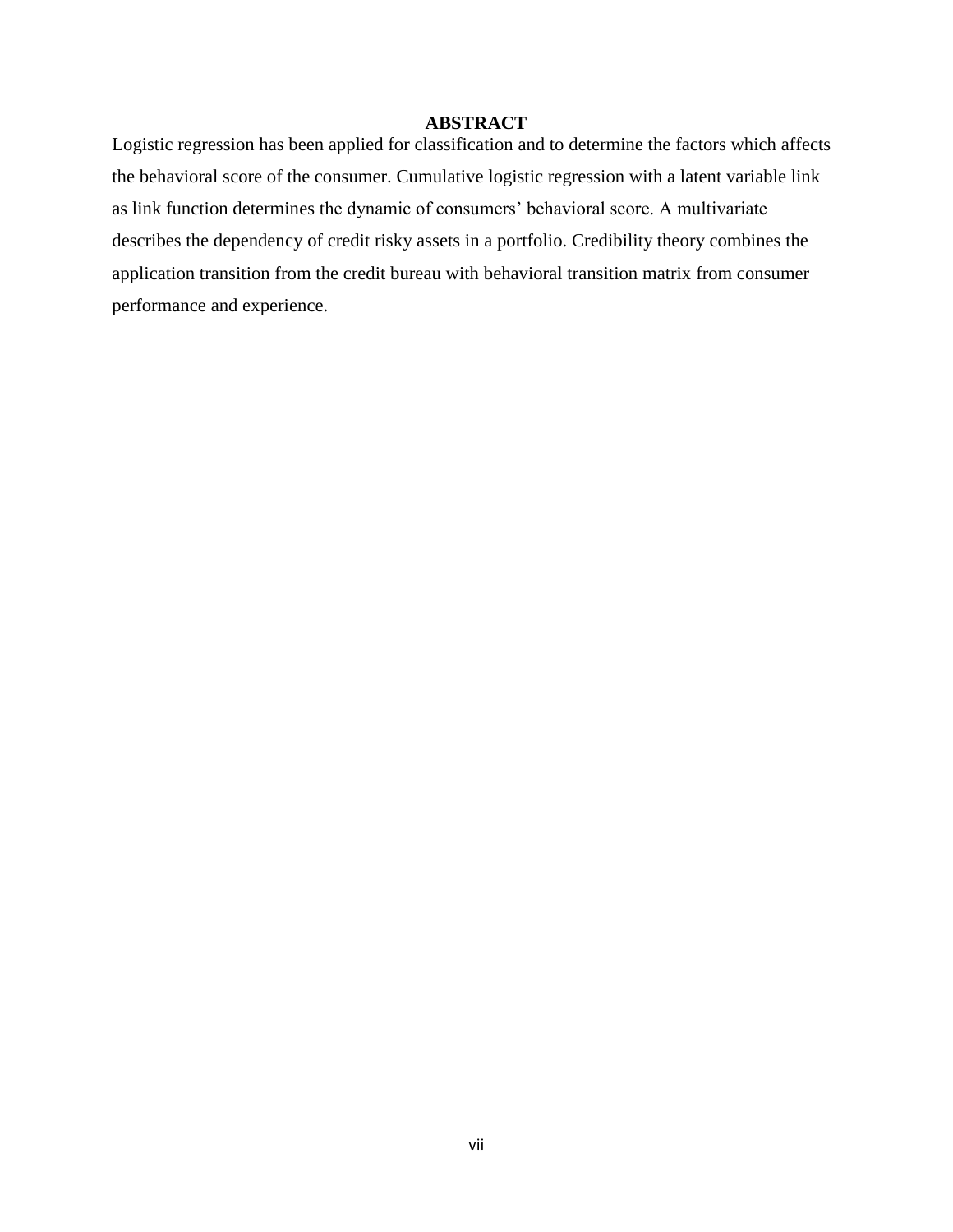### **CHAPTER ONE**

#### <span id="page-7-1"></span><span id="page-7-0"></span>**1.1 Background**

Unregulated finance companies in Kenya are thriving despite the requirement of the Microfinance Act of 2006 that anyone conducting microfinance business has to be licensed. These ventures depend on the sanctity of contract [law](http://www.ehow.com/legal/) to preserve them in [business.](http://www.ehow.com/business/) They are operated through ambiguous, contracts that are frequently misinterpreted by the borrower hence unrealistic interest payments. In Part II Section  $9(1)(c)$  of that Microfinance Act, states that a license can be revoked and the business shut down if the business being conducted is detrimental to the interests of its depositors or customers it is not clear why loan sharks in Kenya have not been challenged as the loan sharks refer to their dealings as "microfinance."

Mobile and other credit products are being been developed with main objective is to enable the borrowers access small amounts of money. This also supports the borrowers to building their credit profiles and facilitate access to a higher loan limits in future. This advancement also provides a remedy for the ineffectiveness of the conventional lenders in measurement and management of credit risks.

Most of these credit providers are high a growth start-ups and therefore they must develop, test and utilize models to assess the risk within a very short time period. The main objective for this lenders is to grow their business with not only a high level of automation but also with a high degree of cautiousness and risk management. They are required to develop registered analytics that apply to their data to maintain a competitive edge in target markets and compete with established lenders. The models must be less costly and be efficient in response to loan applications thus makes credit risk modeling vital in their competitive advantage.

The credit risk models developed should be able to perform credit analysis, credit fraud identification and prevention, credit pricing, collections and portfolio management. These lenders collect and analyze their own customer-specific data and build their unique capabilities, efficiencies and competitive advantage. The process of data gathering and analysis of data can be lengthy, complex and error-prone hence the need to develop model from scratch to facilitate the analysis of proprietary data in a timely and efficient manner.

These models should be viably cost effective to diverse needs for economically actively lower income household, business and enable the lenders to make decisions in low costs. New models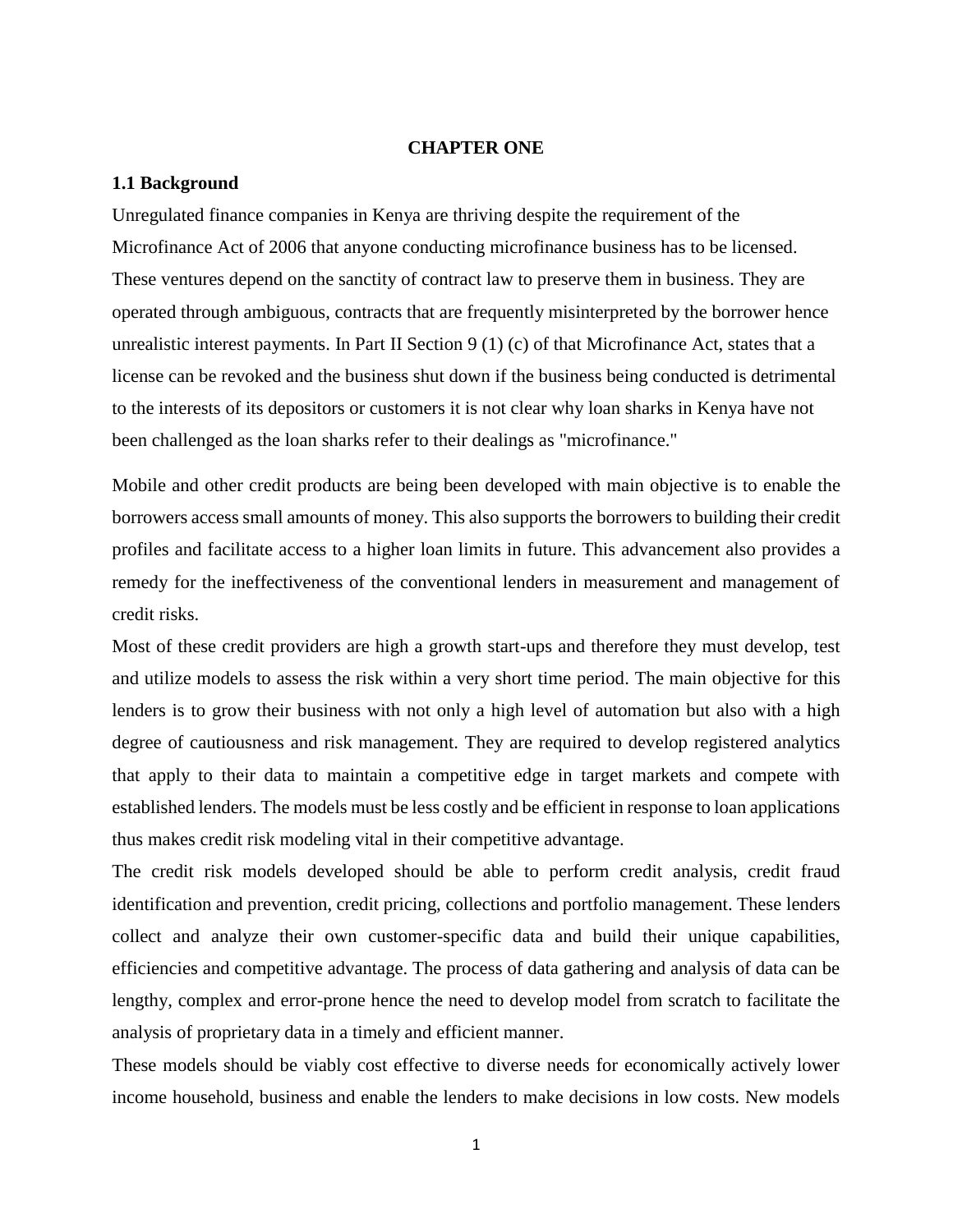that employ the increased computing power and can capture new sources of data can be developed although these new ideas are confronted with challenges with privacy laws and customers preferences.

These models provides a platform for companies to profitably serve the unbanked population and help the society toward the full inclusion goal that is these people have access to range of quality ,affordable and appropriate financial services which is a priority to most governments worldwide. The providers help population make good financial decisions, offer right noncredit products like savings and insurance and also conducting marketing and communications in effective ways that fits these populations.

Predictive analysis is vital to every lender in determination of credit worthiness of the borrowers. Historical data provided a basis for credit extension. These historical data sources like credit report and salary history aided the credit providers in assessment, predictions and risk classification by assigning scores based on the identity, ability and willingness to pay. This model utilizes new nontraditional sources of data and information to facilitate a complete understanding of the household financial needs. However these methods less effective to the unbanked populations because they have no access to formal financing hence no record of past borrowing behavior. The credit worthiness of these borrower is difficult to determine as most of these lower income have wages in cash and there is no formal savings that can be used as collateral.

Most of the population do not regular fixed payments as most are self-employed and depends on a portfolio of inconsistent income generating activities.in order for the modelers to have an effective credit scoring strategies for this group of borrowers, they are required to identify efficient sources of data and appropriate ways of accessing and converting them into them into credit insights. There are new data standards and protocols and new tools to bring together disparate data sets, matching and comparing them to bring credit risk insights.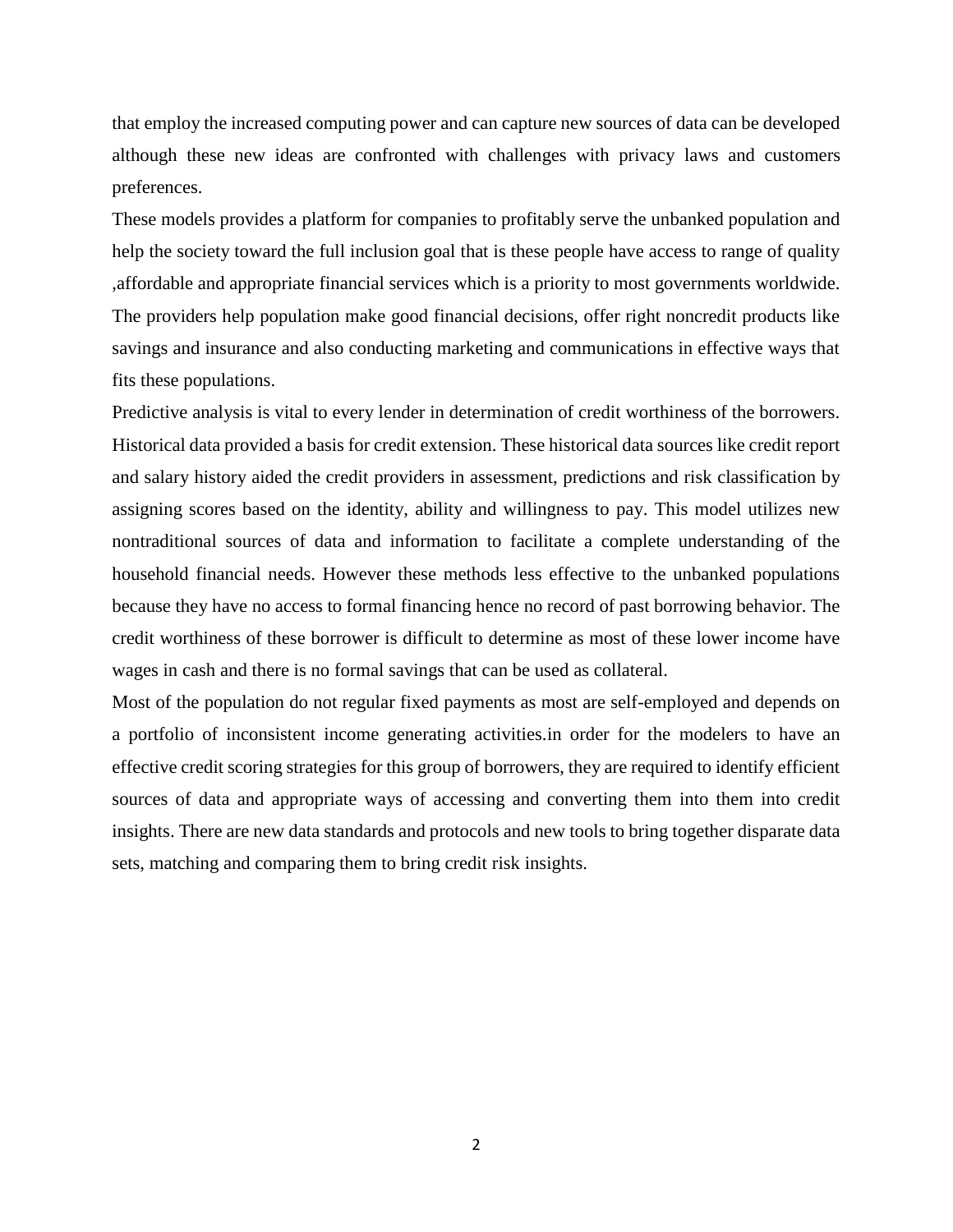#### <span id="page-9-0"></span>**1.2 Problem Statement**

Modelling of dependency of credit risky assets is important as it has a significant impact measuring and managing credit risky assets. A model to describe this dependency should therefore defined. Copulas and Monte Carlo techniques are the major approaches that explains the dependency of credit risky portfolios. The use of copulas was introduced by Li(2000) and its main advantages is that it can capture the dependency of credit risk when the loss distribution do not belong to the same elliptical class and it can also incorporate more than two credit risks. A multivariate markov chain model provides a not only convenient but also a natural way to describe the dependency of credit risky assets. Thomas s et al (2002) suggested that a market view to be a mixture of beliefs between which is determined by both historical movements of ratings and a specified subjective view by the experts opinions.

Ching et al (2002) used a discrete homogeneous multivariate markov chain model for dependency of credit risky portfolio of securities. They applied credibility theory to combine the two sources of information from the historical date and the empirical sources and also to estimate the unknown parameters.

Our main objective is to develop a multivariate markov chain model for a portfolio of consumer loans for the unbanked populations. We demonstrate the impact of the nontraditional sources of data from the population on the generic transition matrix based on the cumulative logistic regression. We use credibility theory to combine the application and behavioral scores transitions and also estimate the unknown parameters. We derive our portfolio values from the Monte Carlo simulation and show the consistency of credit measures based on the behavioral scores.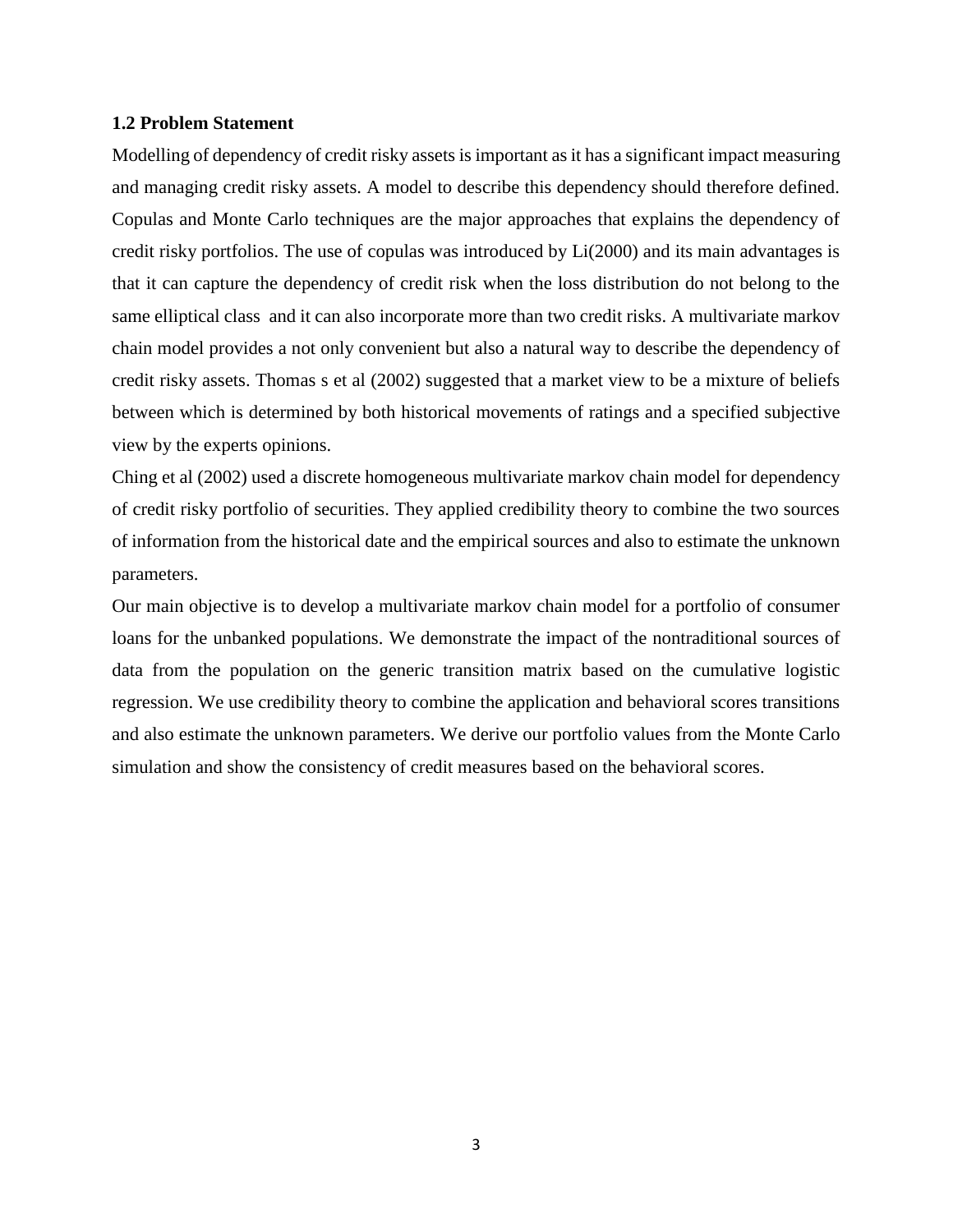## <span id="page-10-0"></span>**1.3 Objectives**

The objective of this study is

- i. To show impact of modelling of dependency of credit risky assets of the consumer loans in measuring and managing credit risky portfolios.
- ii. To demonstrate how the various behavioral characteristics of a borrower determines the creditworthiness of the borrower.

## <span id="page-10-1"></span>**1.4 Justification**

This research project builds a model by use of nontraditional sources of information that will enable the creditors to measure and manage the credit risk and maximize return on their investment. This model enables the unbanked population to access to a credit products despite having no credit history. This also helps the debtors build their credit profiles which enable them access credit from different sources.

## <span id="page-10-2"></span>**1.5 Scope**

This study focuses on the financial institutions in Kenya which are offering short term credit to a population which they do not have their credit history.

## <span id="page-10-3"></span>**1.6 Limitation**

Privacy issues is the key limit factor in this study.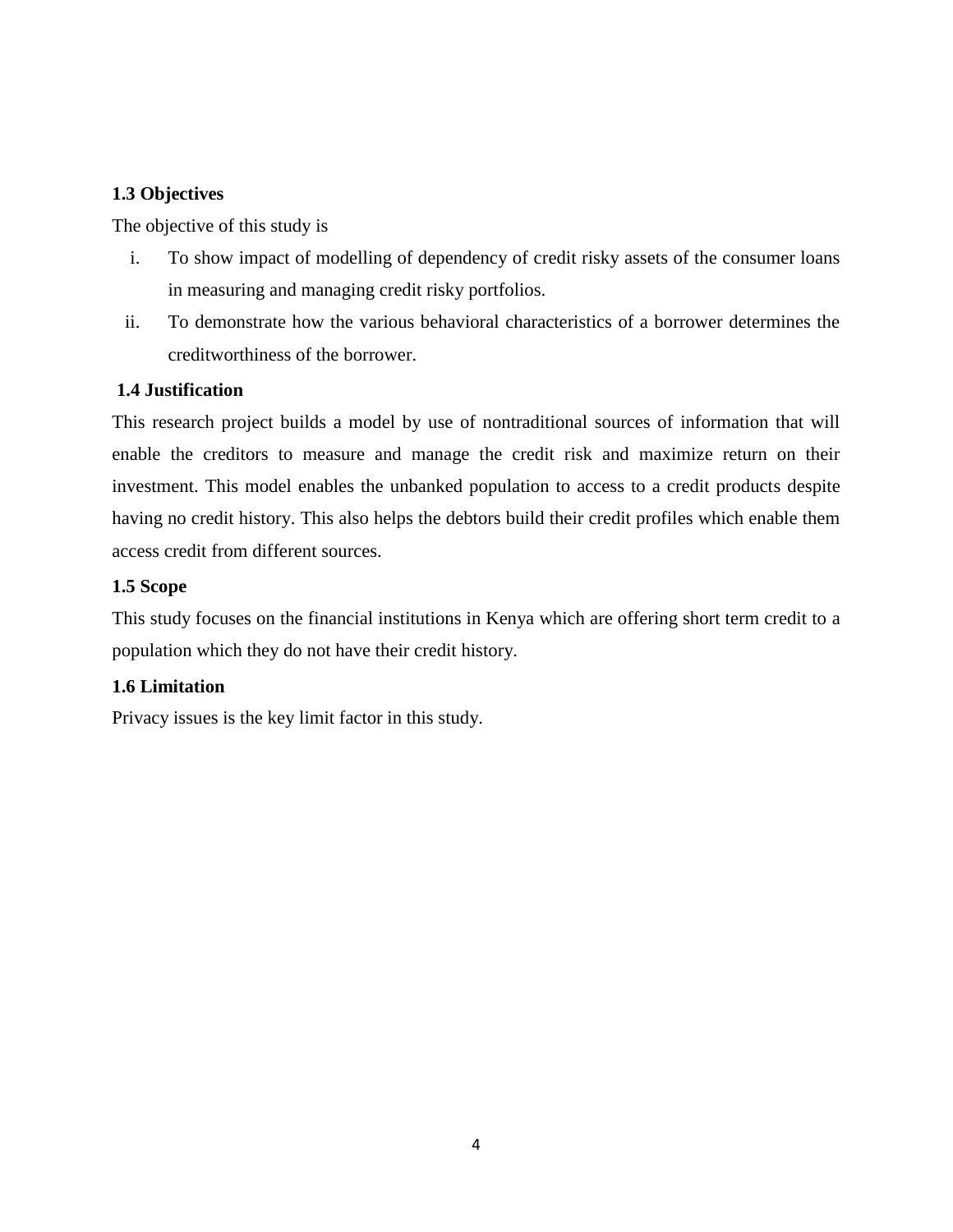## **CHAPTER TWO**

## <span id="page-11-1"></span><span id="page-11-0"></span>**2.1 Literature Review**

## <span id="page-11-2"></span>**2.1.1 Introduction**

(Bonfim, 2009) and (Schmit, 2004) defined default as a situation when an debtor is unlike to pay all their obligations or past due to more than ninety days on any material credit obligation..

## <span id="page-11-3"></span>**2.2.2 Probability of Default**

(Crouhy, 2000) described credit risk modelling to be estimating probability of default (PD), the loss given default (LGD) and correlation across default and losses. Probability of default (PD) and the loss given default (LGD) are key parameters of internal rating based (IRB) approach and is central to Basel II. They enable banks to compute their capital charges for each exposure.

## <span id="page-11-4"></span>**2.2.3 Loss Given Default**

Loss given default is equivalent to the recovery rate and it is defined as the loss rate on a credit exposure if a counterparty defaults. There are three classes of loss given defaults models for individual loan or instruments namely market, workout and implied market loss given default. Market loss given default is estimated from market price of bonds or tradable loans and it is highly limited in application since after default market is only available for corporate bonds.

(Dermine, 2006) suggested the application of the workout loss given default and it is calculated from the recovered part of the exposure arising in the long running workout process and discounted to the default rate. The disadvantage for this approach is bankrupt settlements.

## <span id="page-11-5"></span>**2.2 Credit Risk Models**

There are two important models for credit risk measurement and management namely structural approach and reduced form approach which can be described as individual level reduced-form or portfolio reduced-form models

#### <span id="page-11-6"></span>**2.2.1 Structural Credit Risk Models**

Merton (1974) introduced structural approach that assumes that the value of the firm assets is driven by geometric Brownian motion. The biggest disadvantage of this approach is the simplified assumptions in its derivation, but it has opened a room for extensions for instance (Geske, 1977)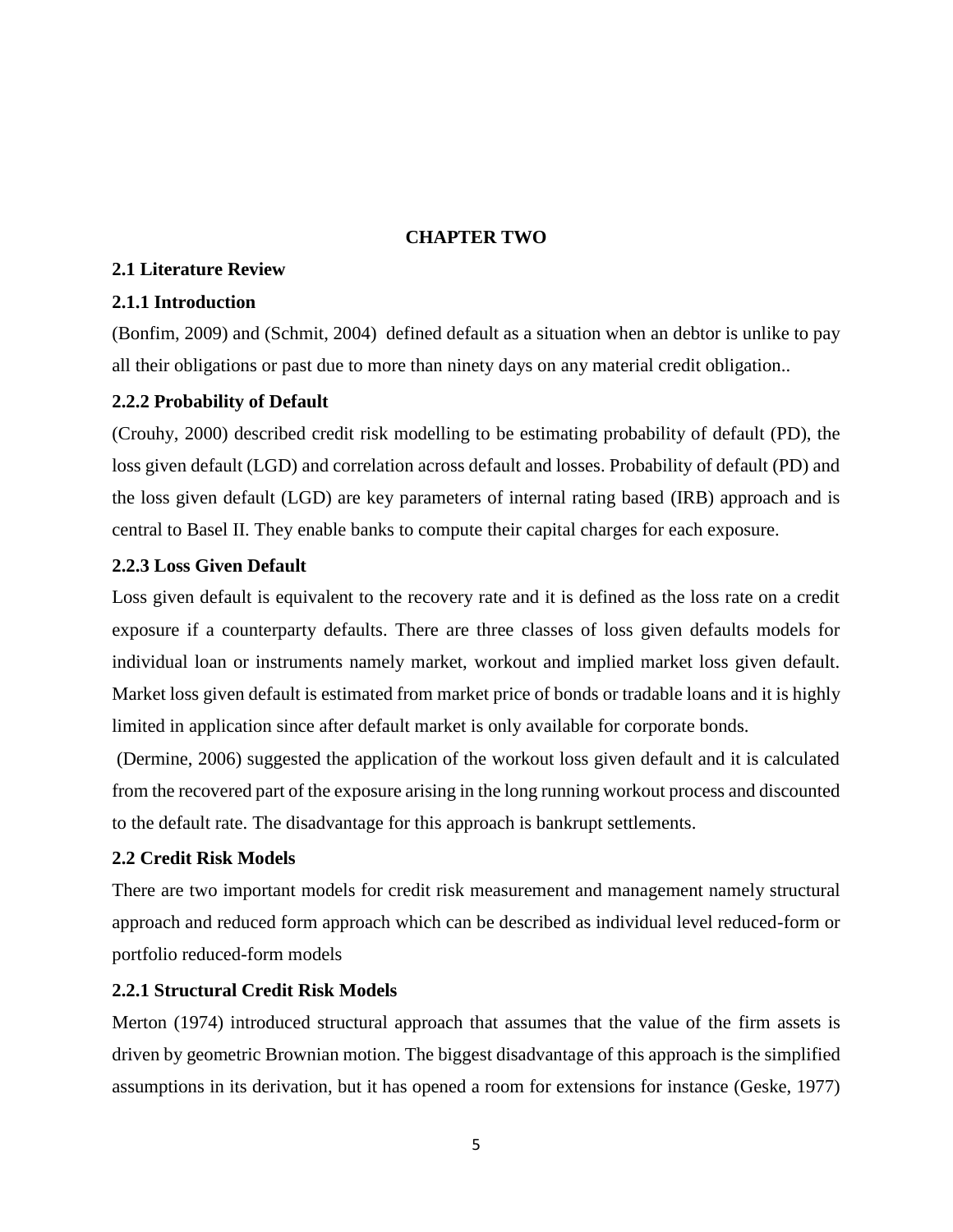Extension from the single debt maturities to various debt maturities by the compound option modelling and (Leland, 1996) allowed firms to continuously issue debts of a constant but infinite time to maturity. (Duffie, 2005) Compared (Merton, 1974) assumption that the default occurs in only at the maturity date.

Black and Cox introduced the First passage time model structural model which states that default event can happen not only at the debt maturity but also prior to that date as long as the firm asset value falls to the pre-specified barrier. With the first passage ideas, other parameters used by (Merton, 1974)were extended to be dynamic for instance (Longstaff, 1995)treated the short term risk-free interest as stochastic which converges to long term risk-free interest rate that is negatively correlated to the asset value. (Tarashev, 2005) Defined and compared the structural model as exogenous and endogenous default. The exogenous structural model defines the default as when the asset value fall below a threshold value while endogenous default, the obligor can choose time of default strategically. (Anderson, 1996) Extension allowed firms to renegotiate the term of the contract and when the default level is reached, the firm is declared as either bankrupt or a renewed contract with higher interest debt is issued.

(Shibata, 2009)Proposed a BSM structural model for banks recovery process for a company in danger of bankruptcy. This model states that in a situation where investor bankrupts, bank can either continue to run the bank or liquidate. This method defined the banks collecting process with option approach and game theory.

(Perli, 2004)Applied corporate credit risk structural model to model consumer lending. They assumed that a customer is deemed to have defaulted if his assets are below a specified threshold. This approach disregarded the key issues of the consumer defaults as consumer lending is more about cash flows and financial fraud.

(Andrade, 2007)Described structural risk model for consumer loans with the behavioral score as the proxy of credit-worthiness of the borrower. Default occurred when the value of the reputation for credit worthiness in terms of access to further credit dropped below the cost of servicing the debt.

## <span id="page-12-0"></span>**2.2.2 Reduced Form Credit Risk Models**

(Artzner, 1995) and (Duffie.D, 1996) considered the reduced- form approach assumes that default is an exogenous event and its occurrence is governed by a random point process.

### **Individual level reduced form models**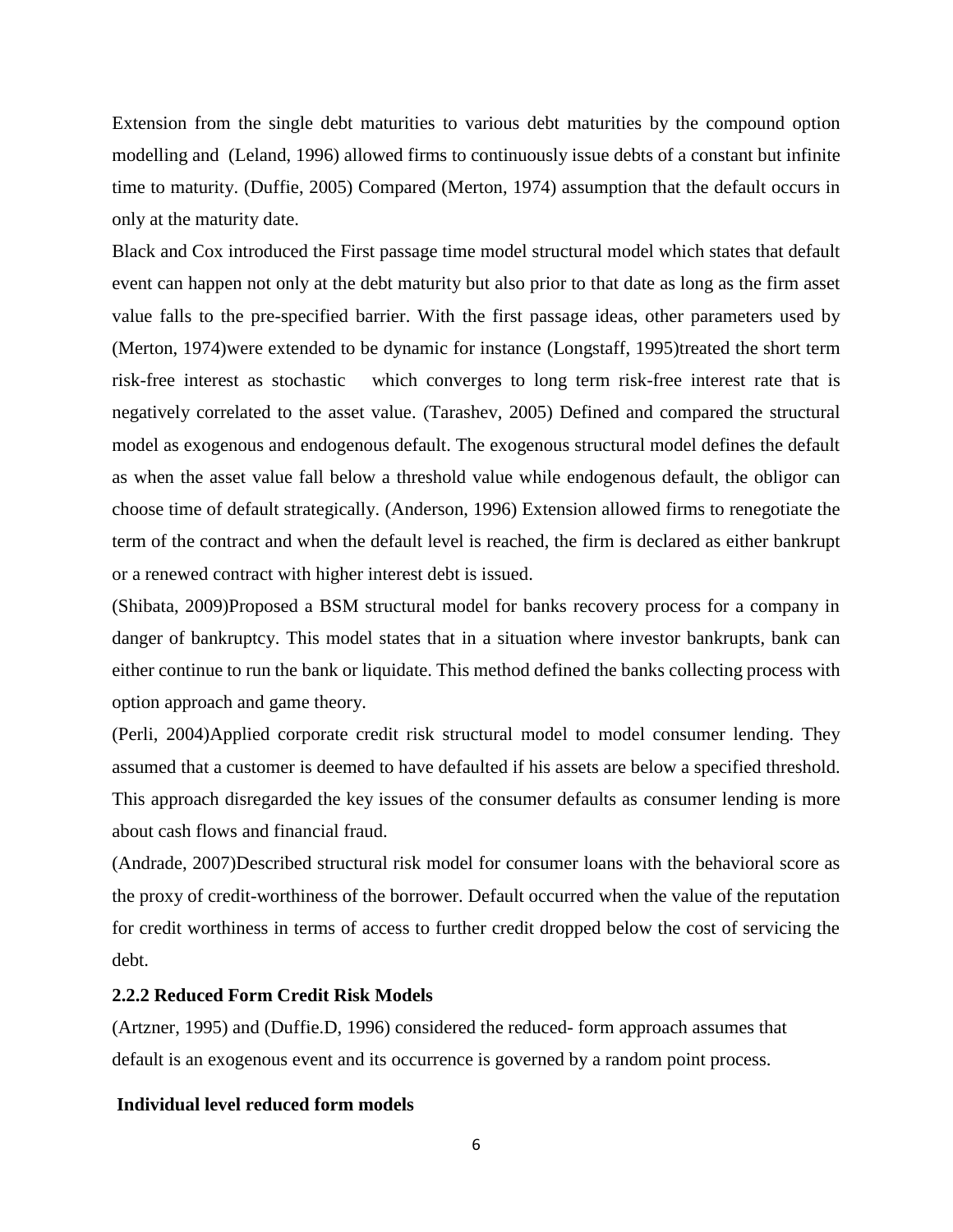(Altman, 1968) Proposed these models also referred to as credit scoring models and it identifies accounting variables that have statistical explanatory power to differentiate between the defaulters and non-defaulters. It applies linear or binomial models to regress the defaults and estimate the coefficients. The applicants are then scored depending on whether they are good or bad.

(Altman E. S., 1998)Studied the use of credit scoring while (Altman E. , 1997) surveyed the historical explanatory variables in credit scoring models and found that most studies used financial ratios that measures profitability, leverage and liquidity.

(Jacobson, 2003)Developed bivariate probit model and proposed a method of calculation of portfolio without bias. (Lin, 2009)Proposed a new approach by three kinds of two stage hybrid models of logistic regression artificial neutral network. (Altman E. , 2005) specified a credit scoring for emerging market corporate bonds. (Luppi, 2007) applied logit model to nonprofit SMES and found that traditional accounting based credit scoring model held less explanatory power in nonprofit firms than in for profit firms.

Credit scoring models have been criticized because of its explanatory variables are based on accounting data and therefore cannot highlight the dynamic borrowers conditions. (Argawal, 2008)Study showed market based model such as structural models are better in forecasting distress than credit scoring models. It also manifested that in term of predictive accuracy using UK data, their results were almost the same as for the BSM structural model and Z-score model.

#### **Portfolio Reduced-Form Models**

(Jarrow, 1992)) introduced this models and it is associated with risk neutral technique Jarrow and Turnbull decomposed the credit risk premium and the problem of credit risk modelling became how to model probability of default (PD) and loss given default (LGD). Reduced form models can capture the firm's credit risk hence it can be specified in different stochastic process models.

#### **Markov chain**

Markov chain is a good example of portfolio reduced-form credit risk model introduced by (Jarrow R. S., 1997).It considers default as an absorbing state and that default time is a continuous markov. It also assumes a fixed probabilities for credit quality changes estimated from historical credit matrices and a fixed recovery rate (RR) in the event of default.

(Feng.D., 2008)Fitted ordered probit model to rating transition and view rating transitional probabilities as functions of latent variables as unobservable factors while (Nickell, 2000)assumed that the latent variables were derived from observable factors.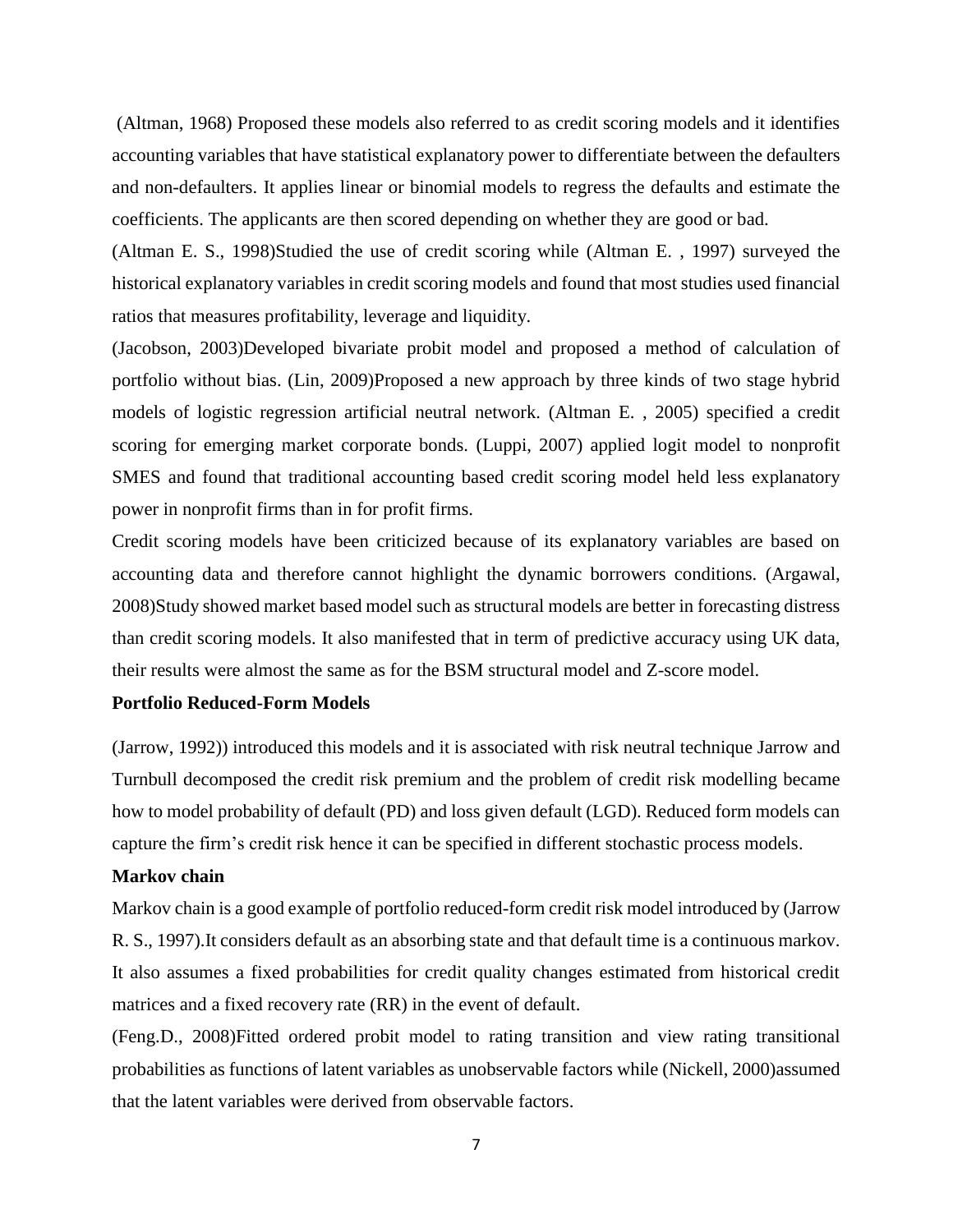(Hurd, 2006)Generalized the markov chain to describe the dynamics of the corporate credit risk. (Kalotychou, 2006)applied ordered probit model in sovereign credit migration estimation and compared the homogeneous and heterogeneous estimators. (Gagliardini, 2005)applied ordered probit model to estimate migration correlations and suggested that the traditional cross-sectional. Monteiro et al (2006) suggested the use of finite non homogeneous continuous time semi markov process to model time dependent matrices and showed that non parametric parameters estimation of time dependent matrices.

(Kadam, 2008)extended the discrete time model by Jarrow et al (1997) continuous time markov chain in their empirical studies. Hidden markov models which is a statistical model in which the system being modelled assumed to be a markov process with an unobserved states used in forecasting of quantiles of default rates used in credit risk modelling. (Banachewicz, 2007) studied hidden markov models and tested the sensitivity of the forecasted quantiles if the underlying hidden markov models mis-specified.

(Frydman, 2008) and (Kadam, 2008)applied markov mixture model is extended to a mixture of two markov chains where the mixing is on the speed of the movement of credit ratings. The only difference is that estimation of the original markov chain was based on maximum likelihood while estimation of the mixture was based on the Bayesian estimation.

(Li, 2000) Introduced the use copula functions in modelling of dependency of credit risky securities and showed the main advantages of copula that is can be used to capture the dependency of credit risks when credit loss distribution do not belong to the same elliptical class and can incorporate the dependency of more than two credit risks. (Embrechts, 1999 ) Introduced the use of copula in modelling credit risks when multivariate distribution is asymmetric. (Umberto Cheruibini, 2004)Discussed the use of simulation methods with various copulas for the modelling of dependent risks. (Kijima M, 2002) Applied multivariate markov chain model to replicate the development of correlated ratings of several credit risks to solve the pricing and risk measurement problems. They assumed the change in credit ratings over a period of time was driven by a single index model that consisted of the systematic and the firm specific components. The systematic component was described by a single column factor and the unknown parameters were estimated by minimizing the squared error based on the historical data only.

(Thomas. L C, 2002) Proposed that historical data alone was inadequate to describe the future movements in ratings hence an expert opinion should be incorporated. (Buhlmann,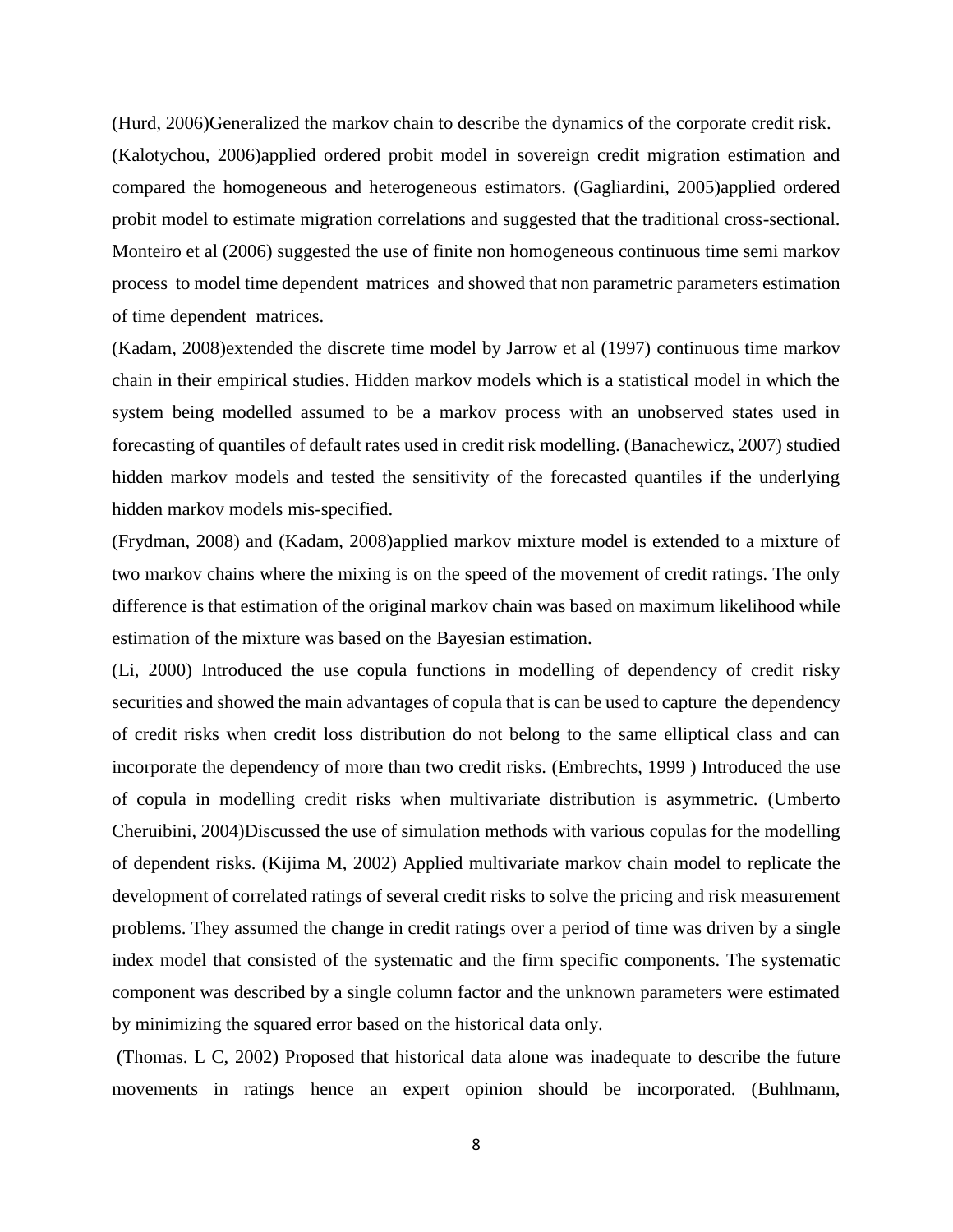1967)Introduced credibility theory to combine two different sources of information by determine the weights to be assign to each source. He also introduced the least square approach for estimation of credibility premiums without imposing string parameter assumptions. This theory is convenient to merge both the historical rating data and another source of information.

(Das, 2004) In their study of correlated default risk, they showed that the joint correlated default risk probabilities varied substantially over time hence a more realistic way to describe time varying behavior of risk. They also noted that the estimation procedure was complicated and less analytical.

Hu et al (2002) proposed an empirical Bayesian for estimation of transition matrices for the government to evaluate and manage risks of emerging markets .Transition matrices was estimated and assumed to be a linear combination of empirical transition matrix and model based updating matrix evaluated from an ordered probit model. They adopted empirical Bayesian techniques for estimating contingency tables and selected weights of the linear combination of prior and updating matrices by the goodness of fit chi square statistics.

Lee (1997), Bernado and Smith (2001) and Robert (2001) provide an overview and detailed discussion on the choice of the prior matrix. Transition matrix is determined based on prior knowledge of ratings of other firms with or without the same industry.

One important statistic for credit risk measurement and management is conditional expectation of aggregate loss of portfolio at future time given the available current information. Elliot et al (1997) provided the evaluation of the conditional predictive probability which is important in evaluation of credit value at risk.

Acerbi and Tasche (2001) and Hardy (1999) pointed out the addition of an adjustment term to Expected Shortfall (ES) in order to make the market coherent when loss distribution is discrete. This gave a definition of Expected Shortfall of credit portfolio at a future time given information up to current with a given probability level.

(Rosch, 2004) Took a variant of one of one factor credit metrics model and used the empirical correlation between different consumer loans and try to build the economic variables to explain differences during different parts of the business cycle. (Malik, 2010) Developed a hazard model of the time to default of consumer loans where risk factors were based on the behavioral scores, the age of the loan and economic variables.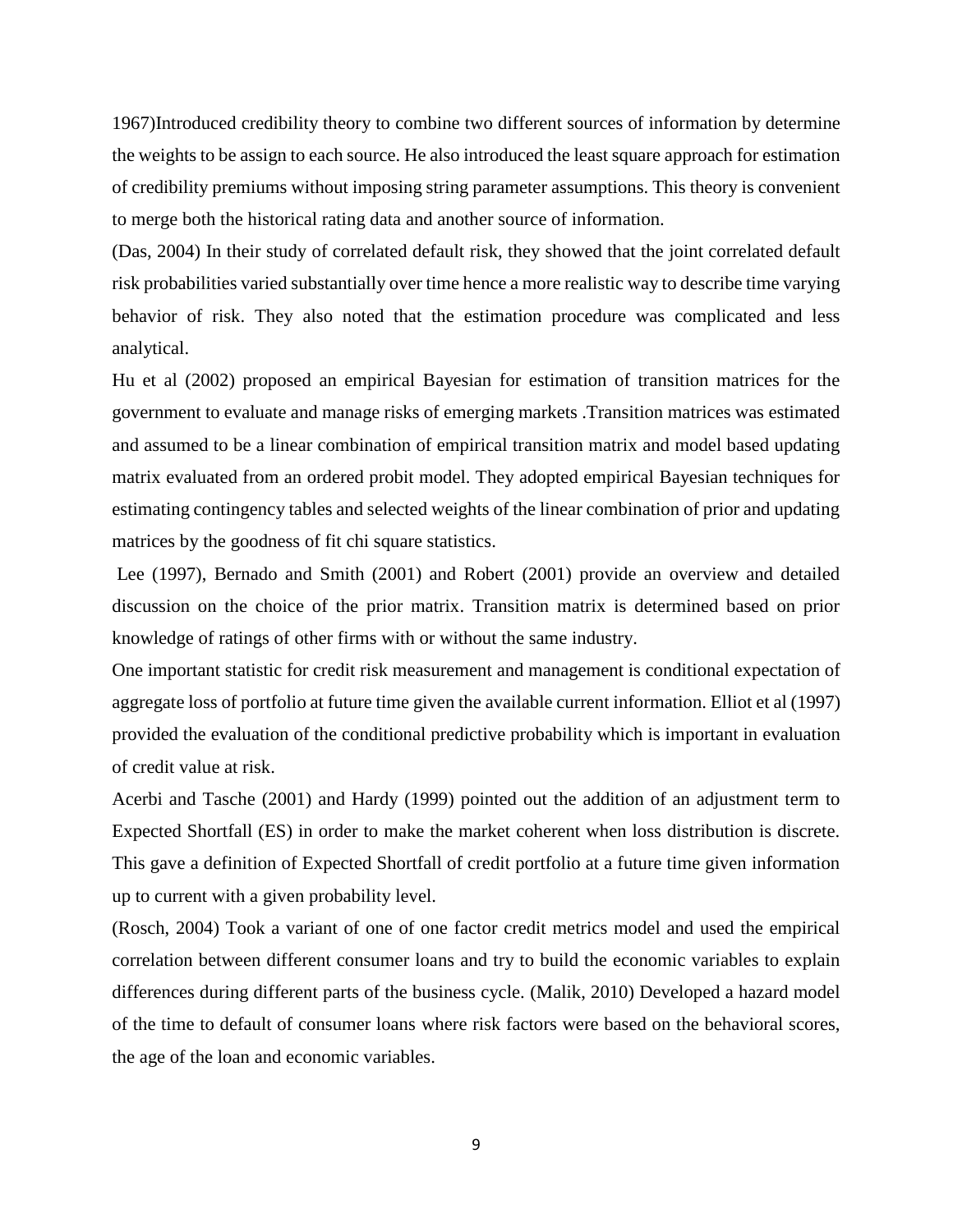(Belloti, 2009) Used proportional hazard model to develop a default risk model for consumer loans. Their investigation was to find out which economic variables might be most appropriate.

#### <span id="page-16-0"></span>**CHAPTER THREE**

## <span id="page-16-1"></span>**3.1 METHODOLGY**

#### <span id="page-16-2"></span>**3.1.1 Markov chain**

A Markov property implies that the future value of a process is depends on the current value and is independent of the past history. A markov process is any process that satisfies the markov process. A markov chain refers to a markov process in discrete time and with a discrete state space.

#### **Transition graph**

A graphical representation of a markov chain has its states represented by circles and each arrow representing possible transitions. The probability of transition between two states can be represented in form of a transition matrix  $(i, j)$  entry with  $i<sup>th</sup>$  row and  $j<sup>th</sup>$  column with the probability of moving one step from state  $i$  to state  $j$  each row adding up to one at any time.

#### **Chapman Kolmogorov**

These are equations that allows calculation of general transitions probability in terms of one step probabilities  $P_{i,j}^{(n,n+1)}$ .

Let  $P_{i,j}^{(m,n)}$  be the probability of being in state *j* at time *n* having being been in state *i* at time *m*  $Pr^{X_{m+1=j}}/X_{m=1} = P_{i,j}^{(m,m+1)}$ 

The transition probability of a discrete markov chain obeys chapman-Kolmogorov equations. One step transition probability  $P_{i,j}^{(n,n+1)}$  with initial probability distribution  $q_{k}=P(X_0=k)$  is used to deduce the probability of any path.

#### **Time –Homogeneous Markov Chain**

Time homogeneous markov chain is a markov chain whose one step probabilities are time independent

$$
P_{i,j}^{j,n+1} = P_{i,j}
$$

The Chapman –Kolmogorov equations is given by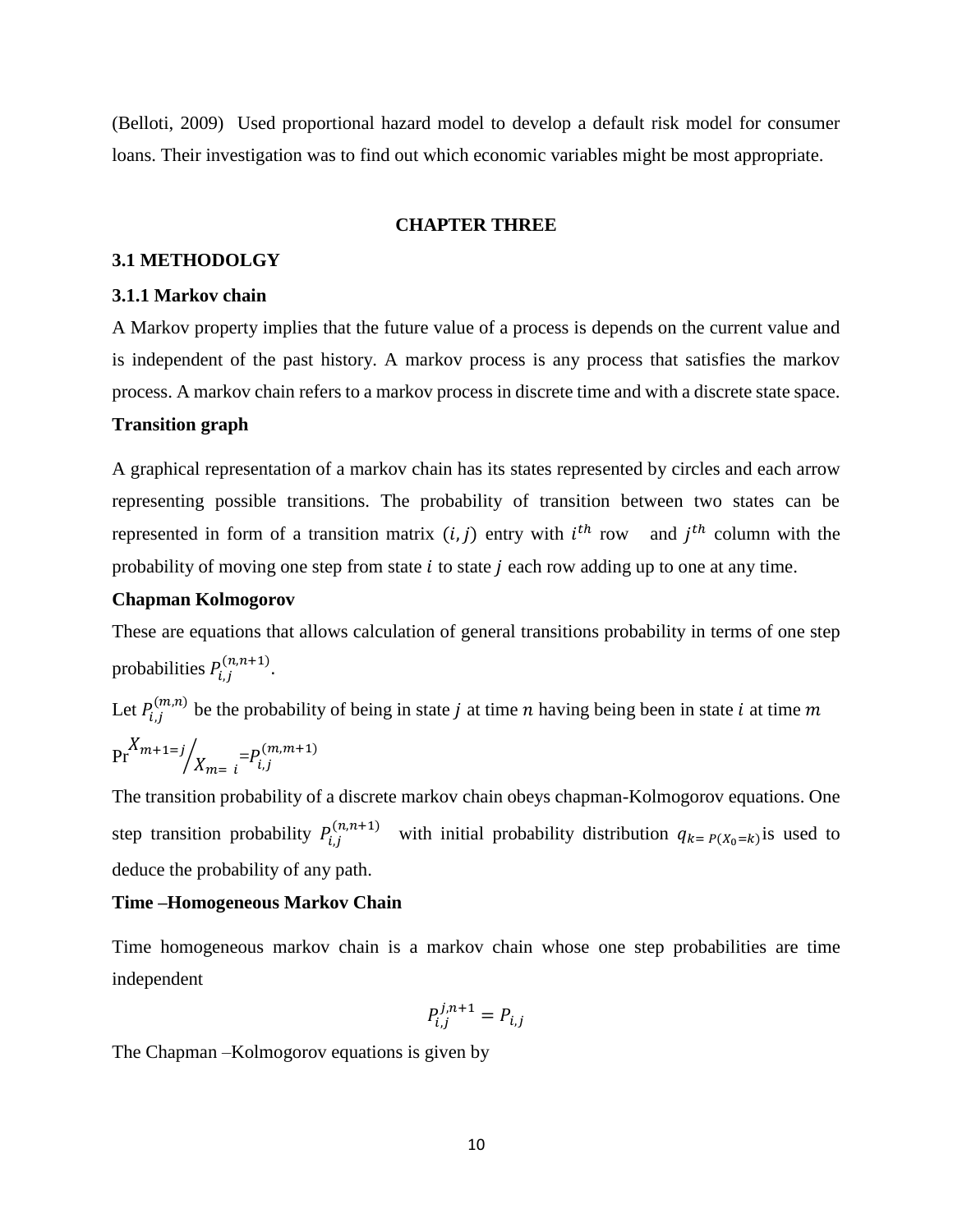$$
P_{i,j}^{(n-m)} = \sum_{k \in S} P_{1k}^{(i-m)} P_{kj}^{(n-1)}
$$

The normalization condition  $\sum_{j \in S} P_{ij} = 1$  for all *i*mplies that each row of P must add to one  $\sum_{j \in S} P_{ij} = 1$ , for all i

#### **Time inhomogeneous**

Transition probabilities cannot simply be denoted  $P_{ij}$  because they will depend on the absolute values of time rather than just time difference. Transitional probabilities depend not only on the length but also when the process starts.

#### <span id="page-17-0"></span>**3.1.2 The period**

A state *i* is said to be periodic with  $d > 1$  if a return to *i* is possible only in a number of steps that is multiple of d.A state is a periodic if it is not periodic. There exists  $\lim_{n\to\infty} P_{ii}^{(n)}$  for the aperiodic states.

### <span id="page-17-1"></span>**3.1.3 Long Term distribution of markov chain**

A markov chain that settles in to its stationary distribution after long period of time then its distribution to tend to the invariant distribution  $\pi$ . If the above convergence condition holds, then  $P_{ij}^{(n)}$  will be close to  $\pi_j$  for a larger fraction of time. We say that  $\pi_j$ ,  $j \in S$  is a stationary population distribution for a markov chain with transition matrix  $P$  if and if only the following condition holds

- i.  $\pi_i = \sum_{i \in S} \pi_i P_{ij}$
- ii.  $\pi_i \geq 0$

iii. 
$$
\sum_{j \in S} \pi_j = 1
$$

This can be stated as  $\pi = \pi P$  where  $\pi$  is a row vector.

Given a markov chain with infinite state space, a stationary distribution is found by solving  $\pi$  =  $\pi P$  since this is a vector it results in a set of linear programming equations.

The above equations are said to be linearly independent implies that any four of the will always rearrange to give the remaining one redundant. By this linearity property any multiple solution of the problem above is solution and a the uniqueness of the solution comes from the normalization

$$
\sum_{j\in S}\pi_j=1
$$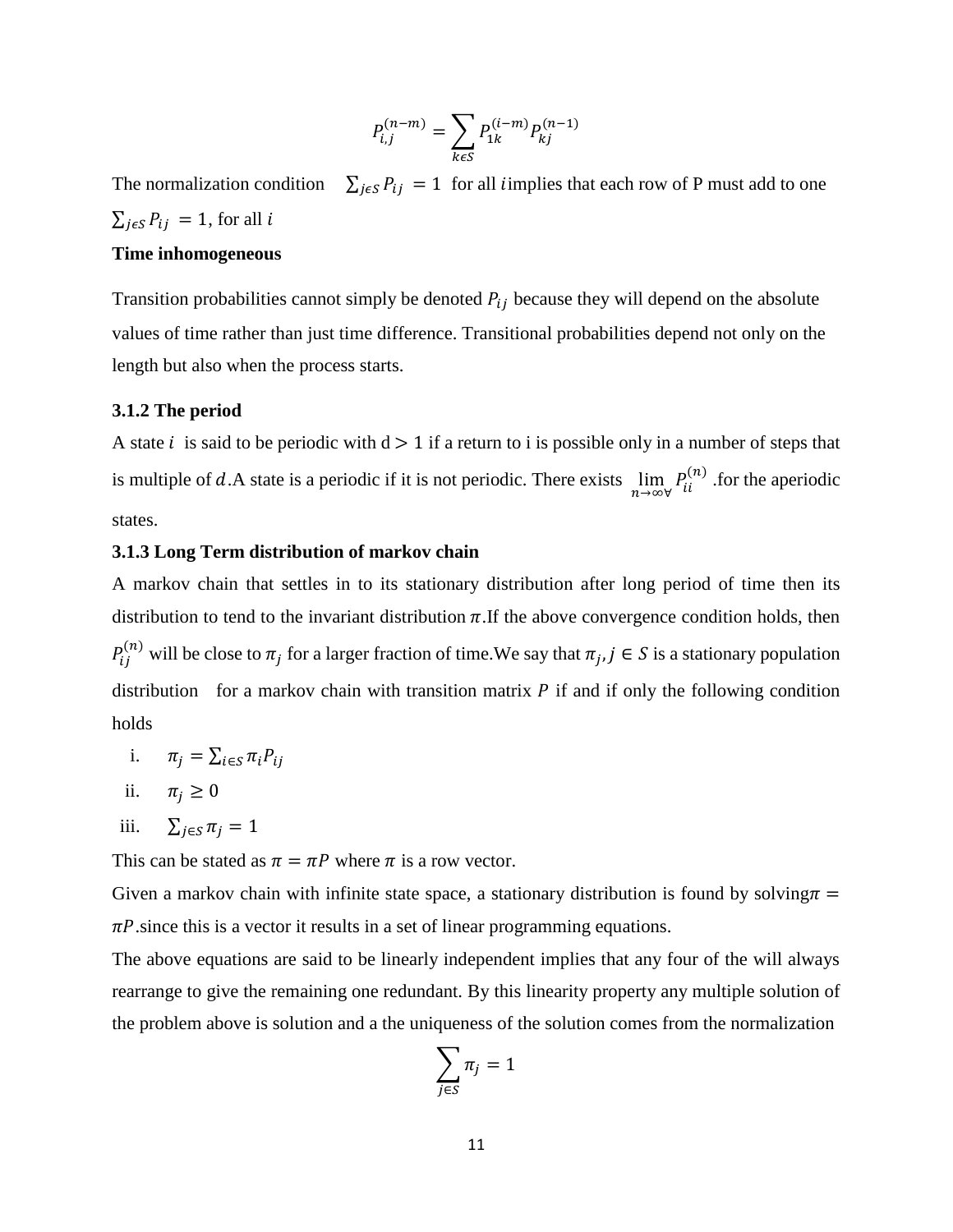#### <span id="page-18-0"></span>**3.1.4 Irreducibility**

A markov chain is said to be irreducible if any states can be reached from any other state. This implies that a markov chain is irreducible if given any pairs of states  $i, j$  there exist an integer n with  $P_{ij}^{(n)} > 0$ . An irreducible markov chain with a finite state space has a unique stationary distribution

Let  $P_{ij}^{(n)}$  be n step transition probability of an irreducible, a periodic markov chain on a finite state space, then every  $i$  and  $j$ ,  $P_{ij}^{(n)} = \pi_j$ , where  $\pi_j$  is stationary probability distribution. This implies that no matter what state  $i$  you are in, the probability of ending up in state  $j$  after a very long time is the same as probability of being in state *j* given the stationary probability  $\pi$ . A markov chain with finite state space has at least one stationary distribution. An irreducible markov chain with finite state space has a unique stationary distribution and an irreducible aperiodic markov chain with finite state space will settle down to its unique stationary distribution in the long run.

#### <span id="page-18-1"></span>**3.1.5 Modeling using Markov chains**

Modeling process for the markov chain is started by fitting a stochastic model to a set of observations. Assuming that the model being fitted is time homogeneous, a state space to fit the markov model to the observed data, transitional probabilities  $P_{ij}$  is set up.

We denote  $x_1$ ,  $x_2$ , ... ... ...,  $x_N$  to be the available observations and define

- i.  $n_i$  to be number of times  $(1 \le t \le N 1)$  such that  $X_t = i$
- ii.  $n_{ij}$  to be number of times  $(1 \le t \le N 1)$  such that  $X_t = i$  and  $X_{t+1} = j$

Thus  $n_{ij}$  be observed number of transitions from state *i* to state *j* and  $n_i$  be the observed number of observations from state*i*.

 $n_i$  allows t to go up to  $N-1$  rather than N so that it equals the number of chances of a transition out of state  $i$  and not just the number of times it is in state  $i$ .

The best estimate of  $P_{ij} = \hat{P}_{ij} = \frac{n_{ij}}{n_{ij}}$  $n_i$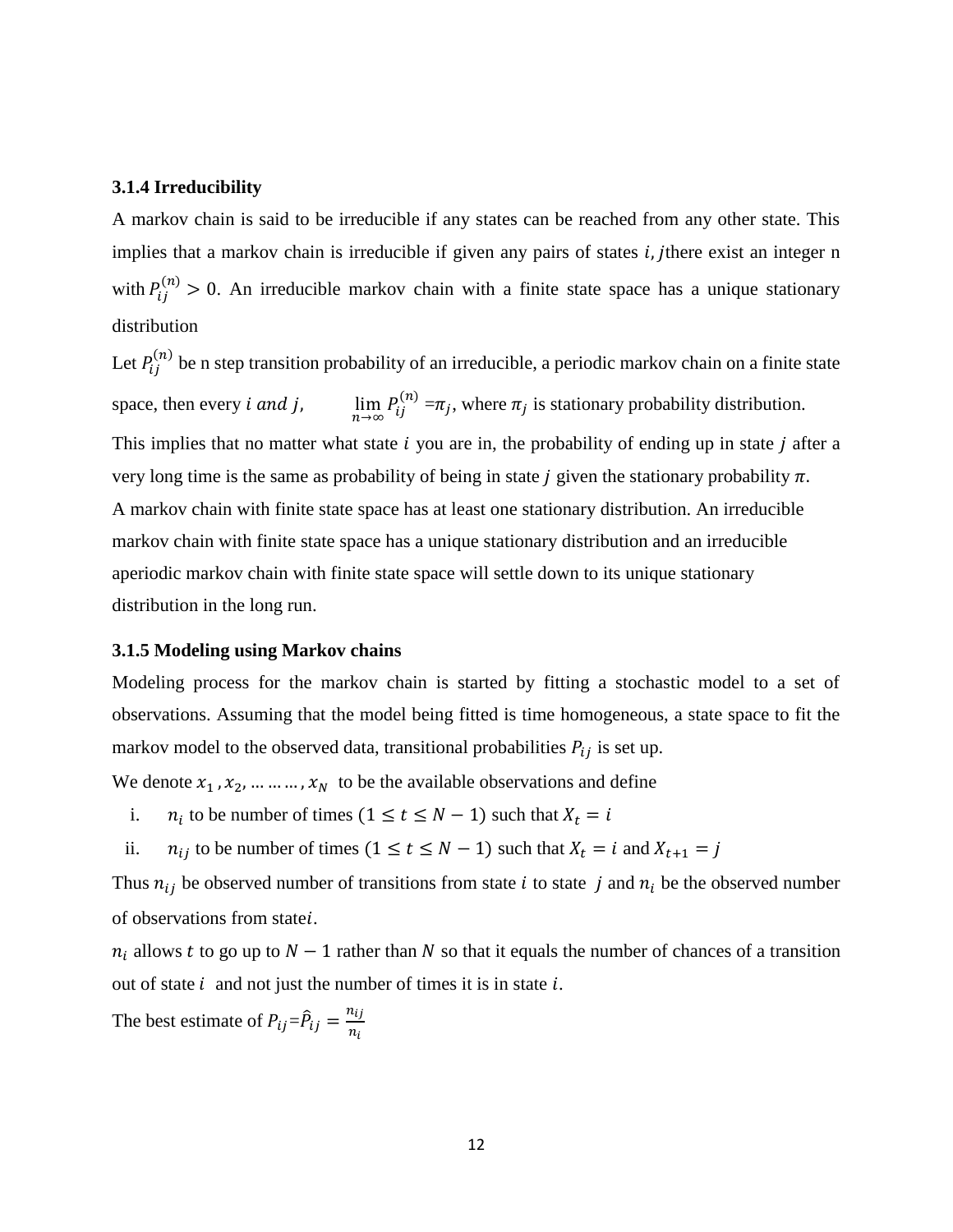#### <span id="page-19-0"></span>**3.1.6 Multivariate Markov Chain Model**

This is is given by

$$
\mathcal{L}_{\mathcal{A}}
$$

$$
X_{t+1}^{(j)} = \sum_{j=1}^{n} \lambda_{jk} P^{(jk)} X_t^{(k)}, \text{for } j = 1, 2, \dots, n.
$$

The probability distribution  $X_{t+1}^{(j)}$  of  $Y_{t+1}^{(j)}$  given  $F_t$  depends only on  $Y_t^{(1)}Y_t^{(2)}Y_t^{(3)}$  ... ...  $Y_t^{(n)}$  a markov property follows that is, the conditional probability distribution of the ratings of the j<sup>th</sup> credit risk at time  $t + 1$  depends on the ratings of all credit risks in the portfolio at time t. Equation above can be represent as matrix as below

$$
X_{t+1} = \begin{pmatrix} x_{t+1}^{(1)} \\ x_{t+1}^{(2)} \\ \vdots \\ x_{t+1}^{(n)} \\ \vdots \\ x_{t+1}^{(n)} \\ \end{pmatrix} = \begin{pmatrix} \lambda_{11} P^{(11)} \lambda_{12} P^{(12)} \dots \dots \dots \dots \dots \dots \dots \dots \dots \lambda_{1n} P^{(1n)} \\ \lambda_{21} P^{(21)} \lambda_{22} P^{(22)} \dots \dots \dots \dots \dots \dots \dots \dots \lambda_{2n} P^{(2n)} \\ \vdots \\ \lambda_{n1} P^{(n1)} \lambda_{n2} P^{(n2)} \dots \dots \dots \dots \dots \dots \dots \dots \lambda_{nn} P^{(nn)} \end{pmatrix} \times \begin{pmatrix} X_t^{(1)} \\ X_t^{(2)} \\ \vdots \\ X_t^{(n)} \end{pmatrix} \dots
$$

#### **PROPOSITION 1**

*Suppose that*  $P^{(jk)}$  ( $l \leq j, k \geq n$ ) are irreducible and  $\lambda_{jk} > 0$  then there is a vector  $X = [X^{(1)}, X^{(2)}, ... X^{(n)}]^T$  Such that  $X_{t+1} = QX_t$  and  $\sum_{i=1}^{m} [X^{(j)}]^i = 1$ ,  $(1 \le j, k \ge n)$  where  $[.]^i$ *is corresponding vector.*

Vector X is has a stationary probability distribution of the ratings of all credit risks in the portfolio l.e, for each j in  $X^{(j)}$  represents probability of ratings in the long run.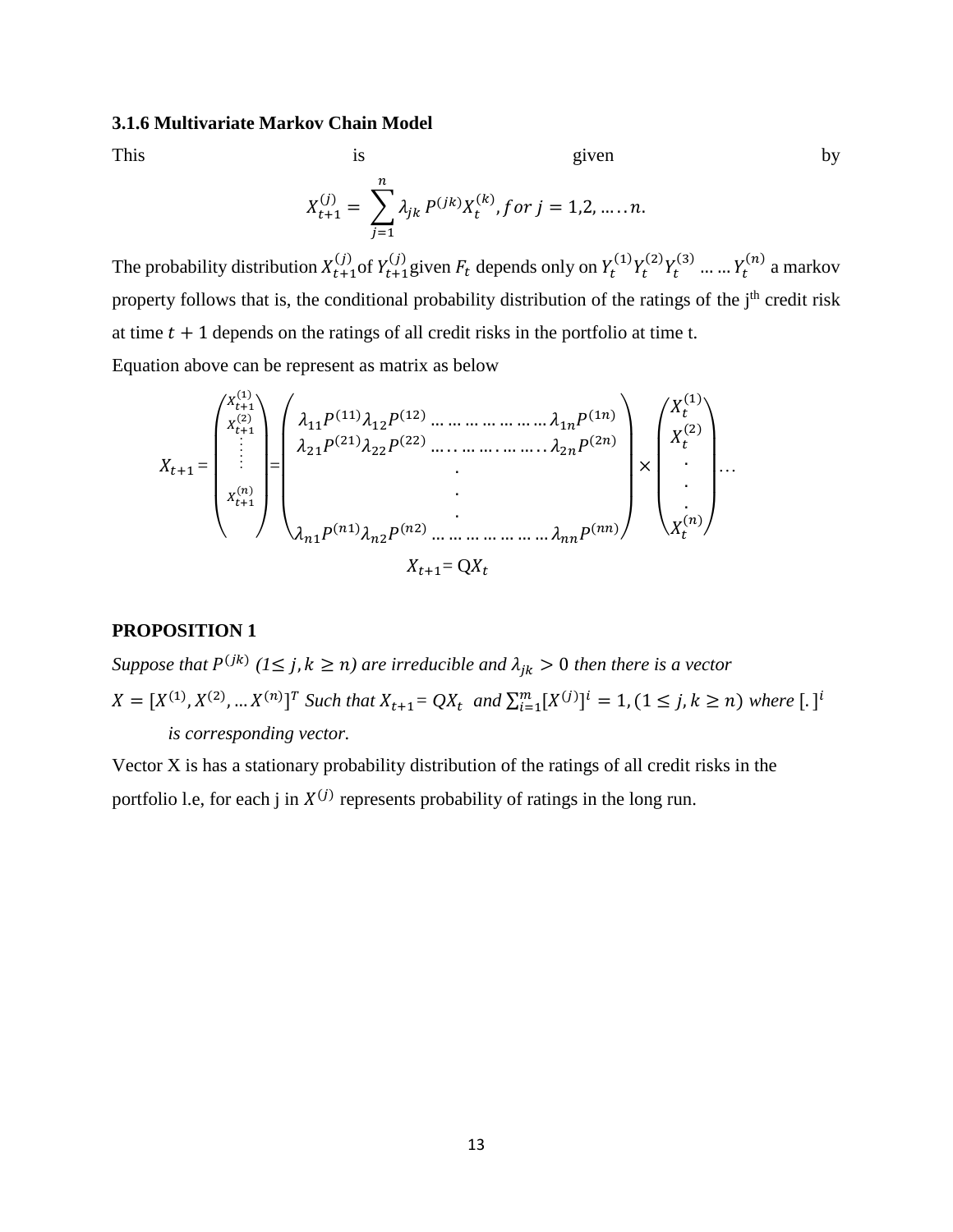#### <span id="page-20-0"></span>**3.2 Logistic Regression**

Logistic regression describes the relationship with a binary response with one or more explanatory variables by applying the logit transformation to the dependent variable.

A simple logistic model is defined as the logit  $(Y)$  = natural logarithm of odds ratio given as below;

$$
Y = \ln\left[\frac{\pi(x)}{1 - \pi(x\tau)}\right] = \alpha + \beta X,
$$

The antilogarithm of the above gives the probability of an occurrence of outcomes of interest as follows.

$$
\pi = \frac{e^{\alpha + \beta X}}{1 + e^{\alpha + \beta X}}
$$

 $\pi$  is the probability of outcome of interest

 $\alpha$  is the intercept

#### $\beta$  is regression coefficient

The logit of Y and X in the above equation is linear while the probability of Y and X is nonlinear hence to make the relationship of  $Y$  and  $X$  linear, the above equation is transformed by taking the natural logarithm.

The sign of the regression coefficient  $\beta$  determines the direction of relationship between  $logit$  of Y and X.

The simple logistic regression above can be extended to multiple predictors variables  $X_1, X_2, \ldots, X_p$ , then logistic regression of Y is as above

$$
Y = \ln \left[ \frac{\pi(x)}{1 - \pi(x\tau)} \right] = \alpha + X_1 \beta_1 + X_2 \beta_2 + \dots + X_p \beta_p
$$

Then probability of (*Y* = *outcome of Interest/X*<sub>1</sub> =  $x_1$ , *X*<sub>2</sub> =  $x_2$ ) =

$$
\pi = \frac{e^{\alpha + X_1 \beta_1 + X_2 \beta_2 + \dots + X_p \beta_p}}{1 + e^{\alpha + X_1 \beta_1 + X_2 \beta_2 + \dots + X_p \beta_p}}
$$

 $\alpha$  and  $\beta$  Are estimated by the Maximum Likelihood method. This method maximizes the likelihood of reproducing the data given the parameters estimates.

A null hypothesis underlying this model states that all  $\beta_s$  are all zeros. A rejection of this null hypothesis implies that at least one of the  $\beta_s$  doesn't equal zero in the population. This means logistic regression equation predicts the outcome better than the mean of the outcome response . Interpretation of results is rendered using the odds ratio for both categorical and continuous predictors.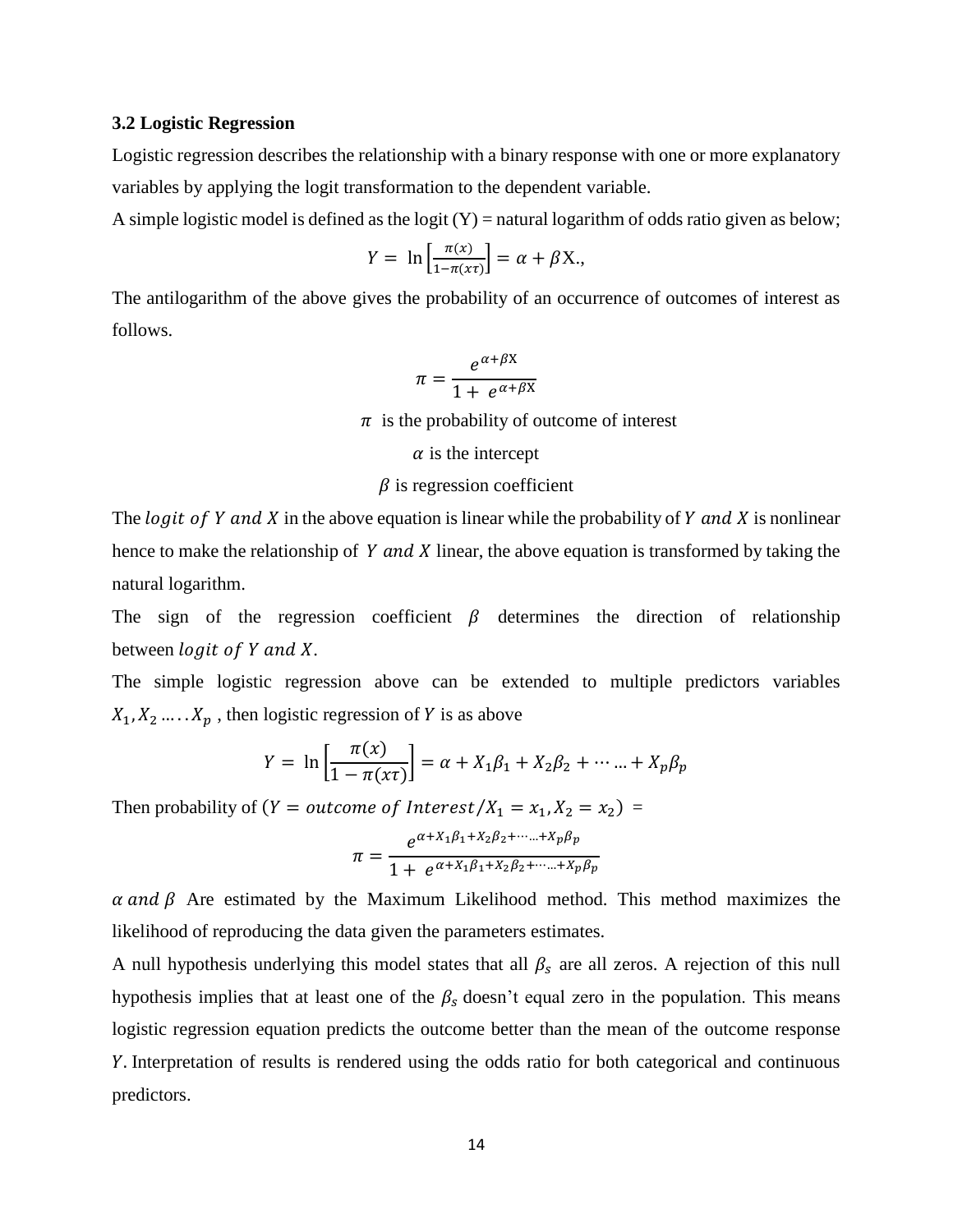#### <span id="page-21-0"></span>**3.3 Cumulative Logistic Regression**

This is a common method for analysis univariate ordered categorical data and it estimates the effects of the explanatory variables on the log odds of selecting lower response than the higher response categories.

If 
$$
p(Y \le j/x) = \pi_1(x) + \pi_2(x) + \cdots + \pi_j(x)
$$
  
Then

Cumulative logistic regression logit is defined as

$$
logit p(Y \le j/x) = log\left(\frac{p(Y \le j/x)}{(1 - p(Y \le j/x))}\right)
$$

$$
= \log \left( \frac{\pi_1(x) + \pi_2(x) + \dots + \pi_j(x)}{\pi_{j+1}(x) + \pi_{j+2}(x) + \dots + \pi_j(x)} \right)
$$

Each cumulative logit uses all *j* responses categories. A model that uses logit  $p(Y \leq j)$  is alone an ordinary logit model for binary response in which categories 1 to j form one outcome and category  $j + 1$  to  $j$  form the second.

A model that simultaneously uses all cumulative logits is

$$
logit \ p(Y \le j/x) = \alpha + \beta X, j = 1 \dots \dots J - 1
$$

Each cumulative logit has its own intercept ( $\alpha$ ) and it is increasing in j since  $p(Y \leq j/x)$  increases in  $\dot{\jmath}$  for fixed  $\dot{x}$ . The logit is an increasing function of this probability.

Cumulative model can be expressed as a latent variable of the form

$$
y_i^* = \sum_{k=1}^K \beta_k X_{ik} + \varepsilon_i
$$
  

$$
\begin{cases}\n1 & \text{if } y_i^* \le \alpha_1 \\
2 & \text{if } \alpha_2 \le y_i^* \le \alpha_1 \\
3 & \text{if } \alpha_3 \le y_i^* \le \alpha_2\n\end{cases}
$$
  
And  $y_i = \begin{cases}\n1 & \text{if } \alpha_3 \le y_i^* \le \alpha_1 \\
\vdots & \vdots \\
1 & \text{if } \alpha_{j-2} \le y_i^* \le \alpha_{j-1} \\
j & \text{if } \alpha_{j-1} \le y_i^* \le \alpha_j\n\end{cases}$ 

If the distribution for error term  $\varepsilon_i$  is the logistic distribution then, the model is of the form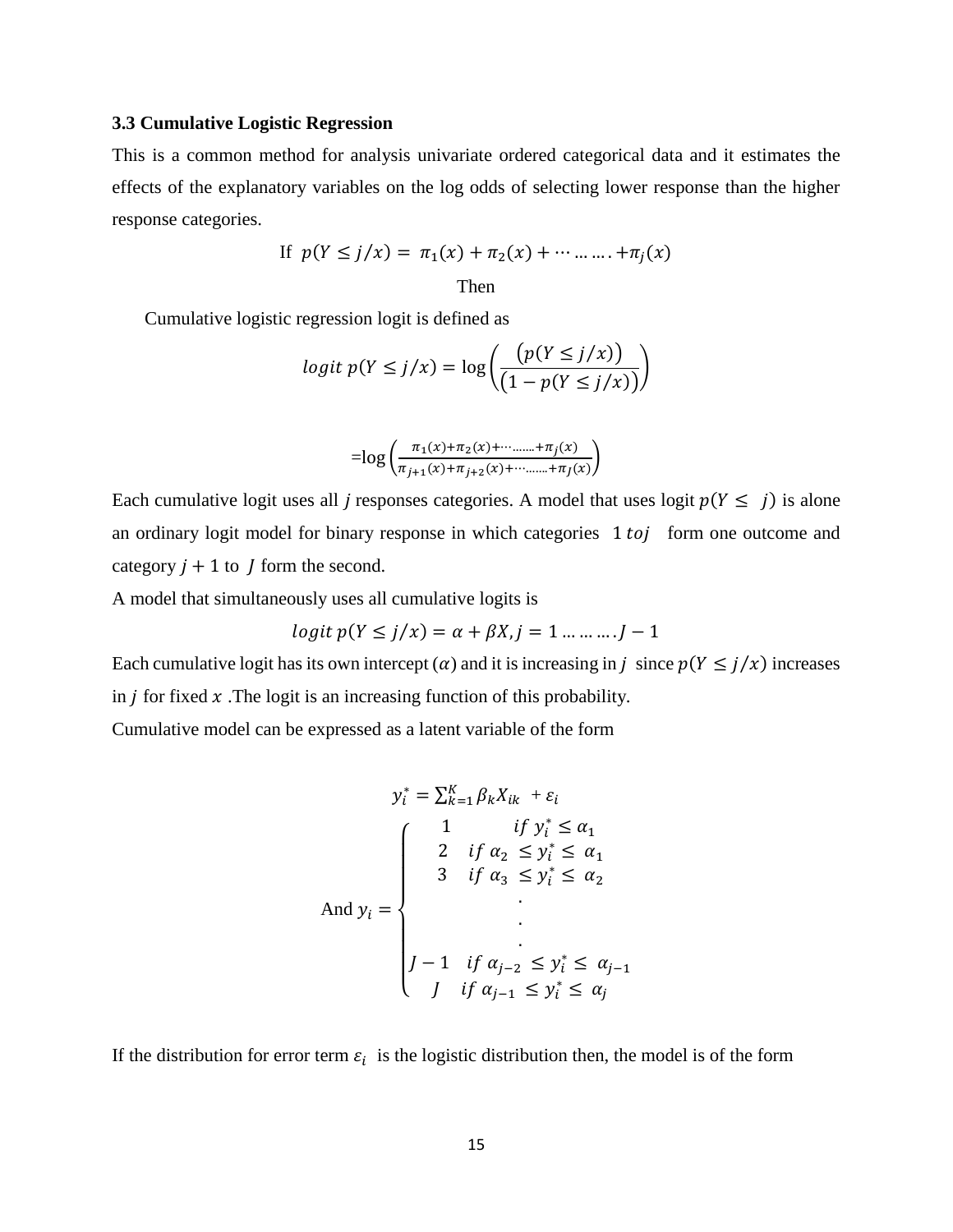$$
\ln\left[\frac{\Pr(Y_i \le b)}{\Pr(Y_i > b)}\right] = \alpha_b - \sum_{k=1}^K \beta_k X_{ik} \ b = j \dots \dots j - 1
$$

- $Y_i$  is the response of the *i*<sup>th</sup> individual with  $y_i$  observed variable and  $y_i^*$  latent variable)
- $X_{ik}$  the  $k th$  explanatory variable for the  $i^{th}$  individual
- $\bullet$  *J* is the number of ordered categories of the independent variable.
- $\alpha'_{b}$ s Partitions intercept (cut points) indicates the logarithm of odds of selecting lower rather than higher categories when all explanatory variables are set to zero.
- $\alpha = (\alpha_1 \dots \dots \alpha_{j-1})$  is the vector of parameters in which  $\alpha_1 \le \alpha_2 \le \dots \le \alpha_{j-1}$
- $\phi$   $\beta = (\beta_1 ... ... \beta_k)$  the vector of regression coefficients for the explanatory variable?
- $\bullet$   $K -$  is the number explanatory variable.

If  $y^*$  is a latent variable that underlies a regression model for a continuous variable and has cdf  $G(y^* - n)$  where y<sup>\*</sup> vary around parameter  $n=$  mean that depends on X such that  $n(x) = \beta(x)$ . Suppose that  $-\infty \le \alpha_1 \le \alpha_2 \le \cdots \le \alpha_{j-1} \le \infty$  are cutpoints of the continuous scale such that the observed response Y satisfies  $Y = j$  if  $\alpha_{j-1} \leq Y_i^* \leq \alpha_j$  that is Y fall in the category j when latent variable fall in the  $j<sup>th</sup>$  interval of values.

$$
p(Y \le j/x) = p(Y^* \le j/x) = G(\alpha_j - \beta^i X)
$$

Then this implies that the link is the inverse of the cdf for  $Y^*$  applies to  $p(Y \leq j/x)$ .

If  $y^* = \beta X + \epsilon$  where G is the logistic regression the inverse of G is the logit link that gives the proportional odds.

The linear predictor  $\sum_{k=1}^{K} \beta_k X_{ik}$  is subtracted from the intercepts and the positive coefficient indicates an increased probability of higher response category .Cumulative logistic model assumes that the effect of different explanatory variables are fixed across all  $(j - 1)$  Partitions of the ordinal response.

Proportional odds model has the same effect  $\beta$  for each logit and for a continuous fixed predictor  $x$  and a fixed *i*, the response curve is a logistic regression curve with binary response with outcomes  $\leq j$  and  $Y > j$ . The response curves have the same rate of increase or decrease but are horizontally displaced. The same parameters B occurs for the effects of Y regardless of how cut points chop up the scale for the latent variable and this makes possible to compare estimates from the studies using different response variables.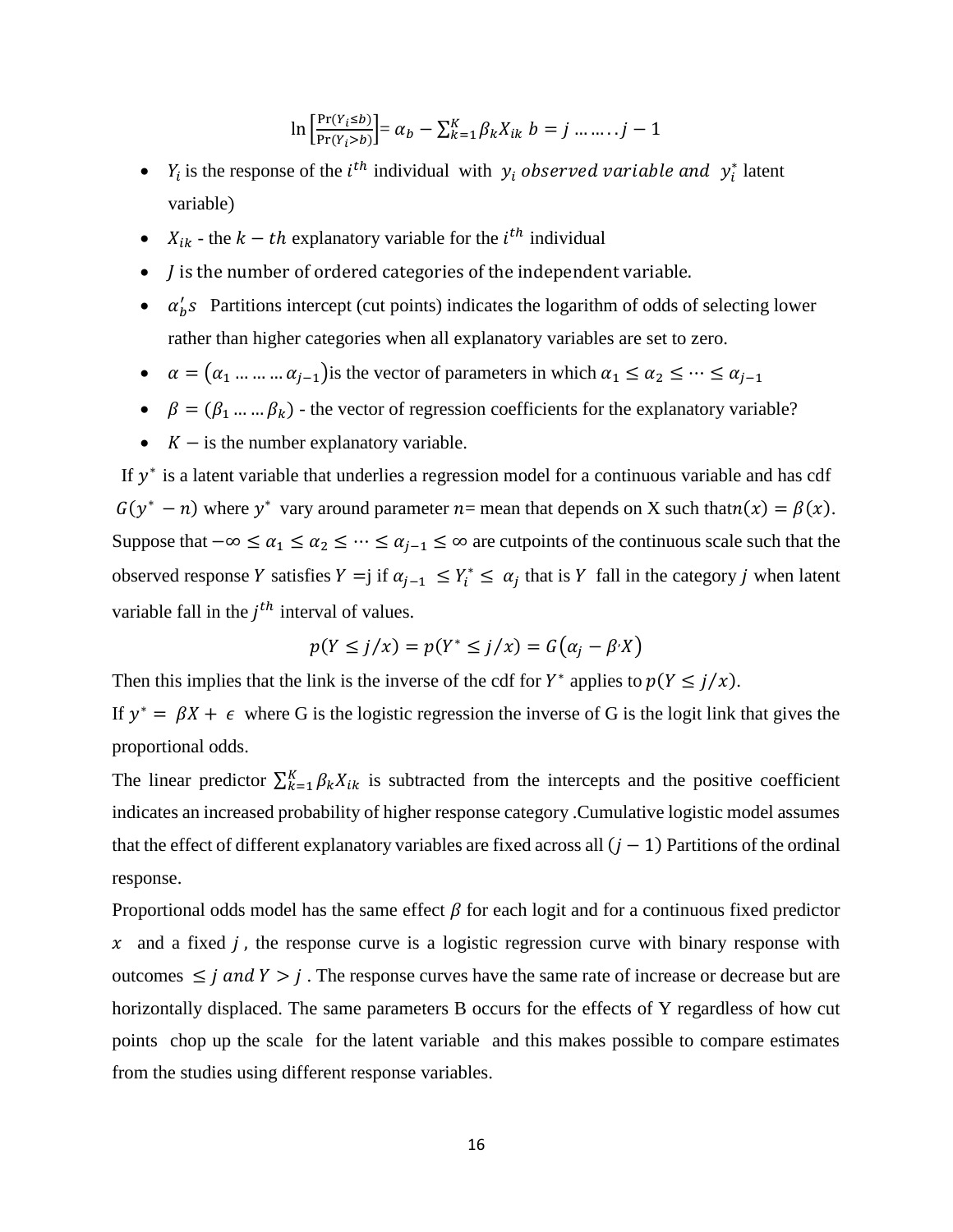For  $j < k$  the curve for  $p(Y \le k)$  is a curve for  $p(Y \le j)$  translated by  $\frac{(a_k - a_j)}{a_k}$  $\frac{\alpha}{\beta}$  units in the X direction then

$$
p\left(\left(Y \le k\middle/\right_X = x\right) = p\left(\frac{Y \le j}{X = x + \frac{(\alpha_k - \alpha_j)}{\beta}}\right)
$$

If cumulative logit model given by

$$
logit \ p(Y \le j/x) = \alpha + \beta X, j = 1 \dots \dots \dots J - 1
$$

Then

$$
logit (p(Y \le j/x_1) - p(Y \le j/x_2)) = \beta(x_1 - x_2)
$$

#### <span id="page-23-0"></span>**3.4 Estimation of parameters**

A common transition matrix for credit risks assets assumed to be based on the prior information the behavioral score is used.

The estimate of  $N_e^{(jk)}$  of  $N^{(jk)}$  is given by  $N_e^{(jk)} = W_{jk}M^{(jk)} + (1 - W_{jk})N^{(jk)}$  for j,  $k = 1, 2, ..., n$ where

$$
0 \le j, k \le 1, for \, j, k = 1 \le 1, 2 \dots \dots n
$$
  

$$
Q^{(jk)} \, \text{is the prior matrix for estimation of } N^{(jk)}
$$

The proposition above it states that multivariate markov chain has a stationary distribution  $X$ . Then vector Xbe taking the proportion of occurrence of each state in categorical time series of ratings. Denote the estimate of X by  $\dot{X} = (\dot{X}^{(1)} \dot{X}^{(2) \dots \dots \dots \dot{X}^{(n)})^T$ 

Note from the proposition above Q matrix is given by

$$
\begin{pmatrix} \lambda_{11} P_e^{(11)} \lambda_{12} P_e^{(12)} \dots \dots \dots \lambda_{1n} P_e^{(1n)} \\ \lambda_{21} P_e^{(21)} \lambda_{22} P_e^{(22)} \dots \dots \dots \lambda_{2n} P_e^{(2n)} \\ \vdots \\ \lambda_{n1} P_e^{(n1)} \lambda_{n2} P_e^{n2} \dots \dots \dots \lambda_{nn} P_e^{(nn)} \end{pmatrix} \hat{X} \approx \hat{X}
$$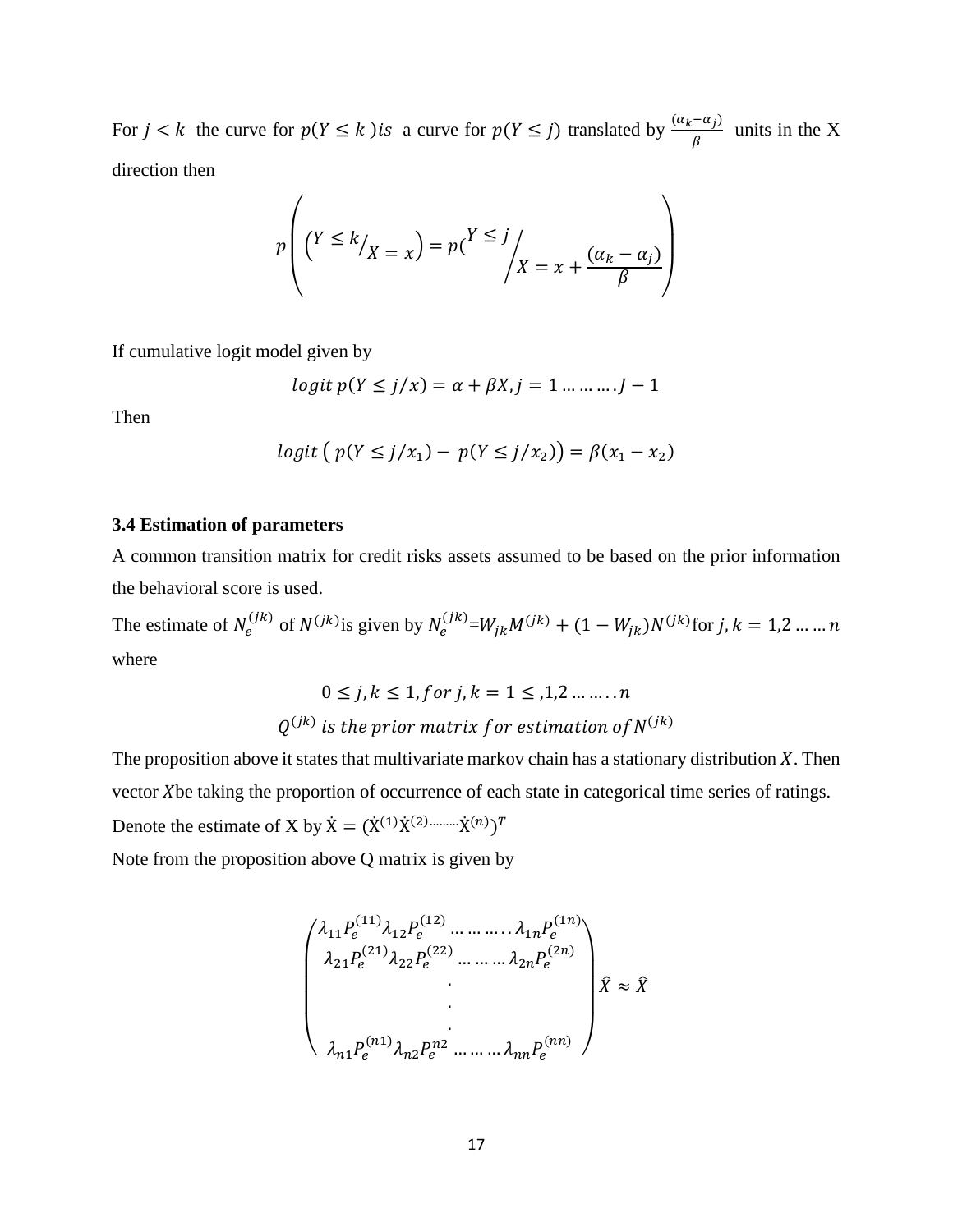Let  $\lambda_{jk}^{-1} = \lambda_{jk} W_{jk}$  and  $\lambda_{jk}^{-2} = \lambda_{jk} (1 - W_{jk})$  it can be checked that  $\lambda_{jk}^{-1} + \lambda_{jk}^{-2} = \lambda_{jk}$ , for each j, k=1, 2…n

$$
\begin{cases}\n\begin{pmatrix}\n0_j \\
0_j \\
0_j \\
\vdots \\
0_j \\
0_j \\
\vdots \\
0_j\n\end{pmatrix}\n\geq \hat{X}^{(j)} - B_j \begin{pmatrix}\n\lambda_{j1}^{-1} \\
\lambda_{j2}^{-2} \\
\lambda_{j2}^{-2} \\
\vdots \\
\lambda_{jn}^{-1}\n\end{pmatrix}, \begin{pmatrix}\n0_j \\
0_j \\
0_j \\
\vdots \\
0_j\n\end{pmatrix}\n\geq -\hat{X}^{(j)} + B_j \begin{pmatrix}\n\lambda_{j1}^{-1} \\
\lambda_{j2}^{-2} \\
\lambda_{j2}^{-2} \\
\vdots \\
\lambda_{jn}^{-1}\n\end{pmatrix}, \begin{pmatrix}\n\lambda_{j1}^{-1} \\
\lambda_{j2}^{-2} \\
\lambda_{j2}^{-2} \\
\vdots \\
\lambda_{jn}^{-1}\n\end{pmatrix}
$$

 $O_j\geq 0$ 

$$
\sum_{k=1}^{n} (\lambda_{jk}^{-1} + \lambda_{jk}^{-2}) = 1, \lambda_{jk}^{-1} \ge 0 \text{ and } \lambda_{jk}^{-2} \ge 0, \forall j, k \text{ where}
$$
  

$$
B_j = Q^{(j1)} \hat{X}^{(1)} P^{(j1)} / Q^{(j2)} \hat{X}^{(2)} / P^{(j2)} \hat{X}^{(2)} / \dots / Q^{(jn)} \hat{X}^{(n)} / P^{(jn)} \hat{X}^{(n)}
$$

**3.5 Credit Risk Measures**

<span id="page-24-0"></span>Define

$$
E_p(\mathcal{L}_{t+1}(Y_{t+1}) / \mathcal{F}_t) = \sum_{j=1}^n \sum_{j=1}^m E_p(\langle L_{t+1}^j, e_i \rangle) \left\{ \omega \in \Omega \mid Y_{t+1}^{(j)}(\omega) = e_i \right\} / \mathcal{F}_t)
$$
  
= 
$$
\sum_{j=1}^n \sum_{i=1}^m \langle L_{t+1}^j, e_i \rangle \rho(\{Y_{t+1}^{(j)} = e_i\} / \mathcal{F}_t)
$$

$$
P_{t+1/t}^{(j)} := P_{t+1/t}^{(j1)} P_{t+1/t}^{(j2)} \dots P_{t+1/t}^{(jn)}
$$
  

$$
P_{t+1/t}^{ji} := P\left(\left\{Y_{t+1}^{(j)} = e_i\right\}/\mathcal{F}_t\right) = E_{\rho}\left(\left\langle Y_{t+1}^{(j)}, e_i\right\rangle / \mathcal{F}_t
$$
  

$$
= E_p\left(\left\langle Y_{t+1}^{(j)}, e_i\right\rangle\right) |_{Y_t = (e_{i_1}e_{i_2}, \dots, e_{i_n})}
$$

From equation (1) below,

$$
X_{t+1}^{(j)} = \sum_{j=1}^{n} \lambda_{jk} P^{(jk)} X_t^{(k)}, \text{for } j = 1, 2, \dots, n.
$$

The unknown parameters in the above equation can be estimated as above: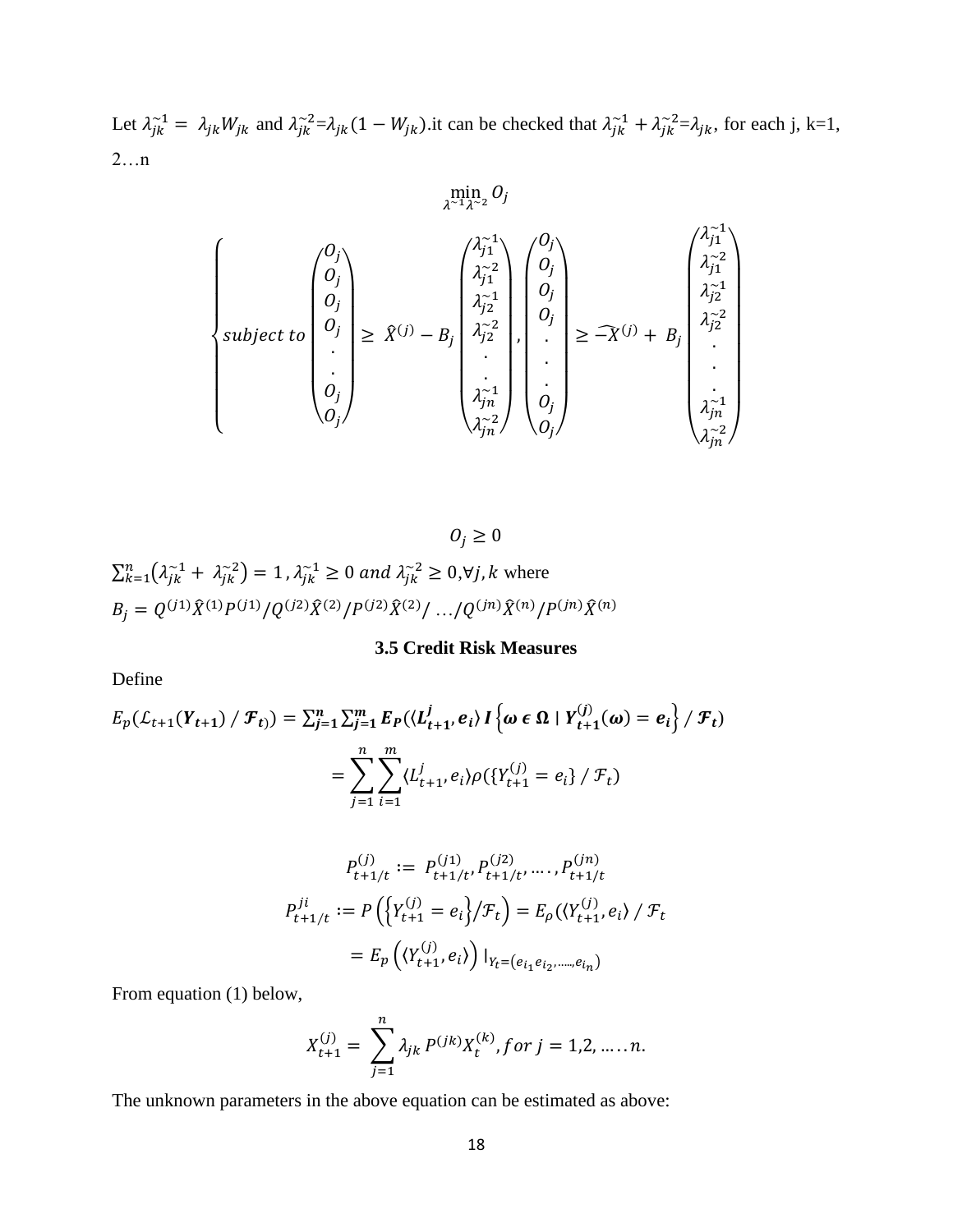$$
X_{t+1}^{(j)} = \sum_{k=1}^{n} \lambda_{jk} P^{(jk)} X^{(k)} \approx \sum_{k=1}^{n} (\lambda_{jk}^{-1} Q^{(jk)} + \lambda_{jk}^{-2} \hat{P}^{(jk)}) X_{t}^{(k)}, \text{for } j = 1, 2, ..., n.
$$

Let  $[V]^i$  denote the i<sup>th</sup> element of the column vector V. then for each  $j = 1,2,...n$  and  $i =$  $1, 2, \ldots n$ . We have,

$$
P_{t+1/t}^{(ji)} = E_{\rho}\left(\langle Y_{t+1}^{(j)}, e_i \rangle\right)|_{Y_t = (e_{1_i}e_{i_2}, \dots, e_{i_n})}
$$

$$
\begin{split} = & \rho \left( \left\{ Y_{t+1}^{(j)} = e_i \right\} \right) \mid_{Y_t = e_{i_1} e_{i_2, \dots, e_{i_n}}} \\ = & \left[ X_{t+1}^{(j)} \right]^i \mid_{Y_t = (e_{i_1} e_{i_2, \dots, e_{i_n}})} = \left[ X_{t+1}^{(j)} \right]^i \mid_{X_t = (e_{i_1} e_{i_2, \dots, e_{i_n}})} \\ = & \left[ \sum_{k=1}^n \lambda_{jk} P^{(jk)} X^{(k)} \right]^i \mid_{X_t = e_{i_1, e_{i_2, \dots, e_{i_n}}} } \approx \left[ \sum_{k=1}^n (\lambda_{jk}^{-1} Q^{(jk)} + \lambda_{jk}^{-2} \hat{P}^{(jk)}) X_t^{(k)} \right]^i \mid_{X_t = (e_{i_1}, e_{i_2, \dots, e_{i_n}})} \end{split}
$$

This also implies that

$$
E_{\rho}(\mathcal{L}_{t+1}(Y_{t+1})/\mathcal{F}_{t}) = \sum_{j=1}^{n} \sum_{i=1}^{m} \langle L_{t+1}^{j}, e_{i} \rangle \rho(\left\{ Y_{t+1}^{(j)} = e_{i} \right\} / \mathcal{F}_{t})
$$
  
= 
$$
\sum_{j=1}^{n} \sum_{i=1}^{m} \langle L_{t+1}^{j}, e_{i} \rangle P_{t+1/t}^{(ji)} \approx \sum_{j=1}^{n} \sum_{i=1}^{m} \langle L_{t+1}^{j}, e_{i} \rangle \left[ \sum_{k=1}^{n} (\lambda_{jk}^{-1} Q^{(jk)} + \lambda_{jk}^{-2} \hat{P}^{(jk)}) X_{t}^{(k)} \right]^{i} |_{X_{t} = (e_{i_{1}}, e_{i_{2}}, \dots, e_{i_{n}})}
$$

The joint conditional predictive distribution of  $Y_{t+1}$  given the information set  $\mathcal{F}_t$  is key in evaluation of credit value at risk (VaR).

$$
P_{t+1/t}^{(j)} := \left( P_{t+1/t}^{j1}, P_{t+1/t}^{j2}, \dots, P_{t+1/t}^{jn} \right)^T \approx \sum_{k=1}^n (\lambda_{jk}^{-1} Q^{(jk)} + \lambda_{jk}^{-2} \hat{P}^{(jk)}) X_t^{(k)} \mid_{X_t = (e_{i_1}, e_{i_2}, \dots, e_{i_n})}
$$

 $Y_{t+1}^{(1)}, Y_{t+1}^{(2)}, \dots \dots \dots Y_{t+1}^{(n)}$  are conditionally independent given  $\mathcal{F}_t$  or  $Y_t$  thus the joint conditional predictive distribution  $P_{t+1/t}$  of  $Y_{t+1}$ , given the information  $\mathcal{F}_t$  can be completely determine by  $P_{t+1/t} := \left( P_{t+1/t}^{j1}, P_{t+1/t}^{j2}, \dots, P_{t+1/t}^{j n} \right)^T$ , where  $P_{t+1/t}$  is  $(n \times m)$ - dimensional probability matrix. Then conditional predictive probability that the aggregate loss  $\mathcal{L}_{t+1}$  equals  $\mathcal{L}_{t+1}(\widetilde{k})$  is given by: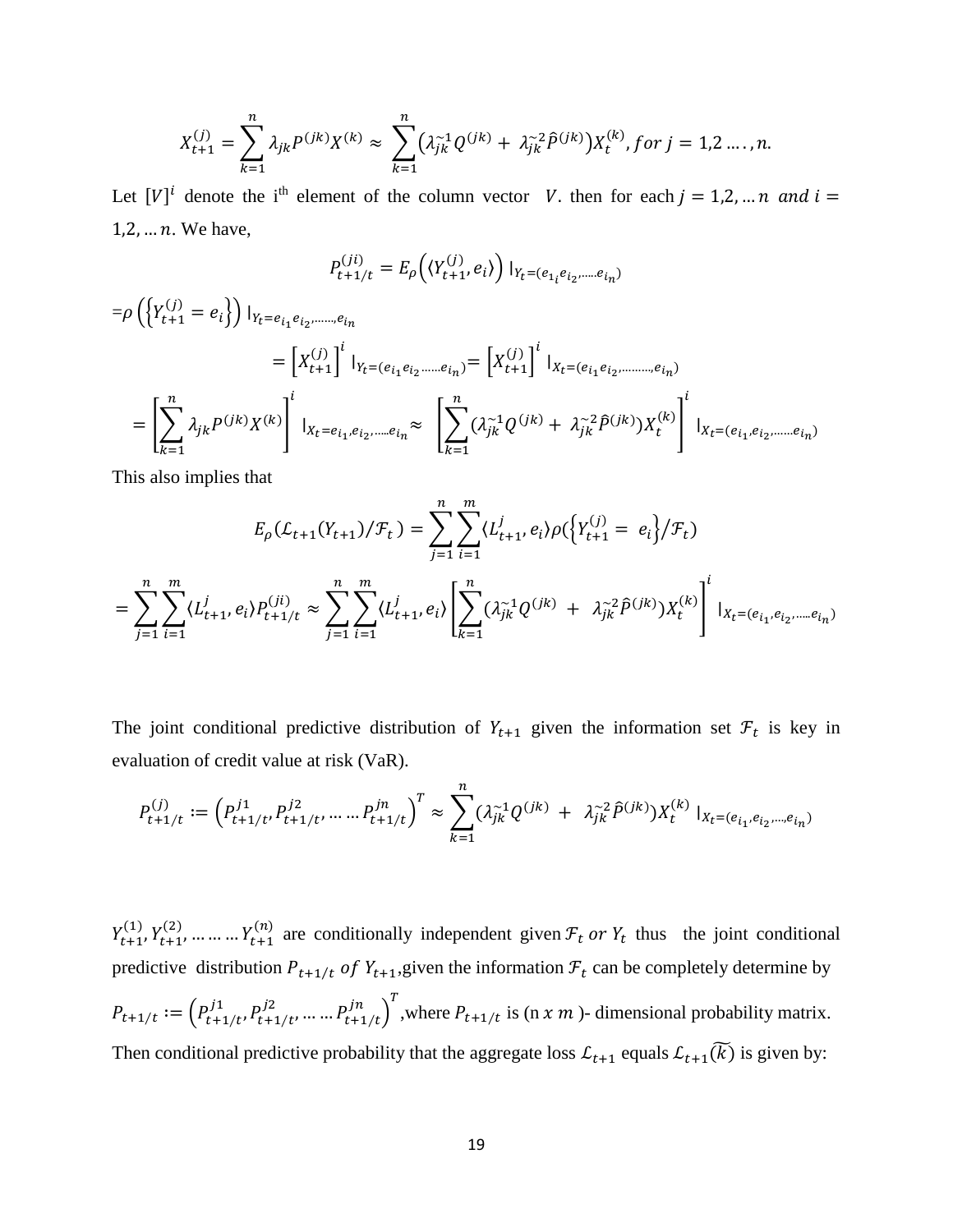$$
\rho(L_{t+1} = L_{t+1}(\widetilde{k})/\mathcal{F}_t)
$$
\n
$$
= \sum_{(i_1 i_2, \dots, i_n) \in I_{t+1,\breve{k}}} \prod_{j=1}^n P_{t+1/t}^{(ji_j)}
$$
\n
$$
\approx \sum_{(i_1 i_2, \dots, i_n) \in I_{t+1,\breve{k}}} \left\{ \prod_{j=1}^n \left[ \sum_{k=1}^n (\lambda_{jk}^{-1} Q^{(jk)} + \lambda_{jk}^{-2} \widehat{P}^{(jk)}) X_t^{(k)} \mid_{X_t = (e_{i_1}, e_{i_2}, \dots, e_{i_n})} \right]^{i_j} \right\}
$$

The VaR of the portfolio with probability level  $\alpha \in (0,1)$  at time  $t + 1$  given the market information  $\mathcal{F}_t$  is given by  $VaR_{\alpha,\beta}(\mathcal{L}_{t+1}/\mathcal{F}_t) := \inf\{L \in \mathcal{R} / \rho(\mathcal{L}_{t+1} \geq L / \mathcal{F}_t) \leq \alpha\}$ 

Let  $K^*$  denote apositive integer in  $\{1,2,\ldots,M\}$  such that

$$
\rho(\mathcal{L}_{t+1} \geq / \mathcal{L}_{t+1}(K^*) / \mathcal{F}_t) = \sum_{k=K^*}^{M} \rho(\mathcal{L}_{t+1} = \mathcal{L}_{t+1}(\widetilde{k}) / \mathcal{F}_t) \leq \alpha
$$
  

$$
\rho(\ ) = \sum_{k=K^*+1}^{M} \rho(\mathcal{L}_{t+1} = \mathcal{L}_{t+1}(\widetilde{k}) / \mathcal{F}_t) > \alpha
$$

Then we have

$$
VaR_{\alpha,\rho}(\mathcal{L}_{t+1}/\mathcal{F}_t)=\mathcal{L}_{t+1}(K^\star)
$$

 $ES_{\alpha}(\mathcal{L}_{t+1}/\mathcal{F}_{t}) = \frac{1}{\alpha}$  $\frac{1}{\alpha}E_p(\mathcal{L}_{t+1}I_{\{\mathcal{L}_{t+1}\geq/\mathcal{L}_{t+1}(K^*)\}}+A(\alpha))$ 

Where adjustment term  $A(\alpha)$  is given by

$$
A(\alpha) := \mathcal{L}_{t+1}(K^*) \left[ 1 - \frac{\rho(\mathcal{L}_{t+1} \geq / \mathcal{L}_{t+1}(K^*) / \mathcal{F}_t)}{\alpha} \right]
$$

$$
ES_{\alpha}(\mathcal{L}_{t+1}/\mathcal{F}_{t}) = \frac{1}{\alpha} \left[ \sum_{k=k^{*}}^{M} \mathcal{L}_{t+1}(\widetilde{k}) \rho(\mathcal{L}_{t+1}) + \mathcal{L}_{t+1}(\widetilde{k}) \rho(\mathcal{L}_{t+1}) \right]
$$
  
=  $\mathcal{L}_{t+1}(\widetilde{k})/\mathcal{F}_{t} - \mathcal{L}_{t+1}(K^{*}) * \rho(\mathcal{L}_{t+1} \geq / \mathcal{L}_{t+1}(K^{*})/\mathcal{F}_{t}) - \alpha \right]$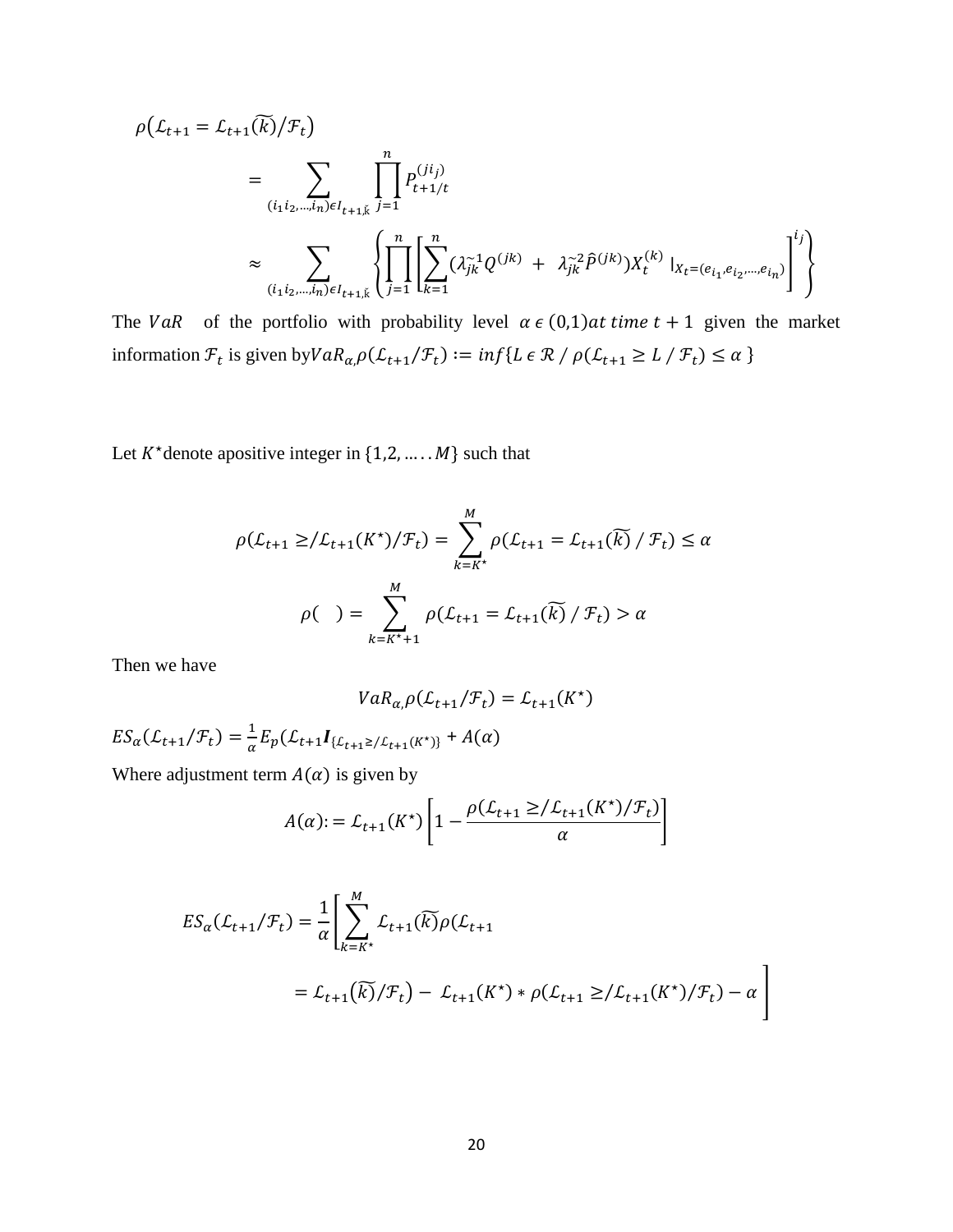$$
= \frac{1}{\alpha} \left\{ \sum_{k=k^*}^{M} \mathcal{L}_{t+1}(k) \left( \sum_{(i_1 i_2, \dots, i_n) \in I_{t+1,k}} \prod_{j=1}^n P_{t+1/t}^{ji_j} \right) - \mathcal{L}_{t+1}(K^*) \right\}
$$

$$
* \left[ \sum_{k=k^*}^{M} \left( \sum_{(i_1 i_2, \dots, i_n) \in I_{t+1,k}} \prod_{j=1}^n P_{t+1/t}^{ji_j} \right) - \alpha \right] \right\}
$$

$$
\begin{aligned}\n&\approx \frac{1}{\alpha} \Big\{ \sum_{k=k^*}^{M} \mathcal{L}_{t+1}(k) \Big\{ \sum_{(i_1 i_2, \dots, i_n) \in I_{t+1, \tilde{k}}} \Big\{ \Big[ \sum_{k=1}^{n} \big( \lambda_{jk}^{-1} Q^{(jk)} + \lambda_{jk}^{-2} \hat{P}^{(jk)} \big) X_t^{(k)} \Big|_{X_t = (e_{i_1}, e_{i_2}, \dots, e_{i_n})} \Big]^i \Big\} \Big\} - \mathcal{L}_{t+1}(K^*) \Big\{ \sum_{k=k^*}^{M} \Big\{ \sum_{(i_1 i_2, \dots, i_n) \in I_{t+1, \tilde{k}}} \Big\{ \Big[ \sum_{k=1}^{n} \big( \lambda_{jk}^{-1} Q^{(jk)} + \lambda_{jk}^{-2} \hat{P}^{(jk)} \big) X_t^{(k)} \Big|_{X_t = (e_{i_1}, e_{i_2}, \dots, e_{i_n})} \Big]^i \Big\} \Big\} - \alpha \Big\} \Big\}\n\end{aligned}
$$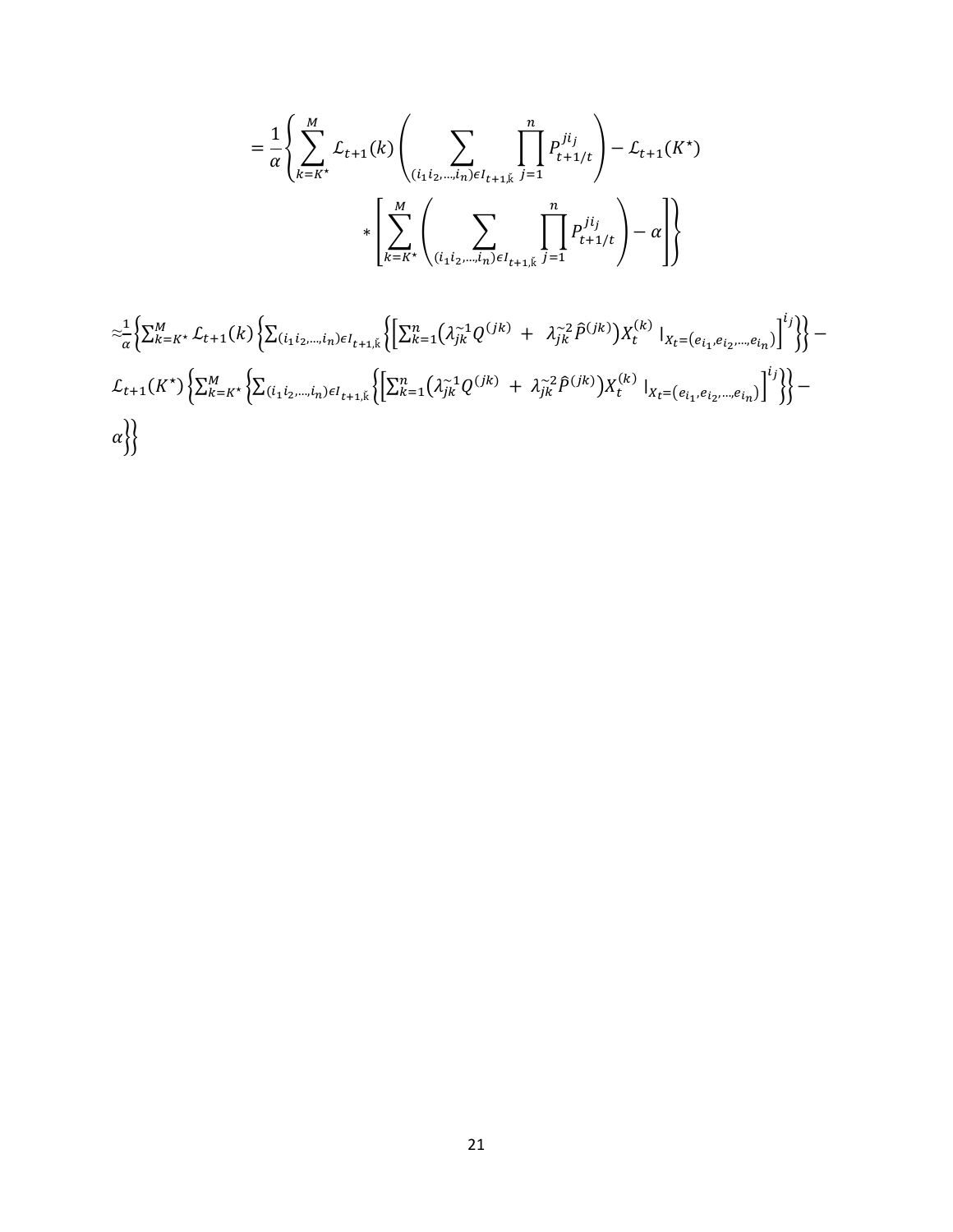## **CHAPTER FOUR**

## <span id="page-28-1"></span><span id="page-28-0"></span>**4.1 Research Design**

The research design used was the descriptive design which involves obtaining information about a current status of a situation to describe "what Exists" with respect to variables in a situation.

## <span id="page-28-2"></span>**4.2 Data Description**

A data from a loan issuing firm with 30,000 customers with their demographic features and their behavioral characteristics in terms of repayment status, loan limit and the amount paid in three months was used. A logistic regression was performed on a sample of 220 using the R program as follows

## **Results**

The results to the logistic regression is a per the attached in the Appendix 2.a summary of is as shown on the table below;

Coefficients:

| Coefficients      | Estimate | p-value |
|-------------------|----------|---------|
| intercept         | $-0.949$ | 0.343   |
| sex               | $-0.544$ | 0.587   |
| education         | 0.586    | 0.558   |
| marriage          | $-0.39$  | 0.697   |
| Payment<br>status | $-4.590$ | 0.444   |
| Outstbal          | $-1.172$ | 0.241   |
| Bill              | 1.115    | 0.265   |
| Age               | 0.839    | 0.401   |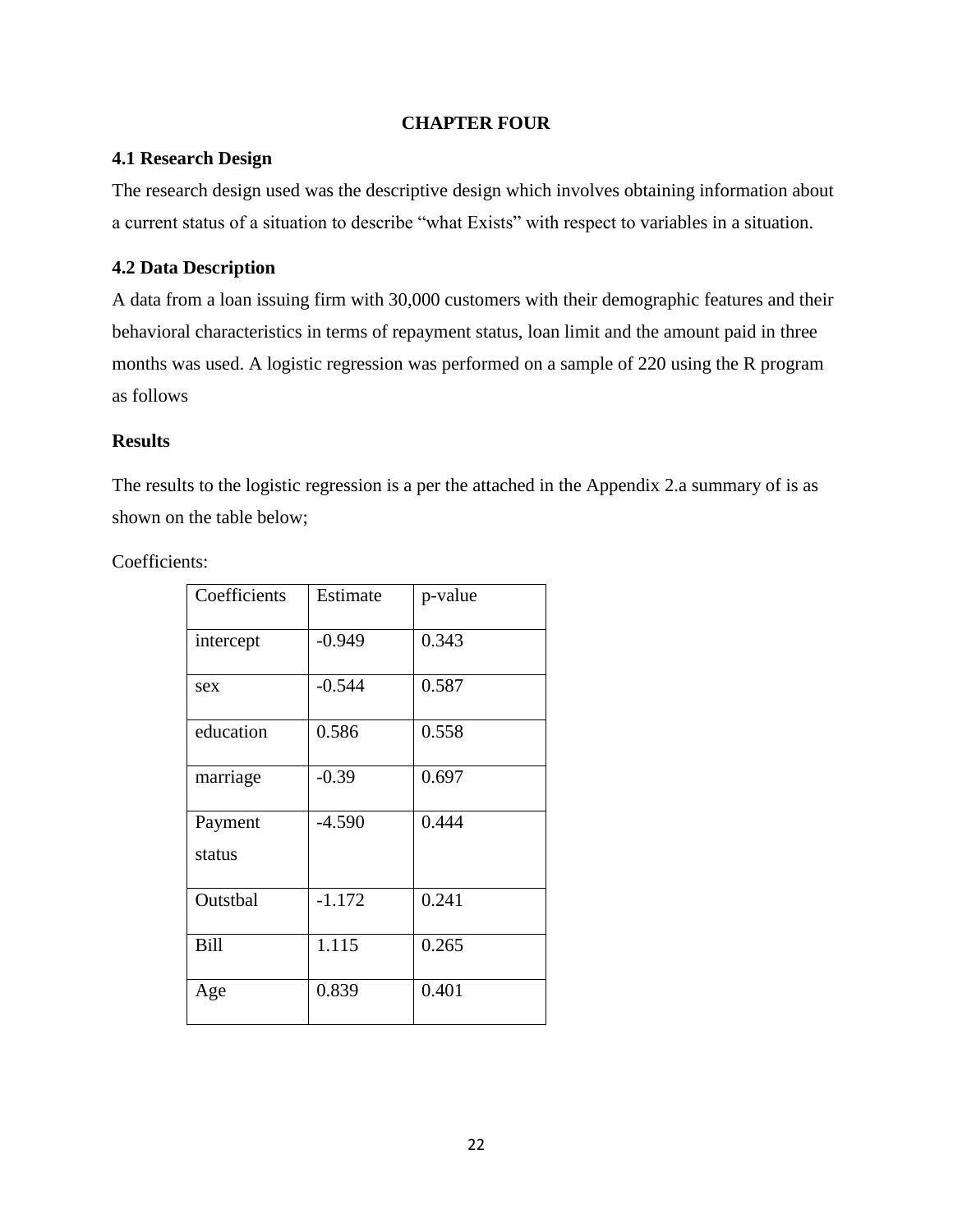## <span id="page-29-0"></span>**4.3 Data Analysis**

On test of significance we compare the p value from Wald test and conclude that for any p value less than .5 as significant while for greater than .5 is removed and the test is carried out again. The value of gender, education status and marriage status predictors are all eliminated.

All the factors that remained in the second regression are all significant and shows how each relate with response at hand variable.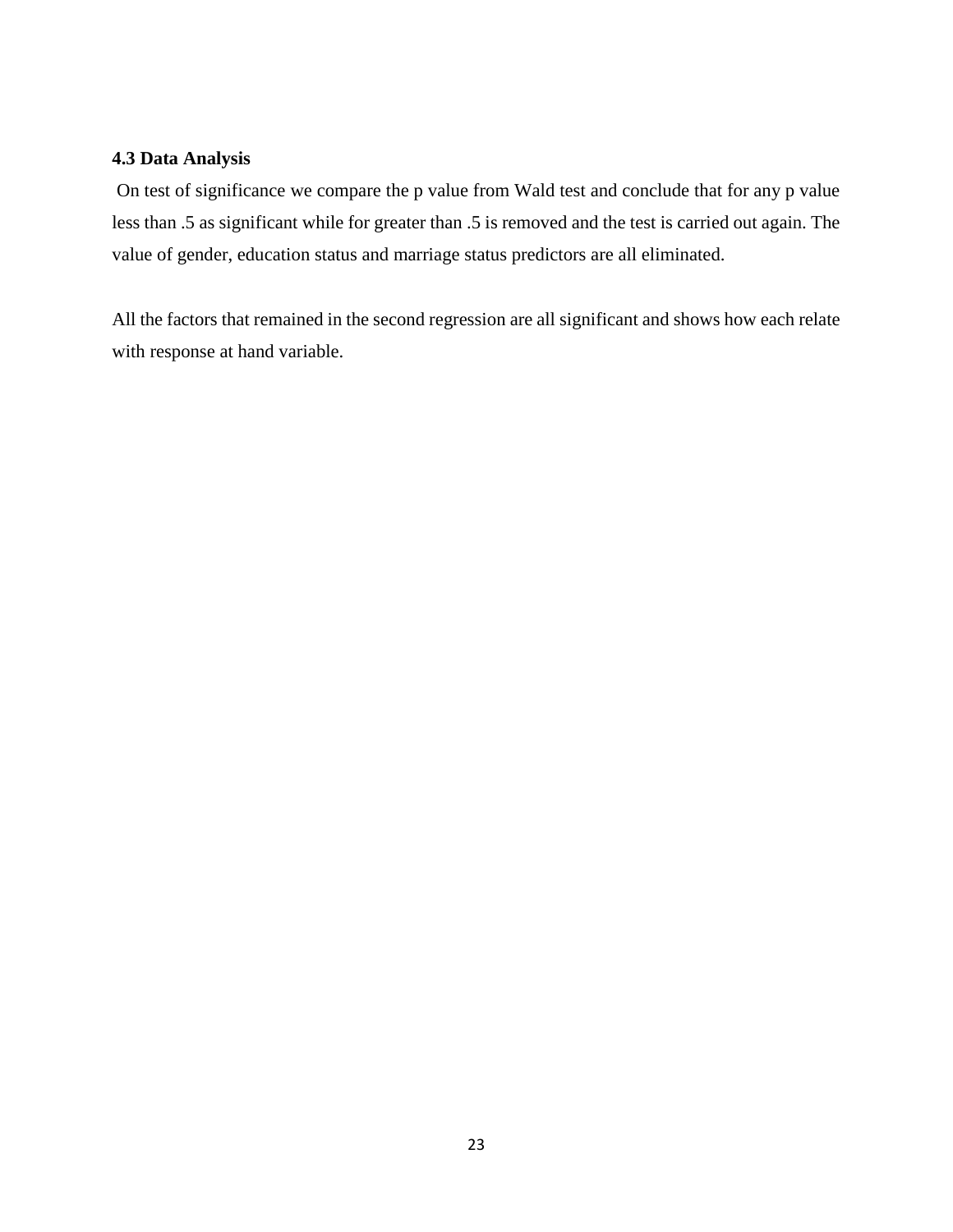## <span id="page-30-0"></span>**4.4 Illustration.**

The marginal probability of cumulative logistic regression is given by

$$
p(y_i = j) = \begin{cases} F(\delta_1) & \text{if } j = 1\\ F(\delta_1) - F(\delta_1) & \text{if } j = 1 \text{ and } j - 1\\ F(\delta_1) \leq j \end{cases}
$$

Assuming that the estimated behavioral transition matrix for this consumers is given as below

$$
N = \begin{bmatrix} 0.60 & 0.28 & 0.09 & 0.03 \\ 0.07 & 0.10 & 0.30 & 0.53 \\ 0.371 & 0.465 & 0.015 & 0.014 \\ 0.278 & 0.038 & 0.302 & 0.382 \end{bmatrix},
$$

And the estimated empirical transition for the matrices as above,

$$
\boldsymbol{M}^{(11)} = \begin{bmatrix} \frac{1}{2} & 0 & 0 & \frac{1}{2} \\ 0 & \frac{7}{9} & \frac{1}{8} & 0 \\ 0 & \frac{2}{9} & \frac{7}{8} & 0 \\ \frac{1}{2} & 0 & 0 & \frac{1}{2} \end{bmatrix}, \boldsymbol{M}^{(12)} = \begin{bmatrix} \frac{1}{2} & 0 & 0 & \frac{1}{2} \\ 0 & \frac{6}{11} & \frac{1}{6} & 0 \\ 0 & \frac{5}{11} & \frac{5}{6} & 0 \\ \frac{1}{2} & 0 & 0 & \frac{1}{2} \end{bmatrix}, \boldsymbol{M}^{(21)} = \begin{bmatrix} \frac{1}{2} & 0 & 0 & \frac{1}{2} \\ 0 & \frac{5}{11} & \frac{5}{6} & 0 \\ \frac{1}{2} & 0 & 0 & \frac{1}{2} \end{bmatrix}, \boldsymbol{M}^{(21)} = \begin{bmatrix} \frac{1}{2} & 0 & 0 & \frac{1}{2} \\ 0 & \frac{1}{9} & \frac{3}{4} & 0 \\ \frac{1}{2} & 0 & 0 & \frac{1}{2} \end{bmatrix}, \boldsymbol{M}^{(22)} = \begin{bmatrix} \frac{1}{2} & 0 & 0 & \frac{1}{2} \\ \frac{1}{2} & 0 & 0 & \frac{1}{2} \end{bmatrix}
$$

The state probability for the following states in the long run is as follows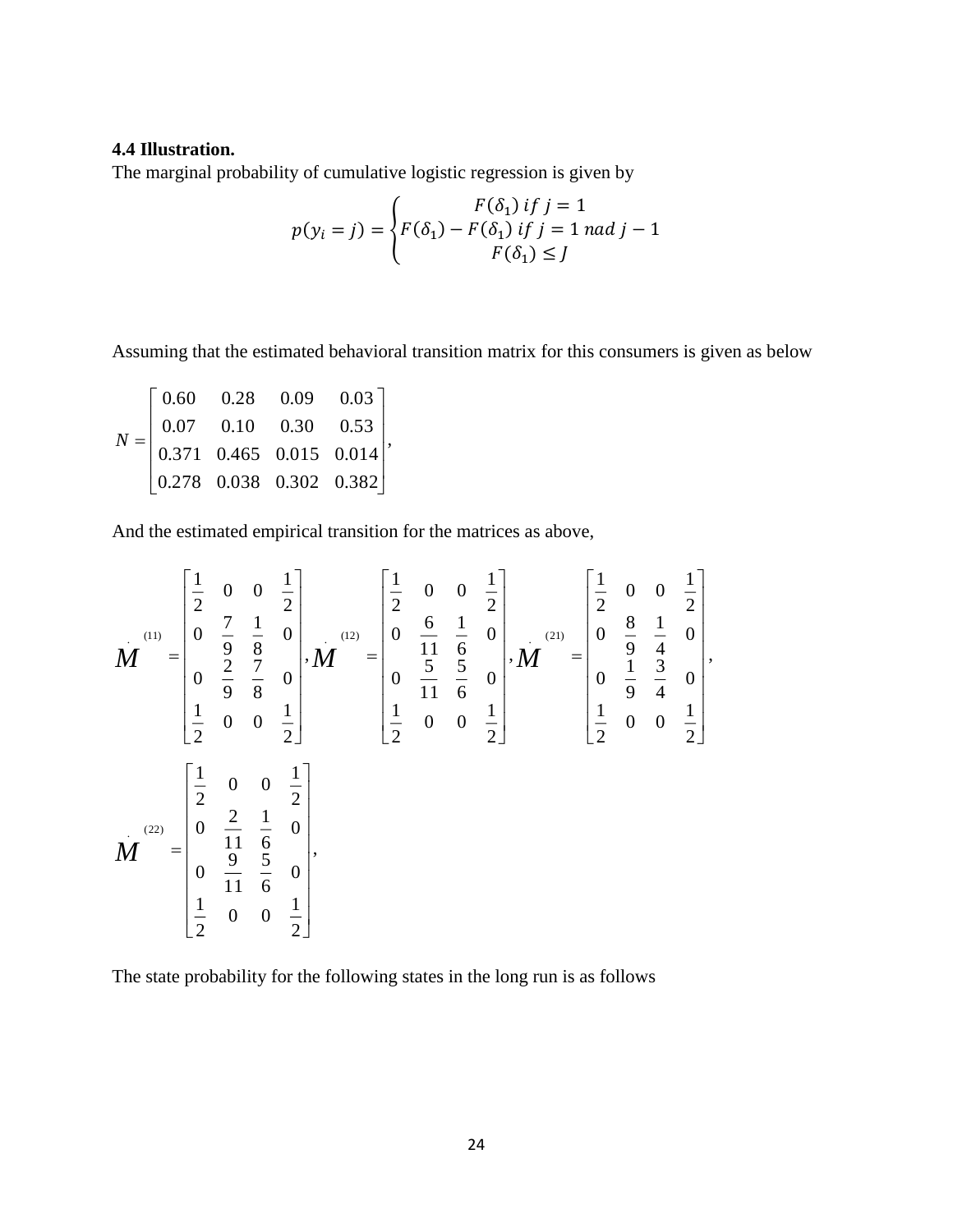$$
X^{(1)} = \begin{bmatrix} 0 \\ 0.5 \\ 0.5 \\ 0 \end{bmatrix} , X^{(2)} = \begin{bmatrix} 0 \\ 0.61 \\ 0.39 \\ 0 \end{bmatrix}
$$
  

$$
X_{t+1}^{(j)} = \sum_{j=1}^{2} (\tilde{\lambda}_{jk}^{1} \tilde{N}^{(jk)} + \tilde{\lambda}_{jk}^{2} M^{(jk)}) X^{(k)}
$$
  

$$
X_{t+1}^{(1)} = \sum_{j=1}^{2} (\tilde{\lambda}_{1k}^{1} \tilde{N}^{(1k)} + \tilde{\lambda}_{1k}^{2} M^{(1k)}) X^{(k)}
$$
  

$$
= (\tilde{\lambda}_{11}^{1} \tilde{N}^{(11)} + \tilde{\lambda}_{11}^{2} M^{(11)}) X^{(1)} + (\tilde{\lambda}_{12}^{1} \tilde{N}^{(12)} + \tilde{\lambda}_{12}^{2} M^{(12)}) X^{(2)}
$$
  

$$
= X_{t+1}^{(1)} = \tilde{\lambda}_{11}^{1} \tilde{N}^{(11)} X^{(1)} + \tilde{\lambda}_{11}^{2} M^{(11)} X^{(1)} + \tilde{\lambda}_{12}^{1} \tilde{N}^{(12)} X^{(2)} + \tilde{\lambda}_{12}^{2} M^{(12)} X^{(2)}
$$

We formulate our estimation problem as follows

$$
\min_{\tilde{\lambda}_{jk}^1\tilde{\lambda}_{jk}^2} \max_i \left[ \tilde{\lambda}_{11}^1 \hat{N}^{(11)} X^{(1)} + \tilde{\lambda}_{11}^2 M^{(11)} X^{(1)} + \tilde{\lambda}_{12}^1 \hat{N}^{(12)} X^{(2)} + \tilde{\lambda}_{12}^2 M^{(12)} X^{(2)} - X^{(1)} \right]^i
$$

Subject to: 
$$
\tilde{\lambda}_{11}^1 + \tilde{\lambda}_{11}^2 + \tilde{\lambda}_{12}^1 + \tilde{\lambda}_{12}^2 = 1
$$
  

$$
\tilde{\lambda}_{11}^1, \tilde{\lambda}_{11}^2, \tilde{\lambda}_{12}^1, \tilde{\lambda}_{12}^2 \ge 0
$$

The above equation can be reformulated as below;

Let 
$$
O_j
$$
 =  $\max_{i}$   $\begin{bmatrix} 0.5 & 0 & 0 & 0.5 \\ 0 & 0.78 & 0.125 & 0 \\ 0 & 0.22 & 0.875 & 0 \\ 0.5 & 0 & 0 & 0.5 \end{bmatrix} \begin{bmatrix} 0.5 \\ 0.5 \\ 0.5 \end{bmatrix} + \tilde{\lambda}_{11}^2 \begin{bmatrix} 0.60 & 0.28 & 0.09 & 0.03 \\ 0.07 & 0.10 & 0.30 & 0.53 \\ 0.371 & 0.465 & 0.015 & 0.014 \\ 0.278 & 0.038 & 0.302 & 0.382 \end{bmatrix} \begin{bmatrix} 0 \\ 0.5 \\ 0.5 \end{bmatrix}$   
+  $\tilde{\lambda}_{12}^1 \begin{bmatrix} 0.5 & 0 & 0 & 0.5 \\ 0 & 0.55 & 0.03 & 0 \\ 0.45 & 0.67 & 0 \\ 0.5 & 0 & 0 \end{bmatrix} \begin{bmatrix} 0 \\ 0.61 \\ 0.39 \\ 0.39 \end{bmatrix} + \tilde{\lambda}_{12}^2 \begin{bmatrix} 0.60 & 0.28 & 0.09 & 0.03 \\ 0.07 & 0.10 & 0.30 & 0.53 \\ 0.371 & 0.465 & 0.015 & 0.014 \\ 0.371 & 0.465 & 0.015 & 0.014 \\ 0.278 & 0.038 & 0.302 & 0.382 \end{bmatrix} \begin{bmatrix} 0 \\ 0.61 \\ 0.39 \\ 0.39 \end{bmatrix}$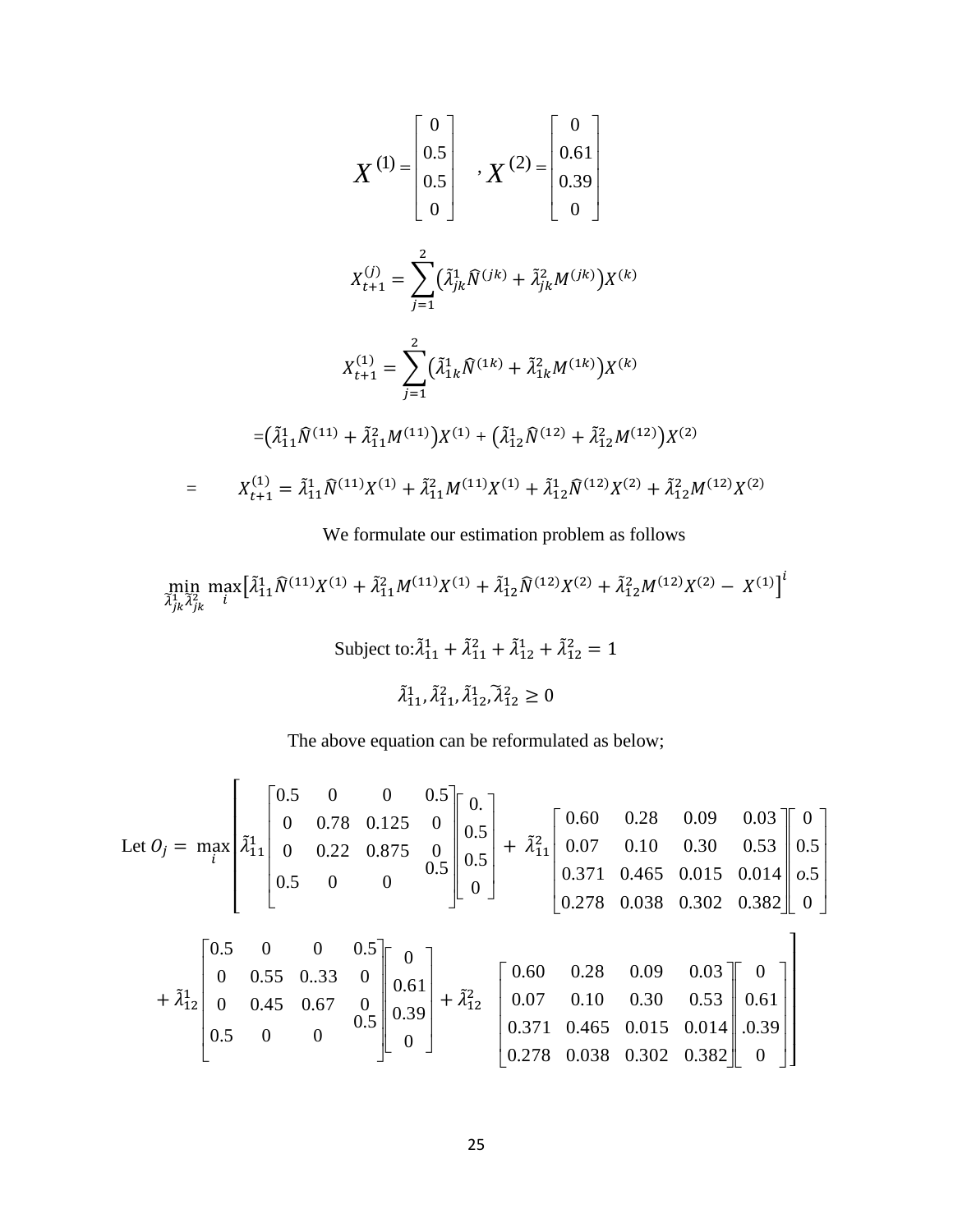$\min_{\widetilde{\lambda}_{jk}^1 \widetilde{\lambda}_{jk}^2} O_j$ 

Subject to:

$$
O_j \geq (X^{(j)}) - B_j \begin{pmatrix} \tilde{\lambda}_{11}^1 \\ \tilde{\lambda}_{11}^2 \\ \tilde{\lambda}_{12}^2 \\ \tilde{\lambda}_{12}^2 \end{pmatrix}, O_j \geq (-X^{(j)}) + B_j \begin{pmatrix} \tilde{\lambda}_{11}^1 \\ \tilde{\lambda}_{11}^2 \\ \tilde{\lambda}_{12}^2 \\ \tilde{\lambda}_{12}^2 \end{pmatrix}
$$

 $O_j \geq 0$ 

$$
\sum_{k=1}^{n} (\tilde{\lambda}_{jk}^{1} + \tilde{\lambda}_{jk}^{2}) = 1 \quad \tilde{\lambda}_{jk}^{1}, \tilde{\lambda}_{jk}^{2} \ge 0 \,\forall \, j, k
$$

 $B_j$  is given by  $Q^{(j1)}\widehat{X}^{(1)}P^{(j1)}/Q^{(j2)}\widehat{X}^{(2)}/P^{(j2)}\widehat{X}^{(2)}/\ldots /Q^{(jn)}\widehat{X}^{(n)}/P^{(jn)}\widehat{X}^{(n)}$ For the example below we have  $B_j = Q^{(11)} \hat{X}^{(1)} P^{(11)} \hat{X}^{(1)} / Q^{(12)} \hat{X}^{(2)} / P^{(12)} \hat{X}^{(2)} / Q^{(12)} \hat{X}^{(2)} /$ 

 $P^{(12)}\hat{X}^{(2)}$ 

Given below

$$
M^{^{(11)}}X^{^{(1)}} = \begin{bmatrix} 0.5 & 0 & 0 & 0.5 \\ 0 & 0.78 & 0.125 & 0 \\ 0 & 0.22 & 0.875 & 0 \\ 0.5 & 0 & 0 & 0.5 \end{bmatrix} \begin{bmatrix} 0 \\ 0.5 \\ 0.5 \end{bmatrix} = \begin{bmatrix} 0 \\ 0.451389 \\ 0.548611 \\ 0 \end{bmatrix}
$$
  
\n
$$
N^{^{(11)}}X^{^{(1)}} = \begin{bmatrix} 0.60 & 0.07 & 0.371 & 0.278 \\ 0.28 & 0.10 & 0.465 & 0.038 \\ 0.09 & 0.30 & 0.15 & 0.302 \\ 0.3 & 0.53 & 0.014 & 0.382 \end{bmatrix} \begin{bmatrix} 0 \\ 0.5 \\ 0.5 \end{bmatrix} = \begin{bmatrix} 0.4505 \\ 0.3825 \\ 0.125 \\ 0.042 \end{bmatrix}
$$
  
\n
$$
M^{^{(12)}}X^{^{(2)}} = \begin{bmatrix} 0.5 & 0 & 0 & 0.5 \\ 0 & 0.55 & 0.33 & 0 \\ 0 & 0.45 & 0.67 & 0 \\ 0.5 & 0 & 0 & 0.5 \end{bmatrix} \begin{bmatrix} 0 \\ 0.61 \\ 0.39 \end{bmatrix} = \begin{bmatrix} 0 \\ 0.564815 \\ 0.435185 \\ 0 \end{bmatrix}
$$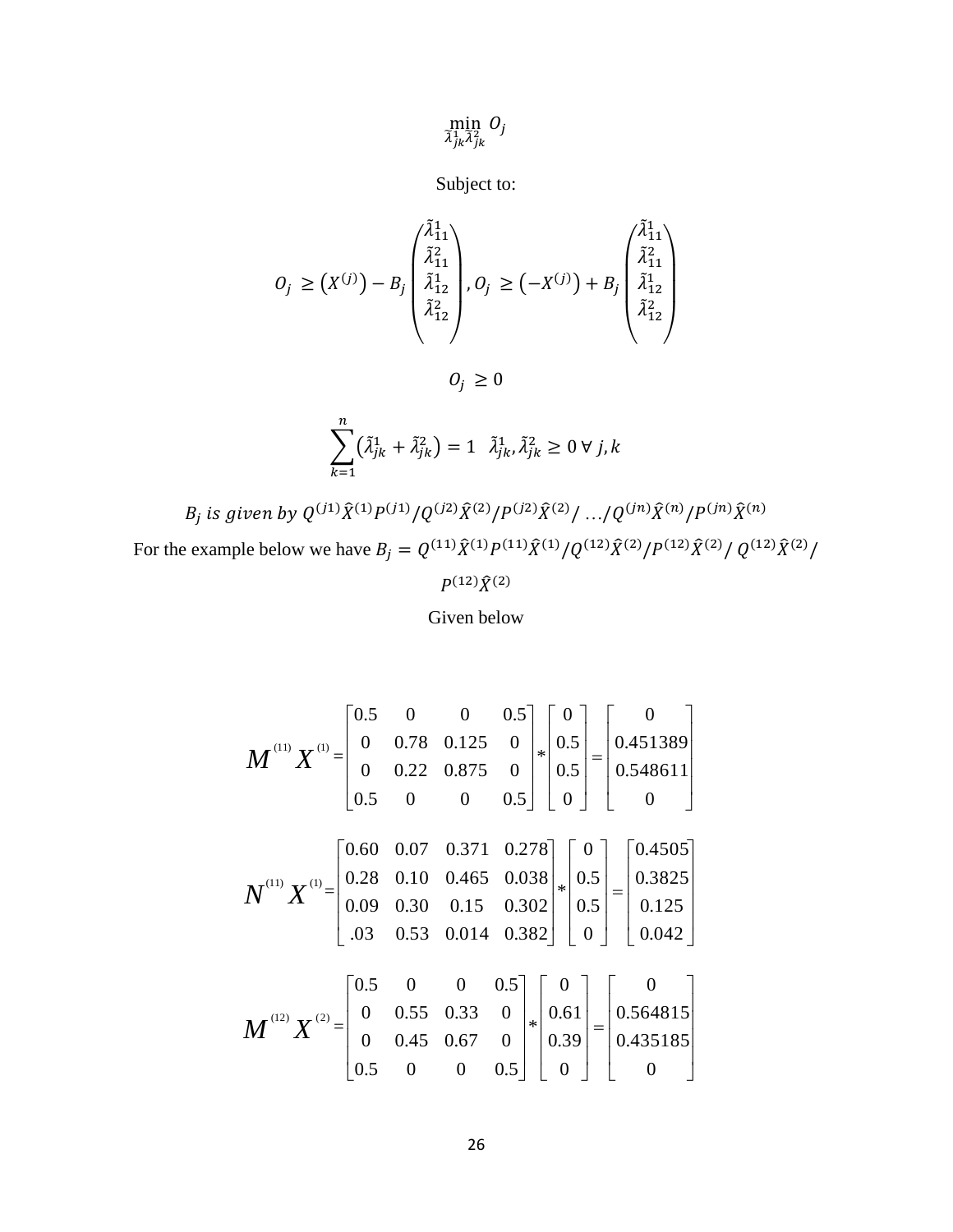$$
\boldsymbol{N}^{^{(12)}}\boldsymbol{X}^{^{(2)}} = \begin{bmatrix} 0.60 & 0.07 & 0.371 & 0.278 \\ 0.28 & 0.10 & 0.465 & 0.038 \\ 0.09 & 0.30 & 0.15 & 0.302 \\ 0.03 & 0.53 & 0.014 & 0.382 \end{bmatrix} \begin{bmatrix} 0 \\ 0.61 \\ 0.39 \\ 0 \end{bmatrix} = \begin{bmatrix} 0.468167 \\ 0.364167 \\ 0.119444 \\ 0.048222 \end{bmatrix}
$$

This reformulation problem is therefore as shown below,

$$
\min_{\widetilde{\lambda}_{jk}^1\widetilde{\lambda}_{jk}^2} O_j
$$

Subject to

$$
(0_1) \ge 0 - 0.\tilde{\lambda}_{11}^1 - 0.4505\tilde{\lambda}_{11}^2 - 0.\tilde{\lambda}_{12}^1 - 0.468167\tilde{\lambda}_{12}^2
$$
\n
$$
(0_1) \ge \frac{1}{2} - 0.451389\tilde{\lambda}_{11}^1 - 0.3825\tilde{\lambda}_{11}^2 - 0.564815\tilde{\lambda}_{12}^1 - 0.364167\tilde{\lambda}_{12}^2
$$
\n
$$
(0_1) \ge \frac{1}{2} - 0.548611\tilde{\lambda}_{11}^1 - 0.125\tilde{\lambda}_{11}^2 - 0.435185\tilde{\lambda}_{12}^1 - 0.119444\tilde{\lambda}_{12}^2
$$
\n
$$
(0_1) \ge 0 - 0.0\tilde{\lambda}_{11}^1 - 0.042\tilde{\lambda}_{11}^2 - 0.0\tilde{\lambda}_{12}^1 - 0.042822\tilde{\lambda}_{12}^2
$$
\n
$$
1 = \tilde{\lambda}_{11}^1 + \tilde{\lambda}_{11}^2 + \tilde{\lambda}_{12}^2 + \tilde{\lambda}_{12}^2
$$
\n
$$
\tilde{\lambda}_{11}^1, \tilde{\lambda}_{11}^2, \tilde{\lambda}_{12}^1, \tilde{\lambda}_{12}^2 \ge 0
$$

The solution this optimization problem can be the obtained by the excel solver as follows

$$
X_{t+1}^{(1)} = 0.09985M^{(11)}X^{(1)} + 0.90015N^{(12)}X^{(2)}
$$
  

$$
X_{t+1}^{(2)} = N^{(12)}X^{(2)}
$$

#### **Computation of Credit Value at Risk and Estimated shortfall**

The model developed above is used to generate the predictive probability distributions for evaluating credit risk measures.

Let 
$$
L_{t+1}(Y_{t+1}^{(1)}, Y_{t+1}^{(2)}) = L_{t+1}(Y_{t+1}^{(1)}) + L_{t+1}(Y_{t+1}^{(2)})
$$

For each of  $j = 1,2$  above, the rating class  $j^{(th)}$  and  $Y_{t+1}^{(j)}$  at time  $t + 1$  can take values in set of unit basis vector $(e_1e_2 \dots \dots e_4) \in R^4$ .

Considering a unit vector [0,1] and its uniform partition  $U_{i=1}^8 p_i$  where  $p_i = \left(\frac{i-1}{4}\right)^4$ 4 i  $\frac{1}{4}$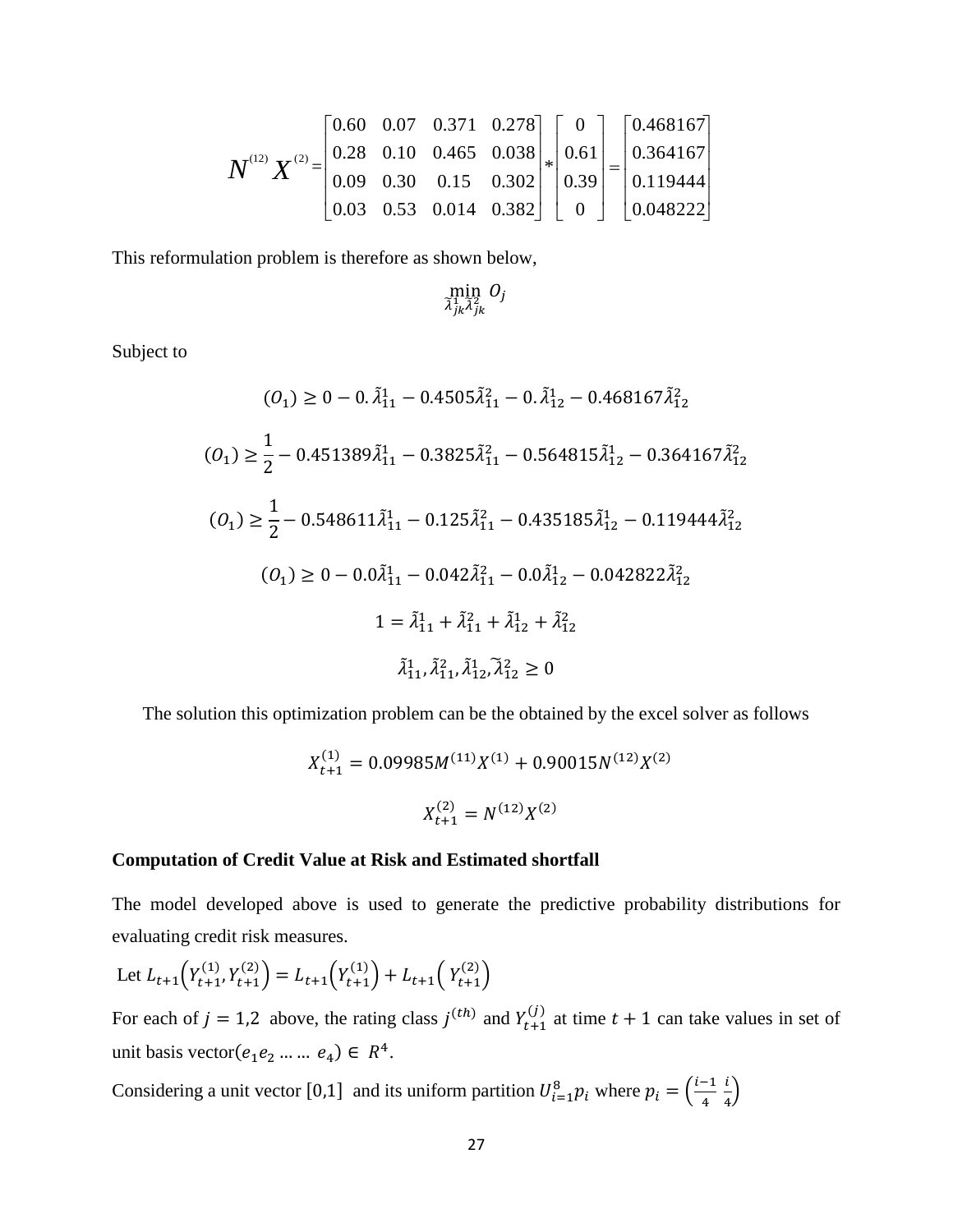Assuming that for each  $j = 1, 2$  and  $i = 1, 2, \ldots, 4$  the loss from the  $j^{th}$  asset  $Y_{t+1}^{(j)}\left(Y_{t+1}^{(i)}\right)$  given  $Y_{t+1}^{(j)} = e_i$  therefore takes the interval  $p_i$  for each  $i = 1, 2, \dots 4$ This implies that  $Y_{t+1}^{(j)} = e_i$  the loss from the  $j^{(th)}$  asset  $Y_{t+1}^{(j)} (Y_{t+1}^{(i)})$  at time  $t + 1$  can take values in  $p_1 = \left[0, \frac{1}{4}\right]$  $\frac{1}{4}$ . The simulated results is as below

|                       | 0.1235 | 0.2672 | 0.3949 | 0.3221 |
|-----------------------|--------|--------|--------|--------|
| $\mathcal{D}_{\cdot}$ | 0.0289 | 0.1857 | 0.3453 | 0.3773 |

The ordered aggregate losses from the credit portfolio at time  $t + 1$  based on the the simulated values below are given above;

0.753,0.851,0.942,1.003,1.043,1.435,1.236,1.347,1.548,1.679,1.777,1.803,1.900,1.998,2.038,2.5 91,2.65.

The predictive probability from the equation derived above is as below

.0001,0.0053,0.0032,0.300,0.035,0,0,0,0.046,0.0014,0.091,0.48,0.021,0.003,0.002,0.012

## **Credit Risk Measures**

To evaluate the credit value at risk we choose a value  $K^*$  such that it satisfies this two equations

$$
(\mathcal{L}_{t+1} \geq / \mathcal{L}_{t+1}(K^*) / \mathcal{F}_t) = \sum_{k=K^*}^{M} \rho(\mathcal{L}_{t+1} = \mathcal{L}_{t+1}(\widetilde{k}) / \mathcal{F}_t) \leq \alpha
$$
  

$$
\rho(\mathcal{L}_{t+1} \geq / \mathcal{L}_{t+1}(K^*) + 1 / \mathcal{F}_t) = \sum_{k=K^*+1}^{M} \rho(\mathcal{L}_{t+1} = \mathcal{L}_{t+1}(\widetilde{k}) / \mathcal{F}_t) > \alpha
$$

For our illustration the two equations are satisfied at the point  $K^* = 12$  and thus the  $VaR_{\alpha,\rho}(\mathcal{L}_{t+1}/\mathcal{F}_{t}) = \mathcal{L}_{t+1}(K^{\star}) = 1.9$ 

We can estimate the expected shortfall as follows;

$$
ES_{\alpha}(\mathcal{L}_{t+1}/\mathcal{F}_{t}) = \frac{1}{\alpha} E_{p}(\mathcal{L}_{t+1}I_{\{\mathcal{L}_{t+1}\geq/\mathcal{L}_{t+1}(K^*)\}} + A(\alpha))
$$

Where adjustment term  $A(\alpha)$  is given by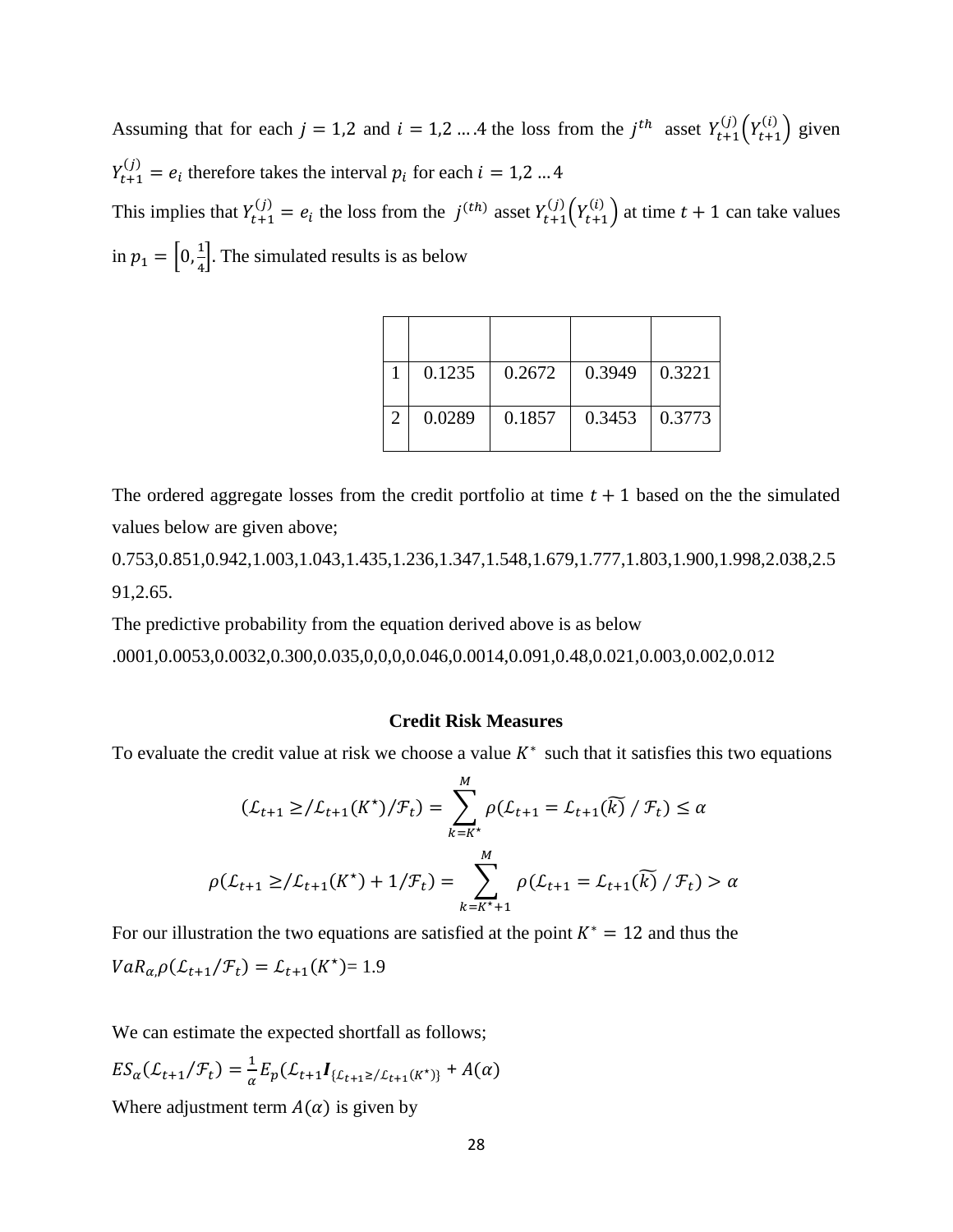$$
A(\alpha) := \mathcal{L}_{t+1}(K^*) \left[ 1 - \frac{\rho(\mathcal{L}_{t+1} \geq / \mathcal{L}_{t+1}(K^*) / \mathcal{F}_t)}{\alpha} \right]
$$

$$
ES_{\alpha}(L_{t+1}/\mathcal{F}_{t}) = \frac{1}{\alpha} \Biggl[ \sum_{k=k^{*}}^{M} L_{t+1}(\widetilde{k}) \rho(L_{t+1})
$$
  
\n
$$
= L_{t+1}(\widetilde{k}) / \mathcal{F}_{t}) - L_{t+1}(K^{*}) * \rho(L_{t+1} \geq L_{t+1}(K^{*}) / \mathcal{F}_{t}) - \alpha \Biggr]
$$
  
\n
$$
= \frac{1}{\alpha} \Biggl\{ \sum_{k=k^{*}}^{M} L_{t+1}(k) \Biggl( \sum_{(i_{1}i_{2},...,i_{n}) \in I_{t+1,\widetilde{k}}} \prod_{j=1}^{n} P_{t+1/t}^{i_{j}} \Biggr) - L_{t+1}(K^{*})
$$
  
\n
$$
* \Biggl[ \sum_{k=k^{*}}^{M} \Biggl( \sum_{(i_{1}i_{2},...,i_{n}) \in I_{t+1,\widetilde{k}}} \prod_{j=1}^{n} P_{t+1/t}^{i_{j}} \Biggr) - \alpha \Biggr] \Biggr\}
$$

$$
\begin{aligned}\n&\approx \frac{1}{\alpha} \Big\{ \sum_{k=k^*}^{M} \mathcal{L}_{t+1}(k) \Big\{ \sum_{(i_1 i_2, \ldots, i_n) \in I_{t+1,\breve{k}}} \Big\{ \Big[ \sum_{k=1}^{n} \big( \lambda_{jk}^{-1} Q^{(jk)} + \lambda_{jk}^{-2} \hat{P}^{(jk)} \big) X_t^{(k)} \big|_{X_t = (e_{i_1}, e_{i_2}, \ldots, e_{i_n})} \Big]^i \Big\} \Big\} - \\ \mathcal{L}_{t+1}(K^*) \Big\{ \sum_{k=k^*}^{M} \Big\{ \sum_{(i_1 i_2, \ldots, i_n) \in I_{t+1,\breve{k}}} \Big\{ \Big[ \sum_{k=1}^{n} \big( \lambda_{jk}^{-1} Q^{(jk)} + \lambda_{jk}^{-2} \hat{P}^{(jk)} \big) X_t^{(k)} \big|_{X_t = (e_{i_1}, e_{i_2}, \ldots, e_{i_n})} \Big]^i \Big\} \Big\} - \\ \alpha \Big\} \Big\} \end{aligned}
$$

Using  $\alpha = 0.05$ , and value $K^* = 12$ , then

$$
=\frac{1}{0.05}\left[\sum_{k=12}^{16} \mathcal{L}_{t+1}(K^*)\{p(\mathcal{L}_{t+1}(K^*)/\mathcal{F}_t)\}\right]=
$$

$$
\sum_{k=12}^{16} \mathcal{L}_{t+1}(K^*) \{ p(\mathcal{L}_{t+1}(K^*) / \mathcal{F}_t) \} = 0.948992
$$
  

$$
= \frac{1}{.05} * 0.948992 = 18.9784
$$

$$
\frac{1}{0.05} \left[ \mathcal{L}_{t+1}(K^*) \left\{ \sum_{k=12}^{16} \{ p(\mathcal{L}_{t+1}(K^*) / \mathcal{F}_t) \} - \alpha \right\} \right]
$$

$$
\mathcal{L}_{t+1}(K^*) = 1.900
$$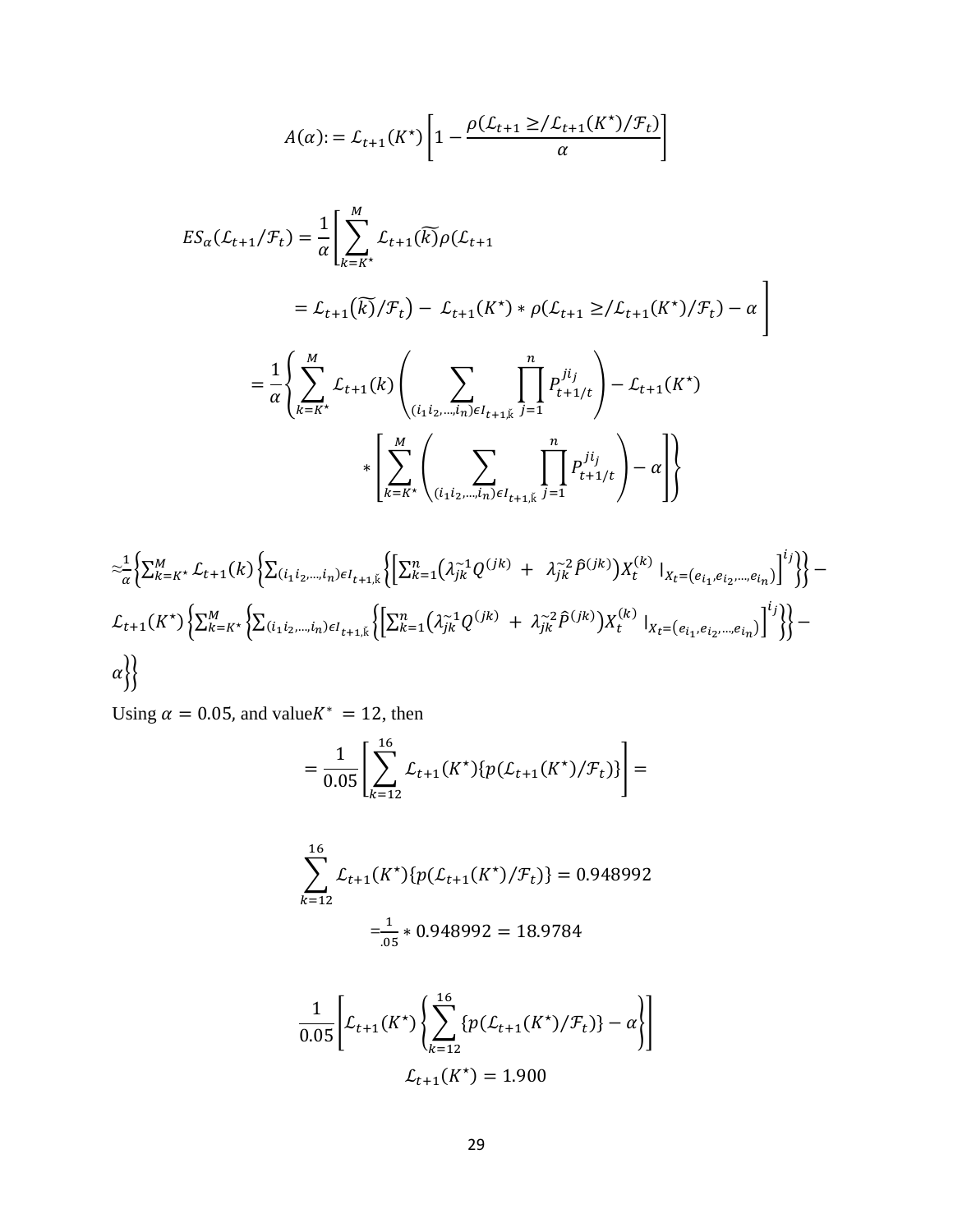$$
\frac{1}{0.05} \left[ \mathcal{L}_{t+1}(K^*) \left\{ \sum_{k=12}^{16} \{ p(\mathcal{L}_{t+1}(K^*) / \mathcal{F}_t) \} - \alpha \right\} \right]
$$

$$
= \frac{1}{0.05} \{ 1.900(0.518 - 0.05) \}
$$

$$
= 17.784
$$

$$
ES_{\alpha}(\mathcal{L}_{t+1}/\mathcal{F}_t) = 18.9784 - 17.784
$$

$$
= 1.19584
$$

When  $\alpha = 0.01$  then

 $K^* = 14$ 

 $VaR_{\alpha,\beta}(\mathcal{L}_{t+1}/\mathcal{F}_t) = \mathcal{L}_{t+1}(K^{\star}) = 2.048$ 

$$
\frac{1}{0.01} \left[ \sum_{k=14}^{16} \mathcal{L}_{t+1}(K^*) \{ p(\mathcal{L}_{t+1}(K^*) / \mathcal{F}_t) \} \right] = 3.6992
$$
  

$$
\frac{1}{0.01} \left[ \mathcal{L}_{t+1}(K^*) \{ \sum_{k=14}^{16} \{ p(\mathcal{L}_{t+1}(K^*) / \mathcal{F}_t) \} - \alpha \} \right] = 0.7000
$$

$$
ES_{\alpha}(\mathcal{L}_{t+1}/\mathcal{F}_{t}) = 3.6992 - 0.700
$$
  
=2.9992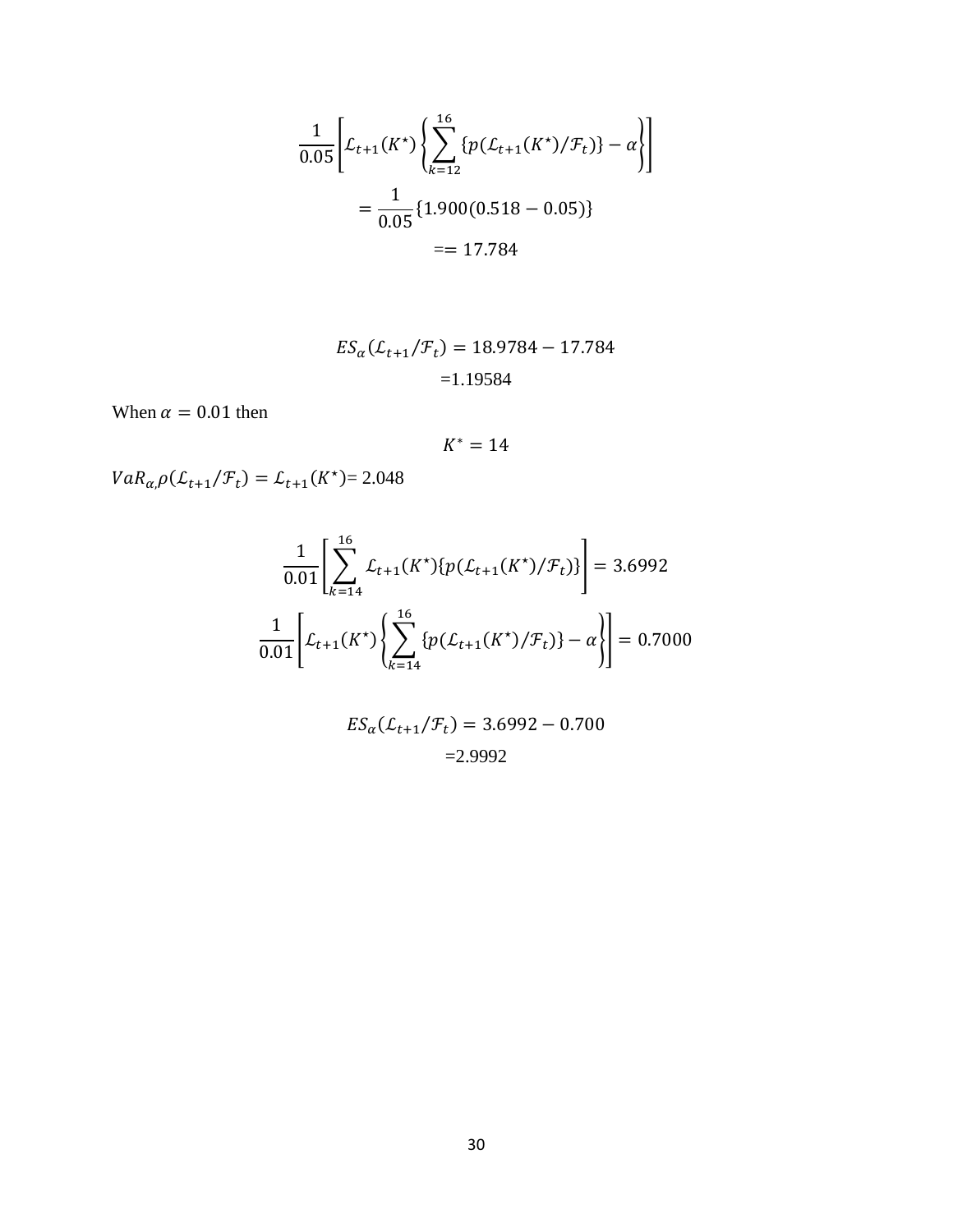#### **CONCLUSION**

<span id="page-37-0"></span>Since both value at risk (Var) and expected shortfall (ES) increases as the probability level decreases we conclude that the both are consistent with their understanding.

Cumulative link model classifies observations into categories with unknown distance between them. It also provides a regression framework like the linear models but it treats the outcome response as categorical. Cumulative logits combines many ordinary logistic regression into single model and it utilizes the available information. Logistic regression has been used here to define the prior based on the credit bureau and the behavioral score of the consumer. The dynamics of credit scores is described by the multivariate markov chain and its transition probabilities are defined by the cumulative link distribution.

This study notes that cumulative logistic regression utilizes the available information and further suggest the application of risk neutral technique in the specification of the transition matrix.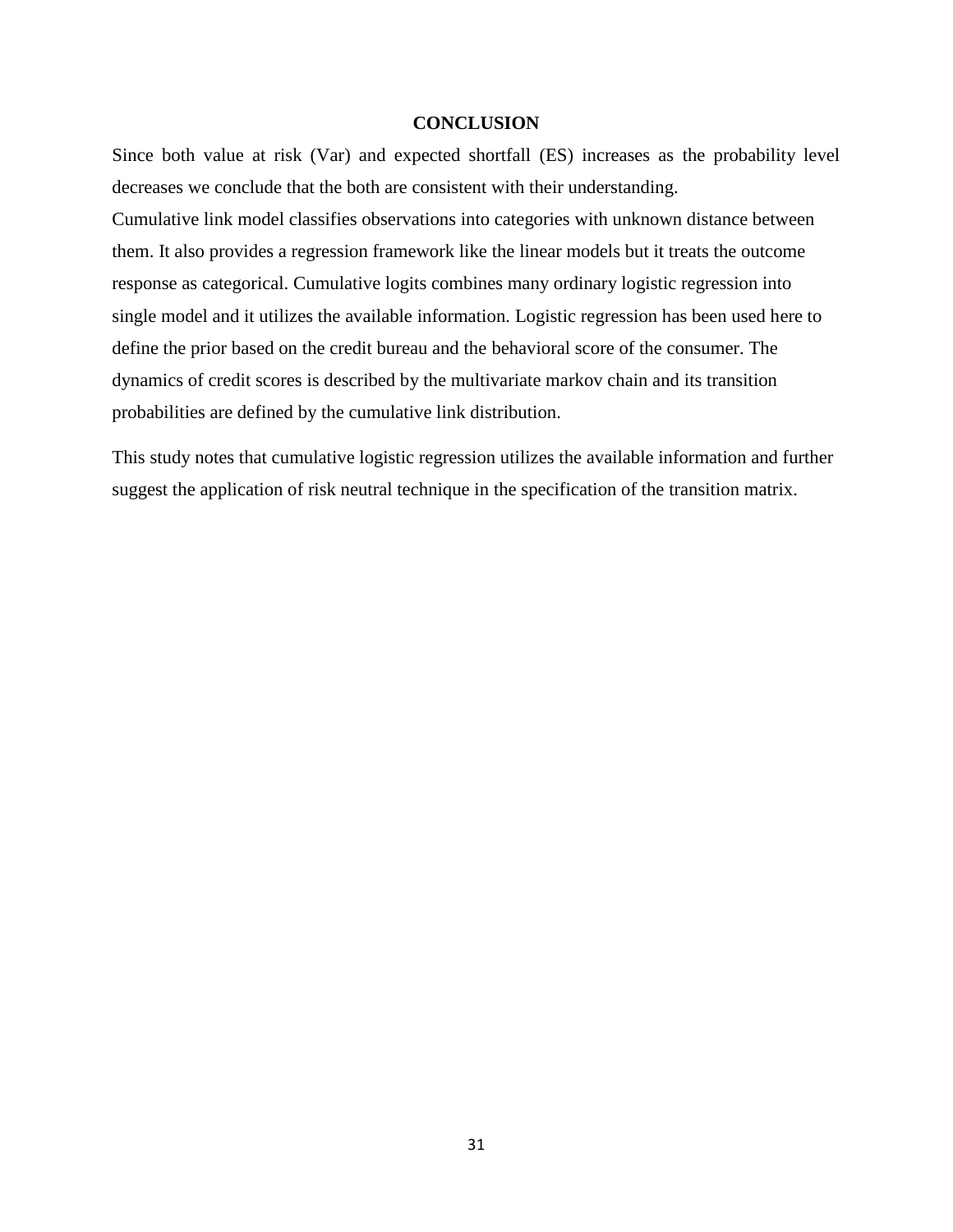#### <span id="page-38-0"></span>**References**

- Altman, E. (1968). Financial ratios,Discriminant Analysis and the Prediction of Corporate Bankruptcy. *Journal of Finance*, 589-609.
- Altman, E. (1997). *Business Failure Classification Models:An International Survey.* NewYork: Wiley.
- Altman, E. (2005). An emerging market credit scoring system for corporate bonds:Emerging Markets Review. 311-323.
- Altman, E. S. (1998). Credit risk management :Developments over the last 20 years. *Journal of banking and Finance*, 1721-1742.
- Anderson, R. Y. (1996). Corporate Bond Yield Spreads and Term Structure.
- Andrade, F. (2007). Structural models in consumer credit. *European Journal of Operational Research Society*, 1569-1581.
- Argawal, V. T. (2008). Comparing the performance of the market-based and accounting -based bankruptcy prediction models. *Journal of Banking and Finance* , 1541-1551.
- Artzner, P. e. (1995). Default Risk Premium and Incomplete markets. *Journal of Mathematical Finance*, 187-195.
- Banachewicz, K. (2007). Quintile Forecasting for Credit Risk Management Using Possibly Misspecified Hidden Markov Models. *Tinbergen Institute Discussion Papers*.
- Belloti, T. (2009). Credit scoring with Macroeconomic Variables using Survival Analysis. *Journal of Operation Research Society*, 1699-1707.
- Bonfim, D. (2009). Credit Risk Drivers:Evaluating the contribution of firm level information and microeconomics dynamics. *Journal of Banking and Finance*, 281-299.
- Buhlmann, H. (1967). Experience Rating and Credibility Theory. 199-207.
- Crouhy, M. G. (2000). A comparative Analysis of Current Credit Risk Models. *Journal of Banking and Finance*, 59-117.
- Das, S. ,. (2004). Correlated Default Risk, . *Working Paper*.
- Dermine, j. C. (2006). Bank Loan Losses-given Default: A Case Study. *Journal of banking and Finance*, 1219-1243.
- Duffie, D. (2005). Credit Risk Modelling with affine Processes. *Journal of Banking and Finance*, 2751- 2802.
- Duffie.D, S. M. (1996). RecursiveValuation of Defaulted Securities and the Timing of Resolution of Uncertainity . *Tha Annals of Applied Probability*, 1075-1090.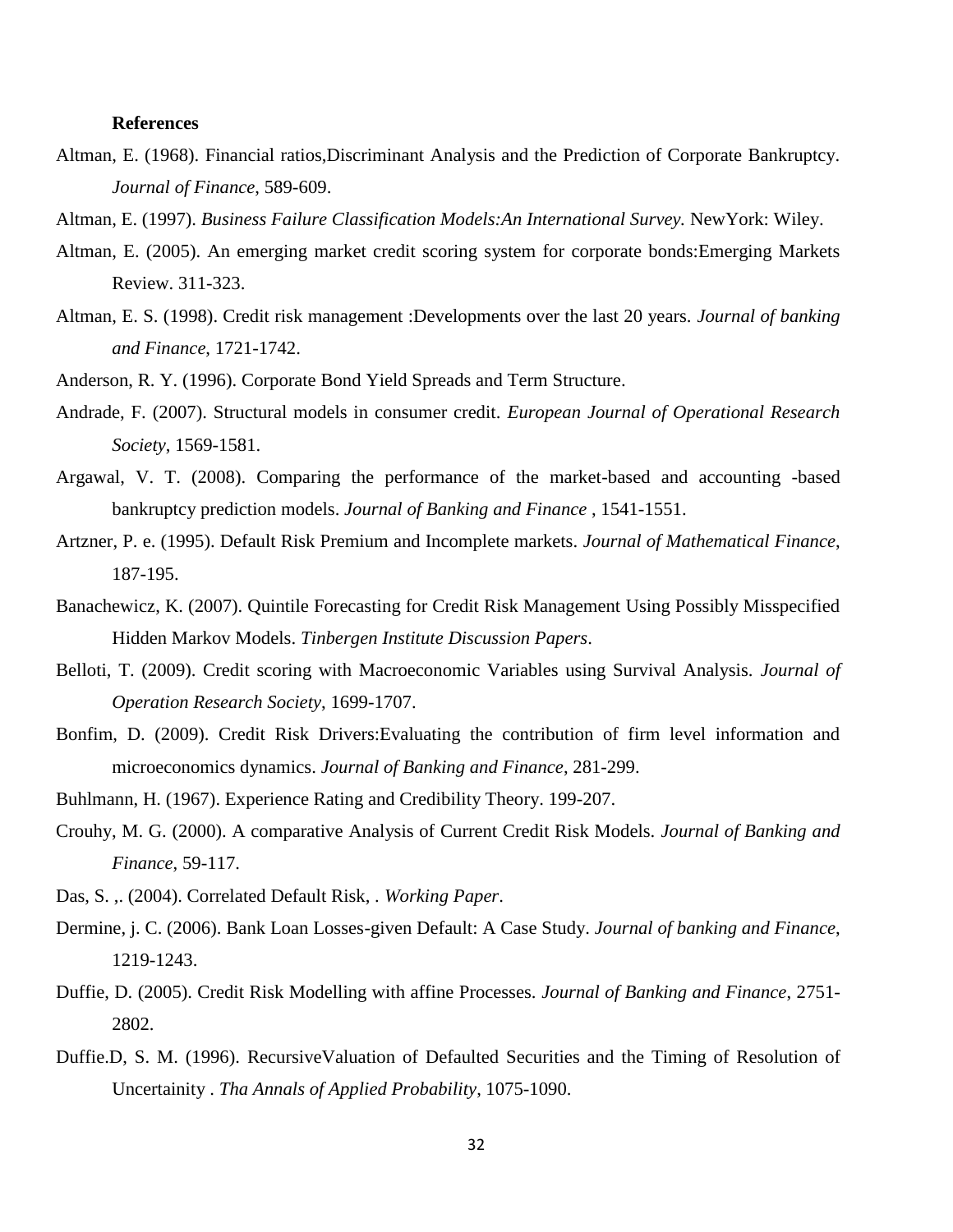- Embrechts, p. M. (1999 ). Correlation and Dependence in risk management:properties and pitfalls. *Risks*, May , 69-71.
- Feng.D., G. (2008). The ordered qualitative model for credit ratings transitions. *Journal Empirical Finance*, 111-130.
- Frydman, H. (2008). Credit ratings dynamics and Markov mixture models. *Journal of Banking and Finance*, 1062-1075.
- Gagliardini, P. (2005). Migration correlation:Definition and efficient estimation. *Journal of banking and Finance*, 865-894.
- Geske, R. (1977). The Evaluation of Corporate Liabilities as Compound Options. *Journal Financial Economics*, 63-81.
- Hurd, T. K. (2006). Affine Markov chain model of multiform credit migration . *Journal of Credit Risk*, 3- 29.
- Jacobson, T. (2003). Bank lending policy,credit scoring and value at risk. *Journal of Banking and Finance*, 615-633.
- Jarrow, R. (1992). Credit Risk: Drawing the Analogy,. *Risk Magazine*.
- Jarrow, R. S. (1997). A markov model for the term structureof credit risk spreads. *Review of Financial Studies*, 481-523.
- Kadam, A. (2008). Bayesian inference for issuer heterogeneity in credit ratings migration. *Journal of Banking and Finance*, 2267-2274.
- Kalotychou, E. (2006). On sovereign Credit Migration:A study of Alternative Estimators and RatingDynamics. *Society of Computational Economics*.
- Kijima M, K. K. (2002). A Multivariate Markov Model for Simulating Correlated Defaults. *Journal of Risk*, 1-32.
- Leland, H. T. (1996). Optimal Capital Structure, Endogeneous Bankruptcy , and Term Structure of Credit Risk of Credit Spreads . *Journal of Finance*, 987-819.
- Li, D. (2000). On default correlation. *On a copula function approach Journal of Fixed Income*, 43-54.
- Lin, S. (2009). A new two-stagehybridapproach of credit risk in banking industry,Expert systems with Applications.
- Longstaff, F. (1995). A simple Approach to Valuing Risky Fixed and Floating Rate Debt. *Journal of Finance*, 789-819.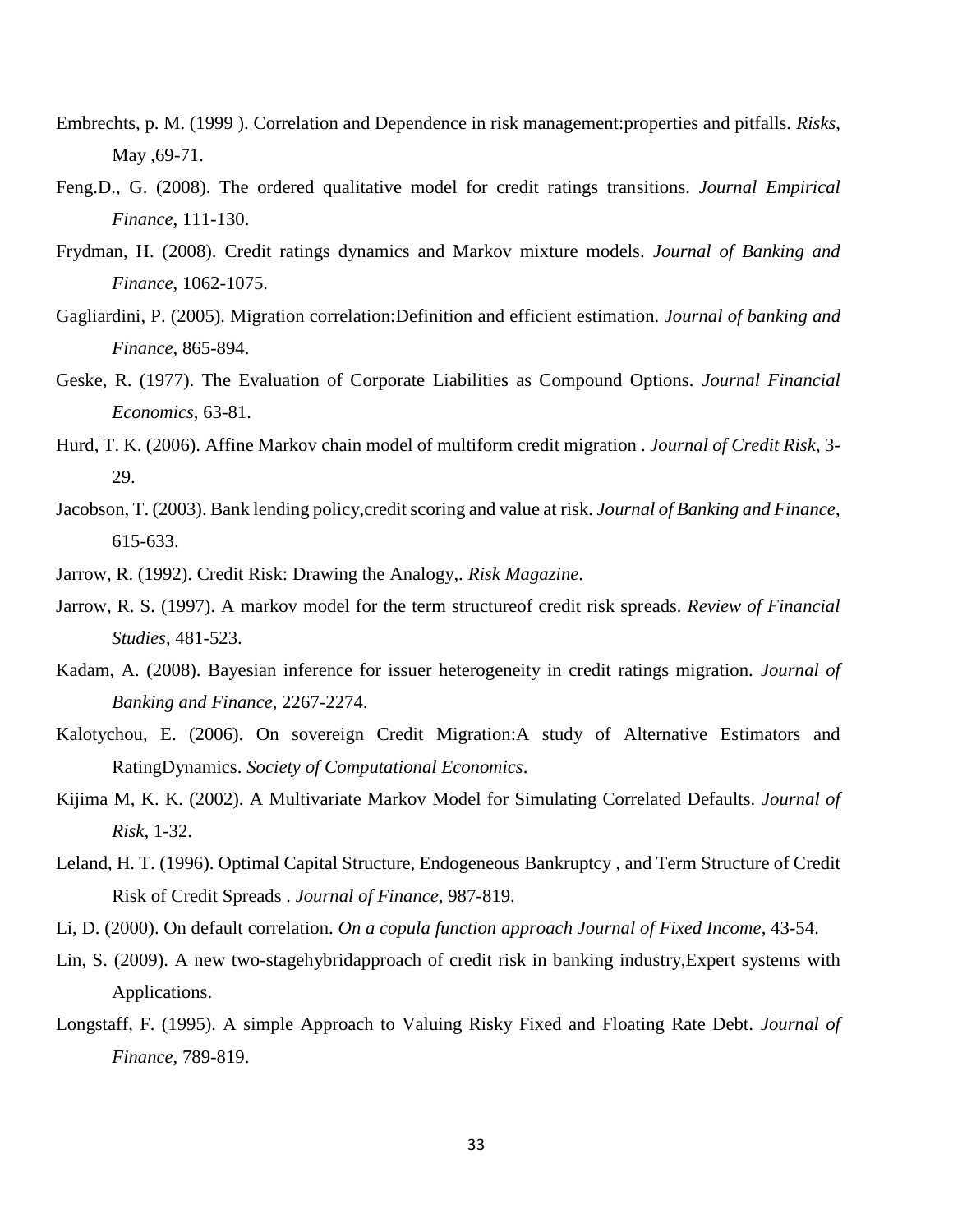- Luppi, B. M. (2007). Credit risk and Basei II: Are non-profit firms financially different? *Working papers Series*.
- Malik, M. (2010). Modelling of the credit riskof portfolio of consumer loans. *Journal of Operation Research Society*, 411-420.
- Merton, R. (1974). On the Pricing of the Corporate Debt: The Risk Structure of Interest Rates. *Journal of Finance*, 449-470.
- Nickell, P. S. (2000). Stability of rating transitions. *Journal of Banking and Finance*, 203-227.
- Perli, R. (2004). Economic and regulatory capital allocation for revolving retail exposures. *Journal of Banking and Finance*, 789-809.
- Rosch, D. (2004). Forecasting Retail Portfolio Credit Risk . *Journal of Risk Finance*, 16-32.
- Schmit, M. (2004). Credit Risk in Leasing Industry. *Journal of Banking and Finance*, 811-833.
- Shibata, T. T. (2009). Dynamic Model of Credit Risk in Relationship Lending:A Game -Theoritical Real Options Approach.
- Tarashev, N. (2005). An Empirircal Evaluation of Structural Credit Risk Models . *Bank of InternationalSettlements*, 1-53.
- Thomas. L C, A. D. (2002). A hidden Markov Chain Model for the Term Structure of Credit Risk Spreads. *International Review of Finance*, 311-329.

Umberto Cheruibini, E. L. (2004). *Copulas Methods in Finance.* New York: John Wiley & Sons .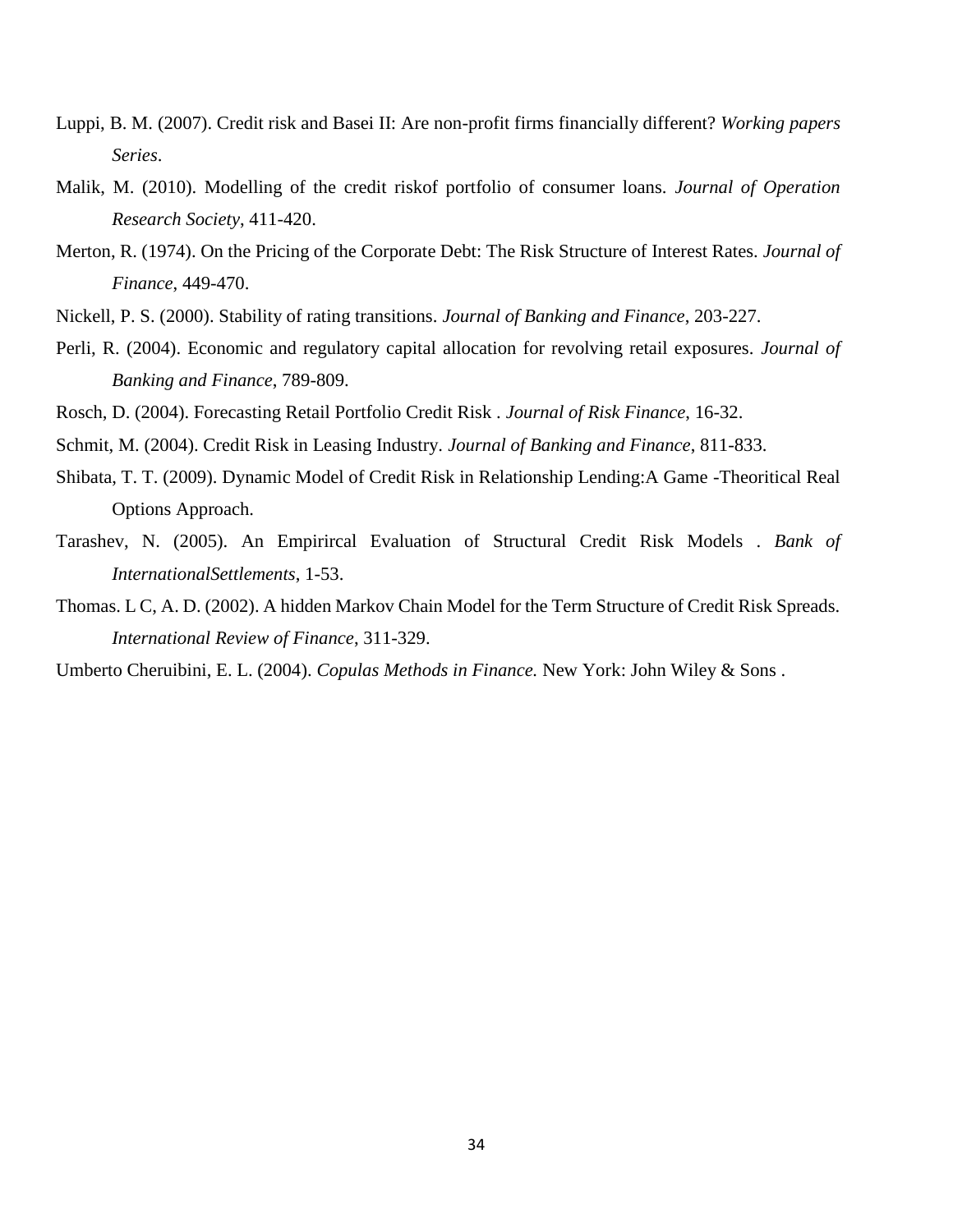#### **APPENDIX**

### <span id="page-41-0"></span>Appendix I

The results was as follows for the first logistic regression

> Summary (glm1) Call: Glm (formula = default  $\sim$  sex + education + marriage + payment status +  $Bill + outstbal + age, family = binomial ("logit"), data = data excel)$ Min 1Q Median 3Q Max -2.22377 -0.68723 -0.52287 -0.05687 2.49167 Coefficients: Estimate Std. Error z value  $Pr (> |z|)$ (Intercept) -1.428e+00 1.505e+00 -0.949 0.343 Sex  $-1.977e-01$  3.637e-01 -0.544 0.587 Education 1.600e-01 2.728e-01 0.586 0.558 Marriage -1.508e-01 3.871e-01 -0.390 0.697 Payment status 7.666e-01 1.670e-01 4.590 4.44e-06 \*\*\* Bill -6.450e-05 5.504e-05 -1.172 0.241 Outstbal 6.333e-05 5.680e-05 1.115 0.265 Age 2.085e-01 2.485e-01 0.839 0.401 (Dispersion parameter for binomial family taken to be 1) Null deviance: 240.07 on 218 degrees of freedom Residual deviance: 199.56 on 211 degrees of freedom (2 observations deleted due to missingness) AIC: 215.56

Number of Fisher Scoring iterations: 6

Second Logistic regression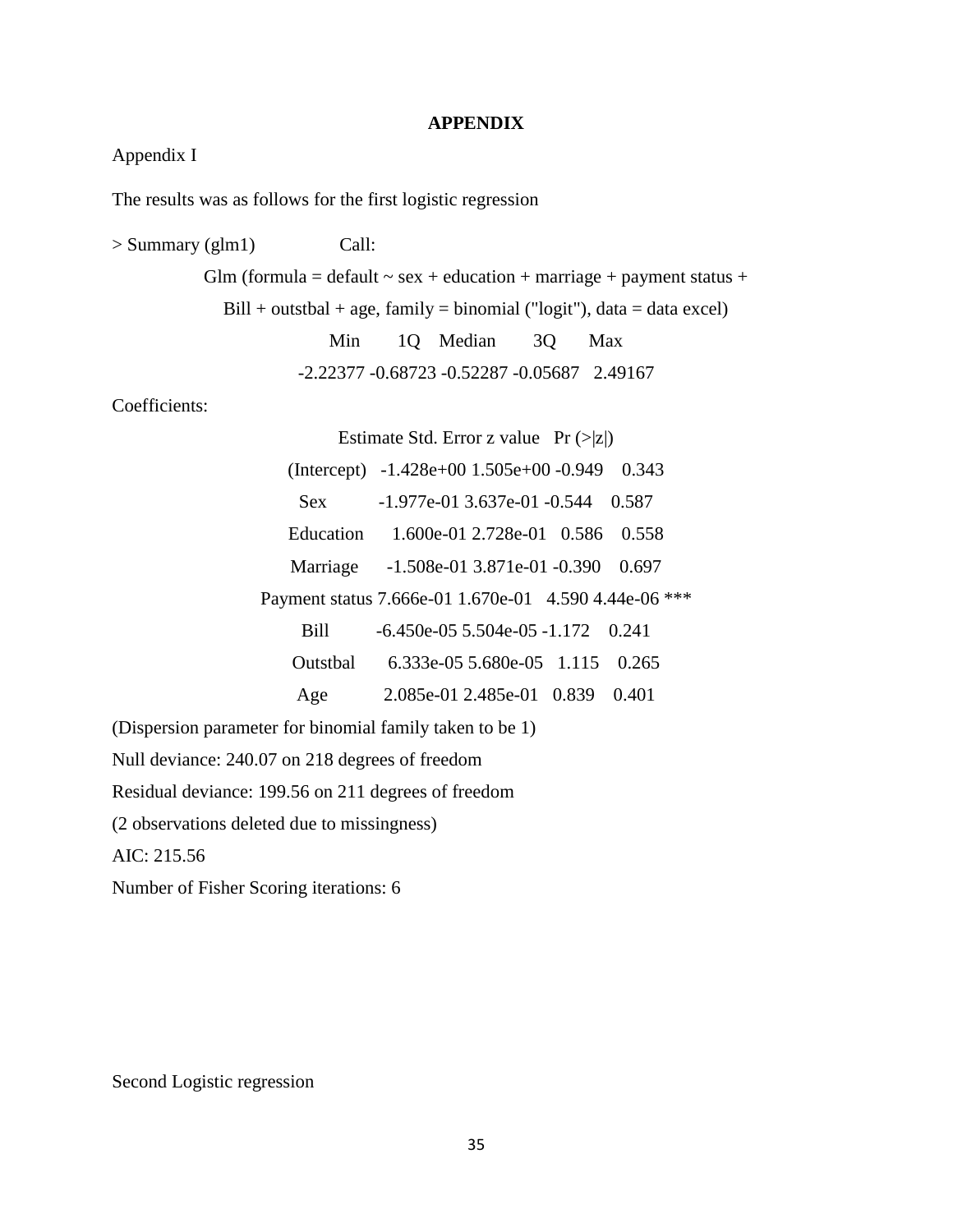### Summary (glm3) Call:

Glm (formula = default  $\sim$  payment status + bill + outstbal + age,

Family = binomial ("logit"), data = data excel)

Deviance Residuals:

Min 1Q Median 3Q Max -2.18855 -0.67412 -0.54488 -0.05045 2.46704

Coefficients:

Estimate Std. Error z value  $Pr(z|z|)$ 

(Intercept) -1.869e+00 7.116e-01 -2.626 0.00865 \*\*

Payment status 7.867e-01 1.648e-01 4.774 1.81e-06 \*\*\*

Bill -6.929e-05 5.531e-05 -1.253 0.21034

Outstbal 6.851e-05 5.705e-05 1.201 0.22983

Age 2.652e-01 2.238e-01 1.185 0.23590

(Dispersion parameter for binomial family taken to be 1)

Null deviance: 240.07 on 218 degrees of freedom

Residual deviance: 200.41 on 214 degrees of freedom

(2 observations deleted due to messiness)

AIC: 210.41

Number of Fisher Scoring iterations: 6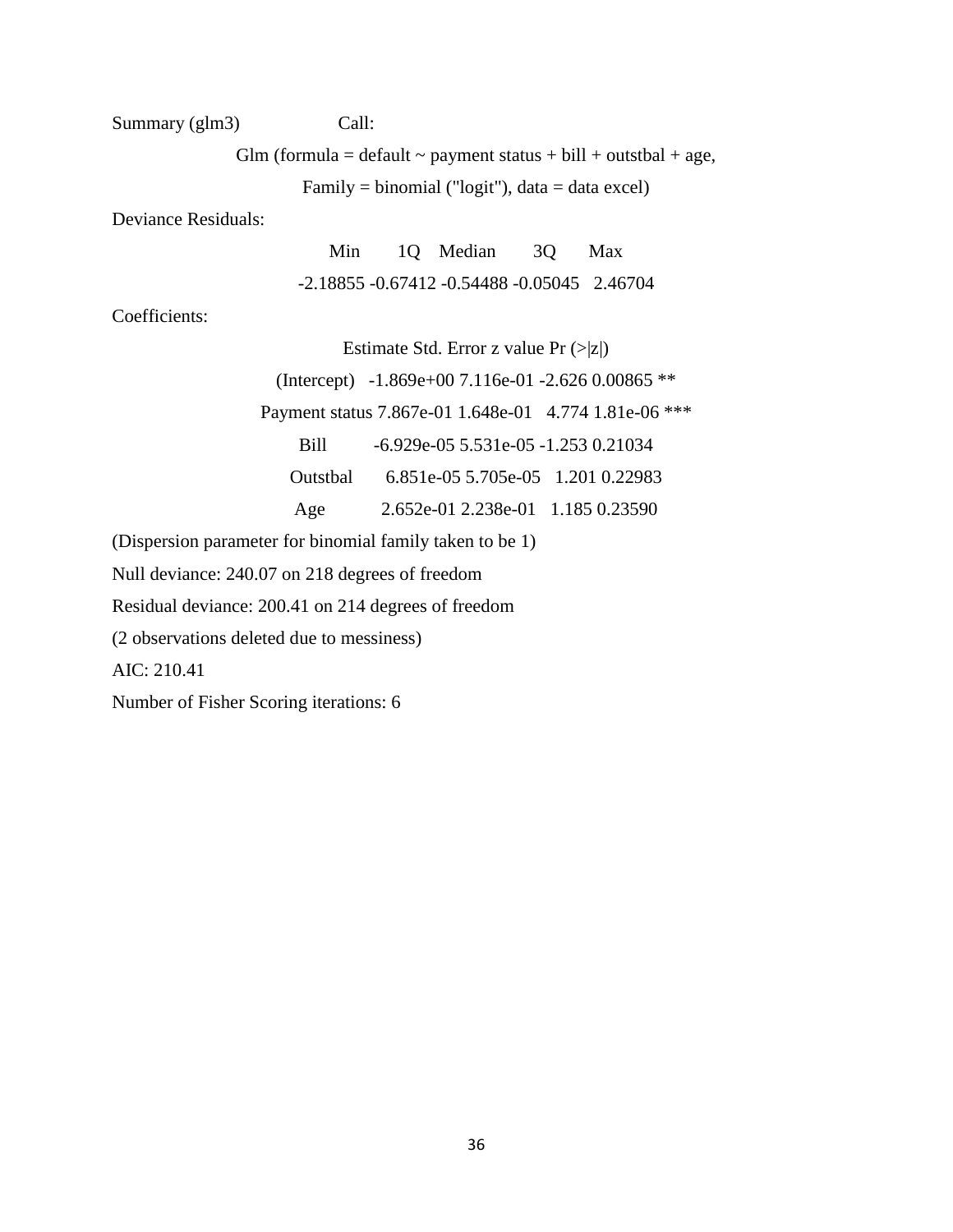| Data Description` |                        |                      |                  |                                              |                   |
|-------------------|------------------------|----------------------|------------------|----------------------------------------------|-------------------|
|                   |                        |                      |                  | <b>Relative Frequencies</b><br>in percentage |                   |
|                   |                        |                      |                  |                                              |                   |
| Variable          | Description            | Categories           | Score            | Defaulters                                   | Non<br>Defaulters |
| Id                | ID for each            |                      |                  |                                              |                   |
|                   | customer               |                      |                  |                                              |                   |
| Default           | Default Status in      | 1. Default           | $\mathbf{1}$     |                                              |                   |
|                   | the next month         | 2. Non default       | $\boldsymbol{0}$ |                                              |                   |
| <b>Sex</b>        | Gender                 | 1. Male              | $\mathbf{1}$     |                                              |                   |
|                   |                        | 2. Female            | $\boldsymbol{0}$ |                                              |                   |
|                   |                        | 1. Graduate school   | $\mathbf{1}$     |                                              |                   |
| Education         | <b>Education</b> level | 2. University        | $\overline{2}$   |                                              |                   |
|                   |                        | 3. High school       | 3                |                                              |                   |
|                   |                        | 4. Others            | $\overline{4}$   |                                              |                   |
| Age               | Age groups             | 1. $\leq 25$         | $\mathbf{1}$     |                                              |                   |
|                   |                        | 2. $26 \le x \le 29$ | $\overline{2}$   |                                              |                   |
|                   |                        | 3. $30 \le x \le 39$ | 3                |                                              |                   |
|                   |                        | 4. $40 \le x \le 49$ | $\overline{4}$   |                                              |                   |
|                   |                        | 5. $50 \le x \le 59$ | 5                |                                              |                   |
|                   |                        | 6. > 60              | 6                |                                              |                   |